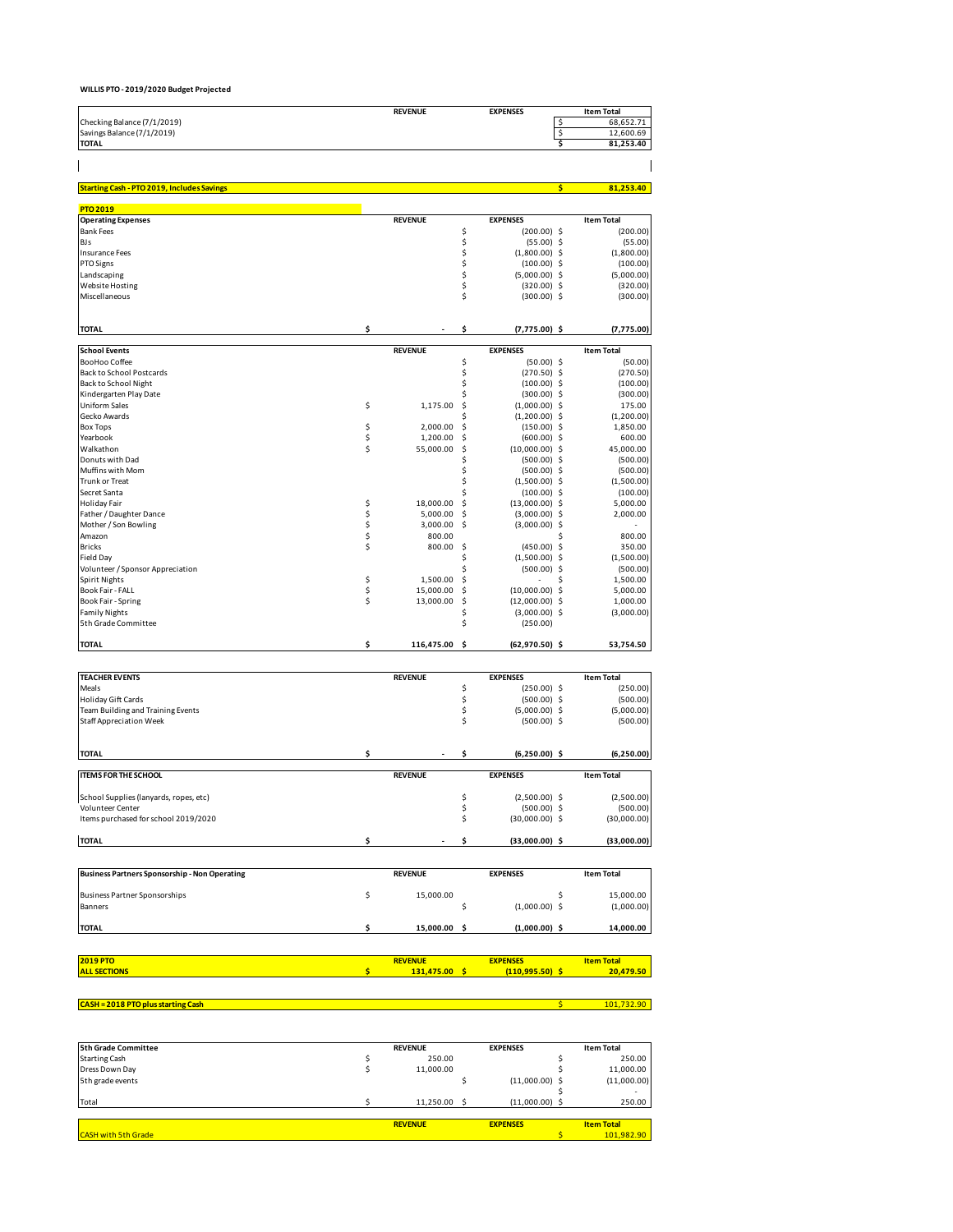### **Willis PTO Financials 8/1/2021-8/31/2021**

|                         | <b>REVENUE</b> | <b>EXPENSES</b> | <b>Item Total</b> |
|-------------------------|----------------|-----------------|-------------------|
| <b>Checking Balance</b> |                |                 | 64,716.19         |
| <b>Savings Balance</b>  |                |                 | 12,604.60         |
|                         |                |                 |                   |
| <b>Total</b>            |                |                 | 77,320.79         |

**Starting Cash - PTO 2021 Includes Savings <b>***S* **17,320.76 \$ 17,320.76** 

| <b>Expenses</b>                           | <b>REVENUE</b>      | <b>EXPENSES</b> | <b>Item Total</b> |
|-------------------------------------------|---------------------|-----------------|-------------------|
| Operating Expenses (Bank Fees, Homestead, |                     |                 |                   |
| Website, Quick Books, Insurance)          |                     |                 |                   |
| <b>BooHoo Coffee</b>                      |                     |                 |                   |
| Kindergarten Play Date                    |                     |                 |                   |
| Apparel & Accessories                     |                     |                 |                   |
| <b>Box Tops</b>                           |                     |                 |                   |
| <b>Staff Appreciation/Meals</b>           |                     |                 |                   |
| <b>Book Fair - FALL</b>                   |                     |                 |                   |
| Book Fair - Spring                        |                     |                 |                   |
| <b>School Supplies</b>                    |                     |                 |                   |
| <b>School Beautification</b>              |                     |                 |                   |
| 2020 Speaker System                       |                     |                 |                   |
| PTO Level 2 Background Check              |                     |                 |                   |
| <b>TOTAL</b>                              | Ś<br>$\blacksquare$ | Ś<br>-          |                   |

| <b>Revenue Sources</b>   | <b>REVENUE</b> | <b>EXPENSES</b> | <b>Item Total</b> |
|--------------------------|----------------|-----------------|-------------------|
| <b>Business Partners</b> |                |                 |                   |
| Amazon Smile             |                |                 |                   |
| Spirit Night             |                |                 |                   |
|                          |                |                 |                   |
| <b>TOTAL</b>             |                |                 |                   |

| <b>5th Grade Committee</b> | <b>REVENUE</b> | <b>EXPENSES</b> | <b>Item Total</b> |
|----------------------------|----------------|-----------------|-------------------|
| <b>Starting Cash</b>       |                |                 | 2,919.71          |
|                            |                |                 |                   |
| <b>Total</b>               |                |                 | 2,919.71          |

| Checking Balance (8/31/2021) | 12.604.60 |           | 68.098.66 |
|------------------------------|-----------|-----------|-----------|
| Savings Balance (8/31/2021)  |           | 12,604.60 | 12,604.60 |

 $\overline{CASH - 8/31}$  \$ 80,703.26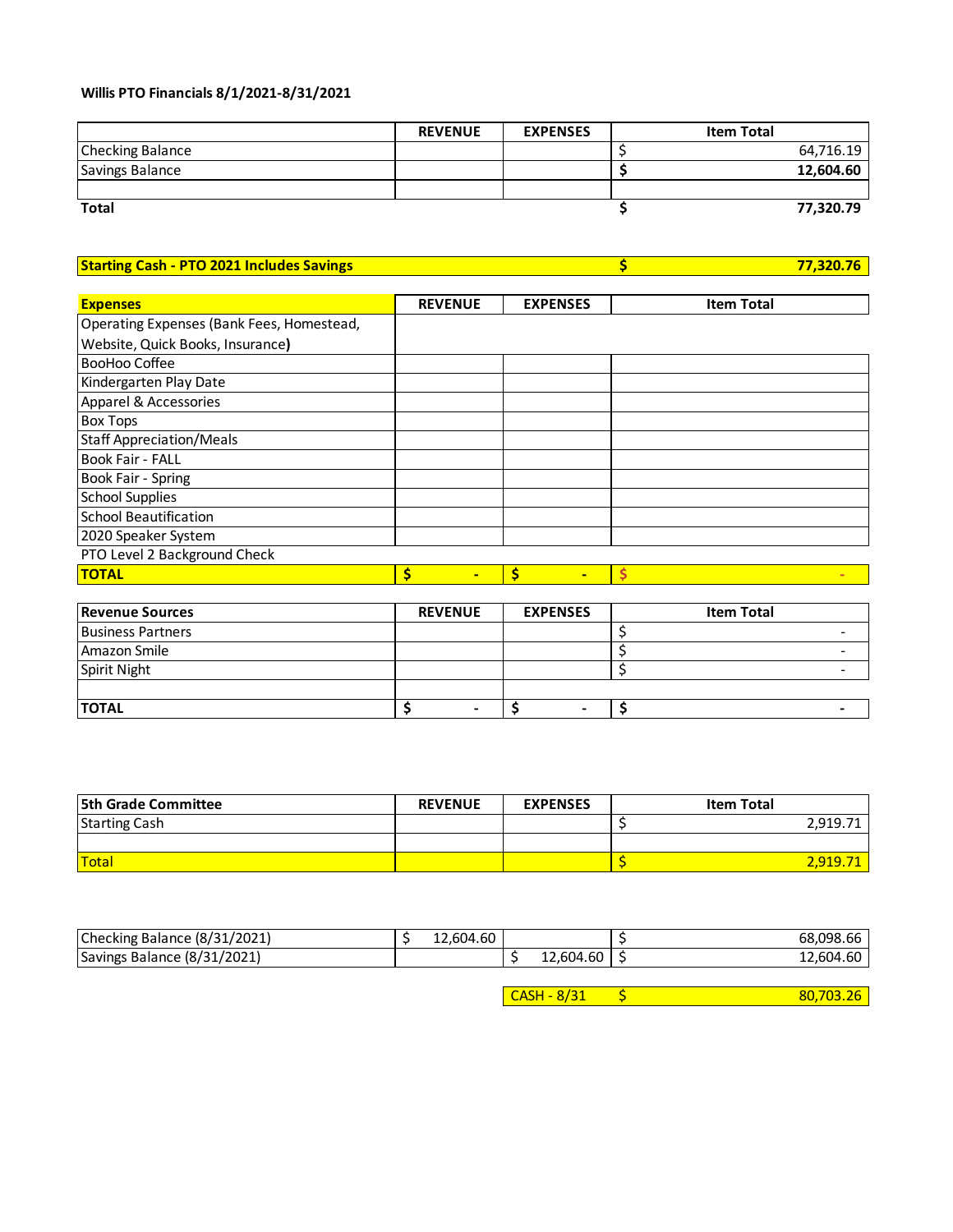# **Willis PTO Financials 8/1/2021-8/31/2021**

|                         | <b>REVENUE</b> |
|-------------------------|----------------|
| <b>Checking Balance</b> |                |
| <b>Savings Balance</b>  |                |

## **Starting Cash - PTO 2021 Includes Savings**

| <b>Expenses</b>                           |         | <b>REVENUE</b> |
|-------------------------------------------|---------|----------------|
| Operating Expenses (Bank Fees, Homestead, |         |                |
| Website, Quick Books, Insurance)          |         |                |
| <b>BooHoo Coffee</b>                      |         |                |
| Kindergarten Play Date                    |         |                |
| <b>Apparel &amp; Accessories</b>          | $\zeta$ | 2,974.00       |
| <b>Box Tops</b>                           |         |                |
| <b>Staff Training/Team Building</b>       |         |                |
| <b>Staff Appreciation/Meals</b>           |         |                |
| <b>Book Fair - FALL</b>                   |         |                |
| <b>Book Fair - Spring</b>                 |         |                |
| <b>School Supplies</b>                    |         |                |
| School Beautification (Landscaping)       |         |                |
| 2020 Speaker System                       |         |                |
| 2020 Acaletics Math Program               |         |                |
| Walk athon/Color Run                      | \$      | 250.00         |
| <b>PTO Level 2 Background Check</b>       |         |                |
| <b>TOTAL</b>                              | \$      | 3,224.00       |
|                                           |         |                |

| <b>Revenue Sources</b>                    |  | <b>REVENUE</b> |  |  |  |
|-------------------------------------------|--|----------------|--|--|--|
| Business Partners *expense staff training |  | 13,500.00      |  |  |  |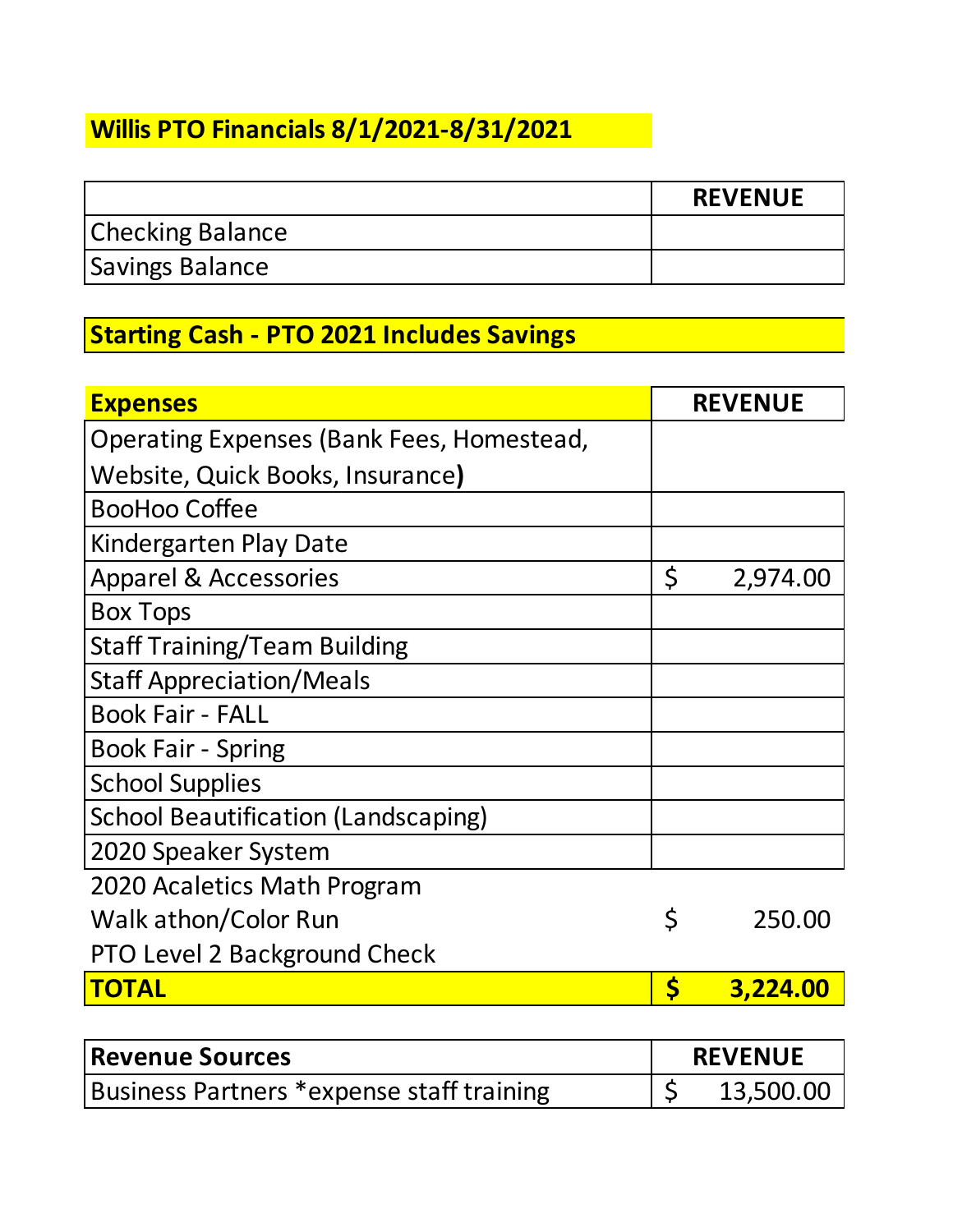| Amazon Smile | 155.42    |
|--------------|-----------|
| Spirit Night | 570.40    |
|              |           |
| <b>TOTAL</b> | 14,225.82 |

| <b>5th Grade Committee</b>                                     | <b>REVENUE</b> |           |
|----------------------------------------------------------------|----------------|-----------|
| Starting Cash from 2019-2020 \$2919.71                         |                |           |
| <b>Dress Down Day</b>                                          |                | 3,420.00  |
| <b>Total Revenues</b>                                          |                | 3,420.00  |
| <b>Total 5th Grade Portion of Balance</b>                      |                |           |
| <b>Total Monthly Revenues</b><br><b>Total Monthly Expenses</b> |                | 20,869.82 |

| Checking Balance (8/31/2021)               |  | 12,604.60 |
|--------------------------------------------|--|-----------|
| Savings Balance This account is now closed |  |           |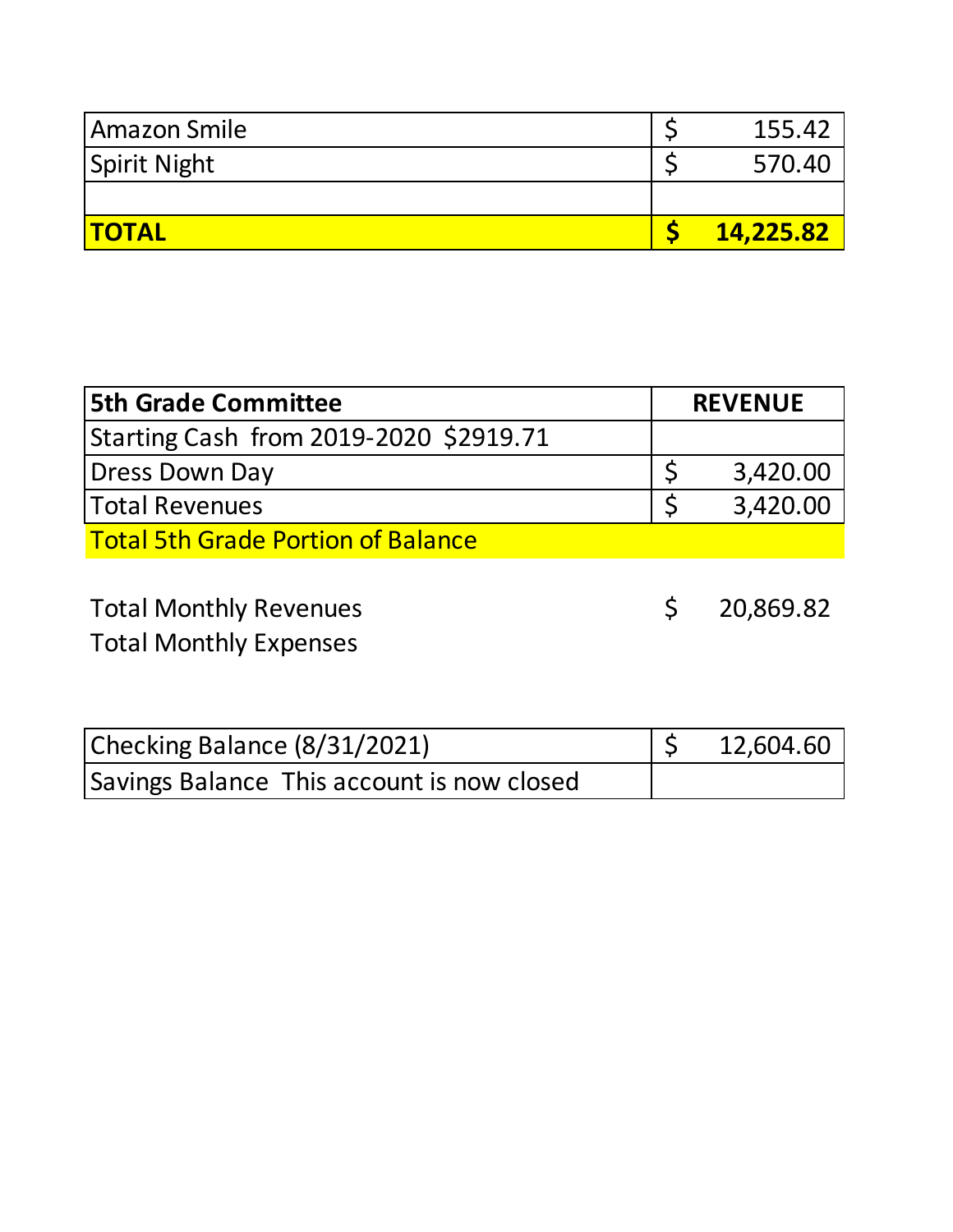| <b>EXPENSES</b> | <b>Item Total</b> |
|-----------------|-------------------|
|                 | 64,716.19         |
|                 | 12,604.60         |

| ,320.79<br>-- |
|---------------|

| <b>FVDFNICFC</b><br>∕ ∟J | <b>otal</b><br>. د د ک<br>nten. |
|--------------------------|---------------------------------|
|--------------------------|---------------------------------|

|             | 282.42    |  |
|-------------|-----------|--|
| \$          | 120.70    |  |
|             |           |  |
| \$          | 1,376.34  |  |
|             |           |  |
|             |           |  |
| \$          | 1,595.28  |  |
|             |           |  |
|             |           |  |
| $\varsigma$ | 64.18     |  |
| $\varsigma$ | 3,000.00  |  |
| $\zeta$     | 604.80    |  |
| \$          | 10,009.45 |  |

| 157.00                      |             |
|-----------------------------|-------------|
| $5$ 17,210.17 $\frac{1}{5}$ | (13,986.17) |

| <b>EXPENSES</b> | <b>Item Total</b> |           |
|-----------------|-------------------|-----------|
| 3,000.00        |                   | 10,500.00 |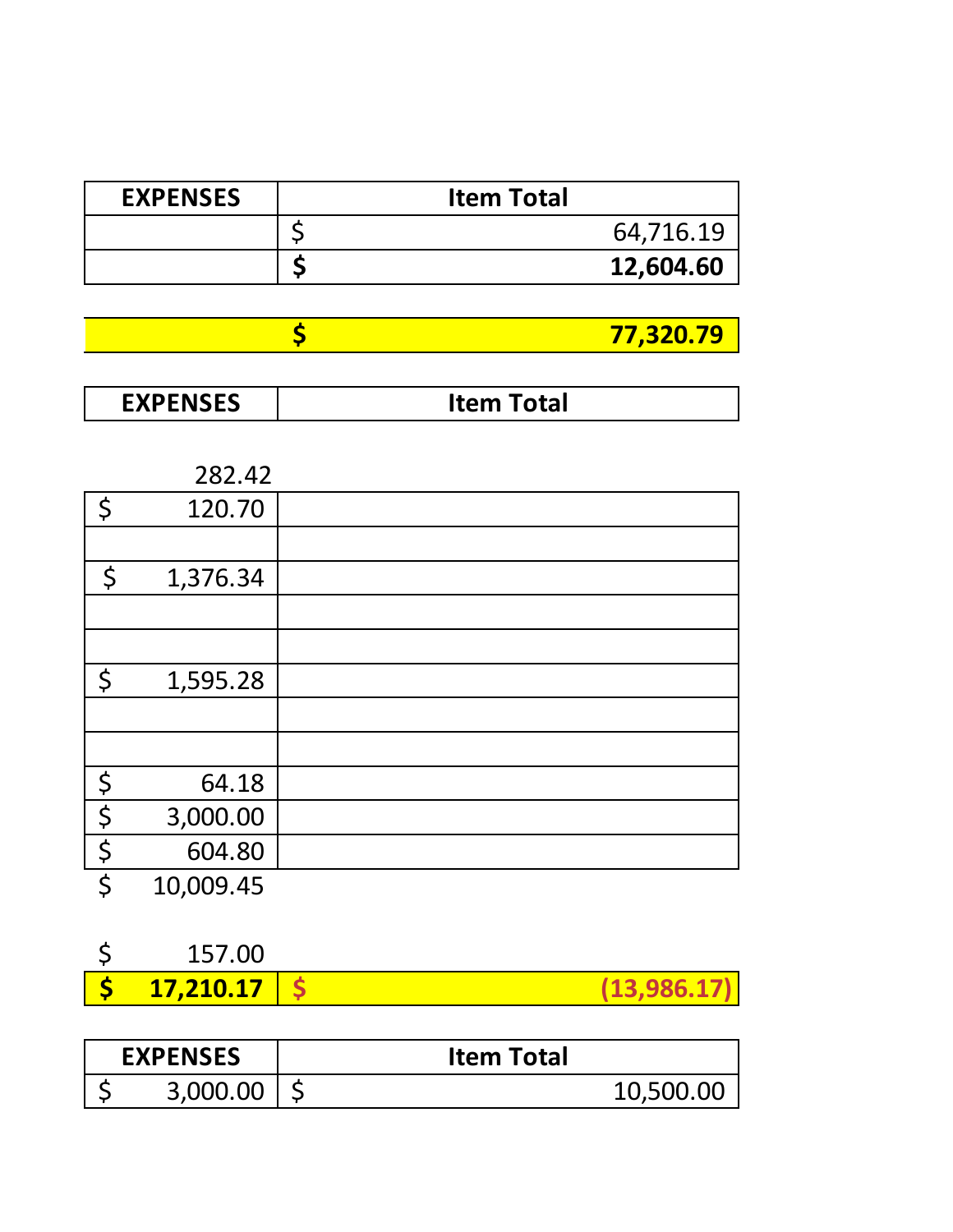|  | 155.42 |
|--|--------|
|  | 570.40 |

|  | $\sqrt{3,000.00}$ |  | 11,225.82 |
|--|-------------------|--|-----------|
|--|-------------------|--|-----------|

| <b>EXPENSES</b> | <b>Item Total</b> |          |
|-----------------|-------------------|----------|
|                 |                   | 2,919.71 |
|                 |                   |          |
|                 |                   | 3,420.00 |
|                 |                   | 6.339.71 |

\$ 20,210.17

|             | 77,968.39        |
|-------------|------------------|
| 12,604.60   |                  |
| CASH - 8/31 | <u>77,968.39</u> |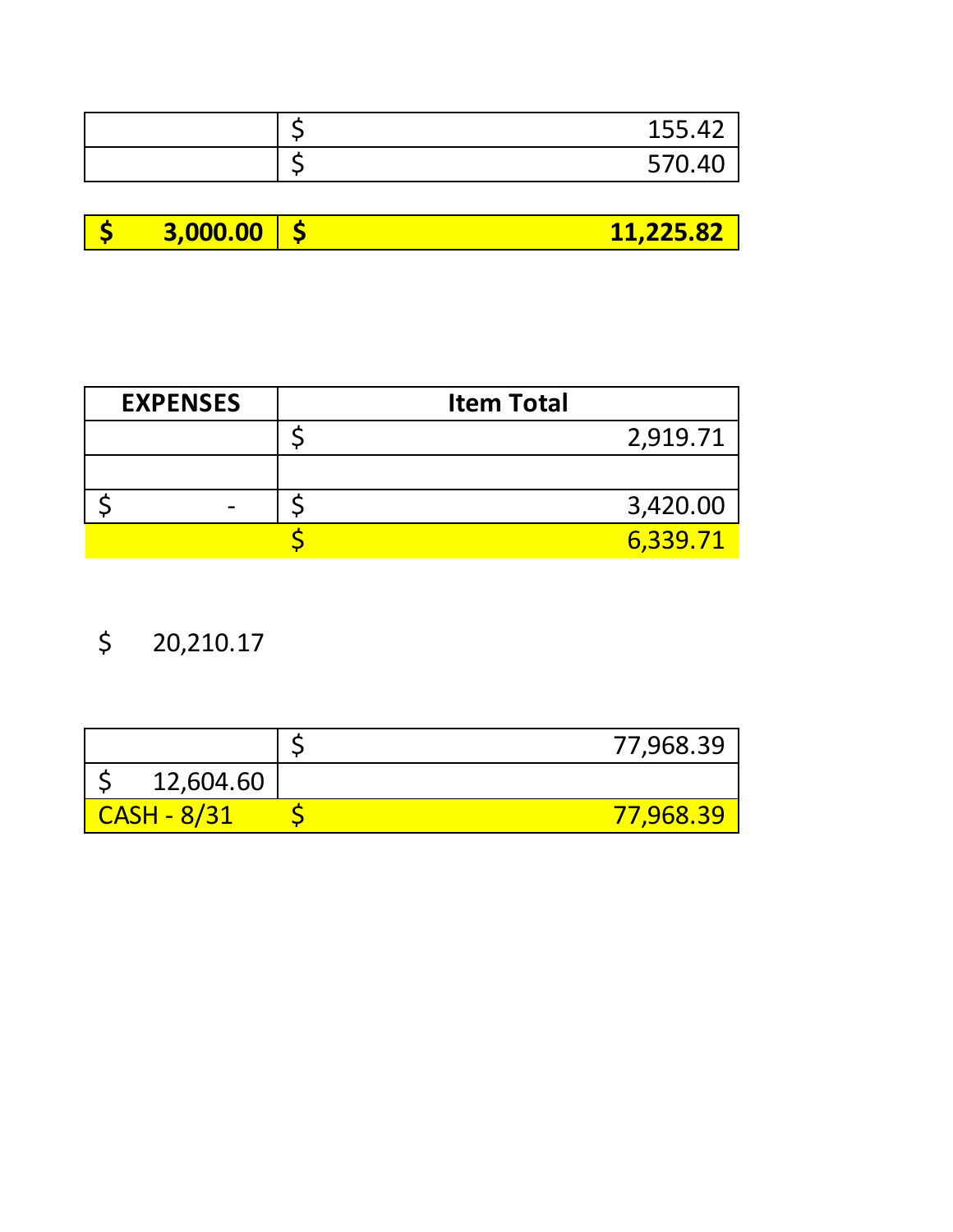| <b>Willis PTO Financials 9/1/21-9/30/21</b> |                |
|---------------------------------------------|----------------|
|                                             |                |
|                                             | <b>REVENUE</b> |
|                                             |                |
| <b>Starting Checking Balance - PTO 2021</b> |                |
|                                             |                |
| <b>Expenses</b>                             | <b>REVENUE</b> |
| Operating Expenses (Bank Fees, Homestead,   |                |
| Website, Quick Books, Insurance)            |                |
| <b>Apparel &amp; Accessories</b>            | \$<br>36.00    |
| <b>Box Tops</b>                             |                |
| <b>Staff Training/Team Building</b>         |                |
| <b>Staff Appreciation/Meals</b>             |                |
| <b>Book Fair - FALL</b>                     |                |
| <b>Book Fair - Spring</b>                   |                |
| <b>School Supplies</b>                      |                |
| <b>School Beautification (Landscaping)</b>  |                |
| <b>Fall Decorations for School</b>          |                |
| PE Equipment                                |                |
| 2020 Speaker System                         |                |
| 2020 Acaletics Math Program                 |                |
| The Gecko Fun Color Run                     | \$<br>5,000.00 |
| <b>Total Monthly Income</b>                 |                |
| <b>TOTAL</b>                                | \$<br>5,036.00 |
|                                             |                |
| <b>Revenue Sources</b>                      | <b>REVENUE</b> |
| <b>Starting Cash from Previous Month</b>    |                |
| Business Partners *expense staff training   | \$<br>4,000.00 |
| <b>Amazon Smile</b>                         |                |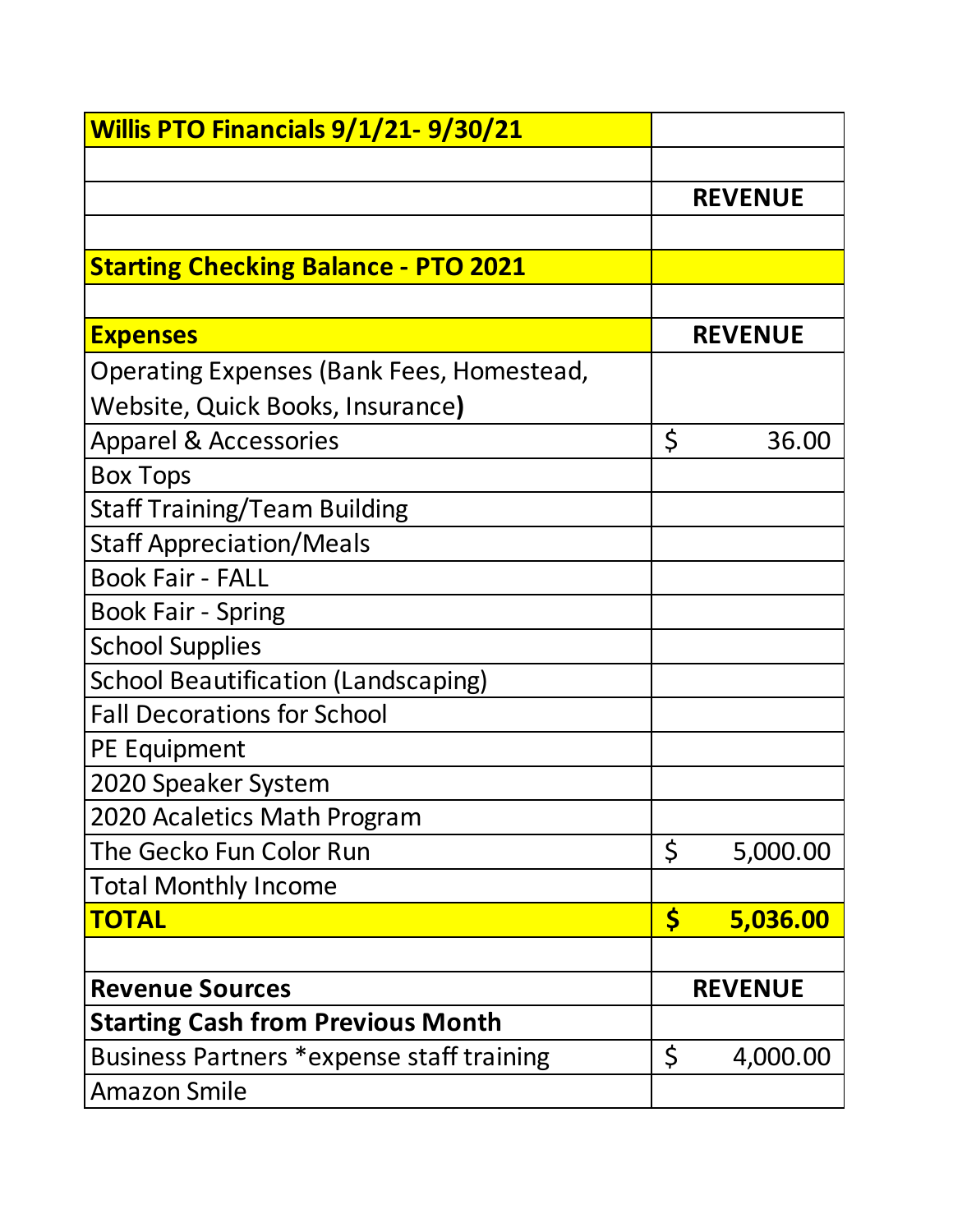| <b>Spirit Night</b>                       |             |                |
|-------------------------------------------|-------------|----------------|
| <b>TOTAL</b>                              | \$          | 4,000.00       |
|                                           |             |                |
|                                           |             |                |
|                                           |             |                |
|                                           |             |                |
| <b>5th Grade Committee</b>                |             | <b>REVENUE</b> |
| <b>Starting Cash from Previous Month</b>  |             |                |
| <b>Dress Down Day</b>                     | \$          | 6,473.04       |
| <b>TOTAL</b>                              | \$          | 6,473.04       |
| <b>Total 5th Grade Portion of Balance</b> |             |                |
|                                           |             |                |
| <b>Total Monthly Revenues</b>             | $\varsigma$ | 15,509.04      |
| <b>Total Monthly Expenses</b>             |             |                |
| <b>Total Cash From Month</b>              |             |                |
|                                           |             |                |
| <b>Ending Monthly Checking Balance</b>    |             |                |
|                                           |             |                |
|                                           |             |                |
|                                           |             |                |
|                                           |             |                |
|                                           |             |                |
|                                           |             |                |
|                                           |             |                |
|                                           |             |                |
|                                           |             |                |
|                                           |             |                |
|                                           |             |                |
|                                           |             |                |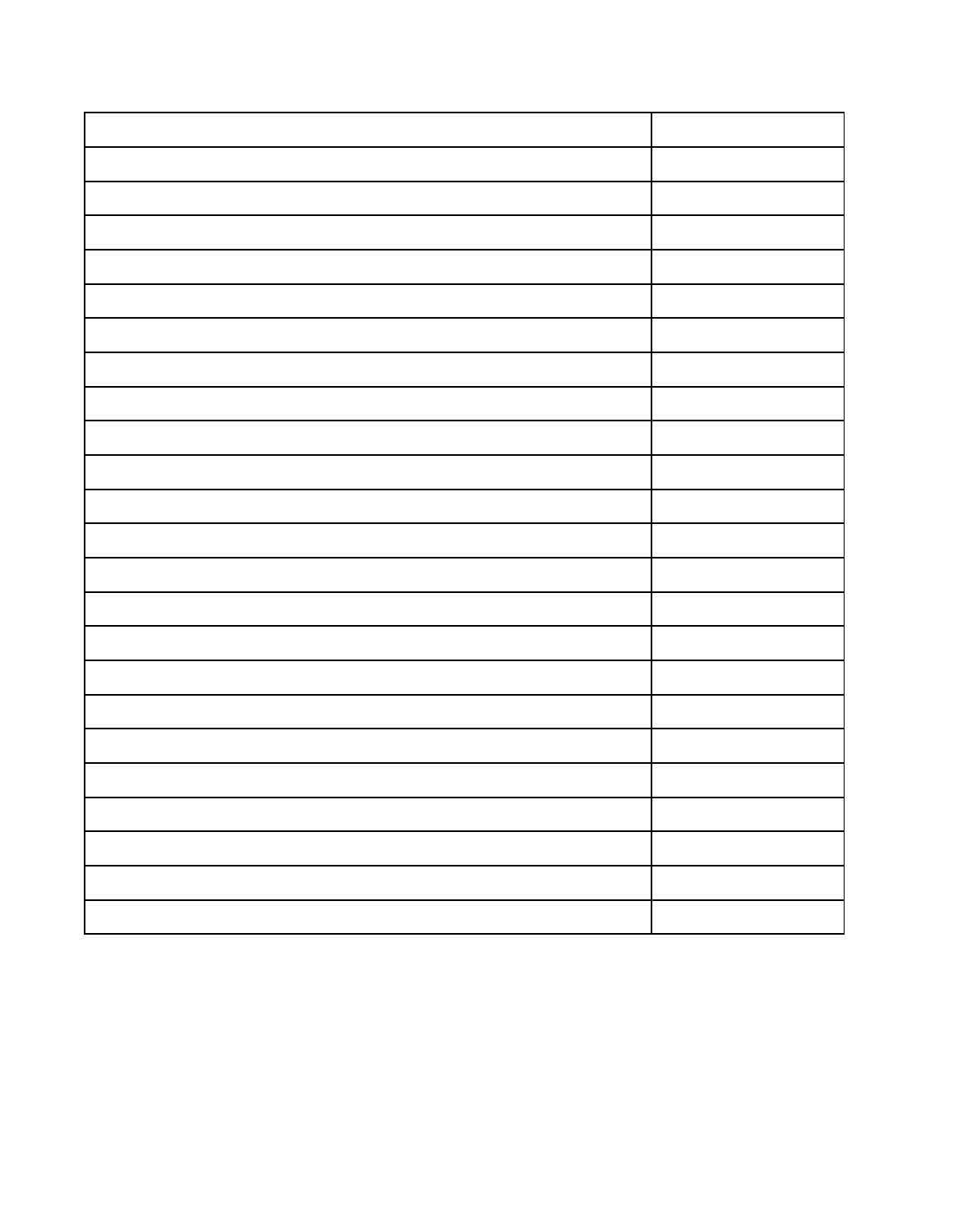|                      | <b>EXPENSES</b> |             | <b>Item Total</b> | <b>Starting Balances</b> |
|----------------------|-----------------|-------------|-------------------|--------------------------|
|                      |                 |             |                   |                          |
|                      |                 |             |                   | \$<br>77,968.39          |
|                      |                 |             |                   |                          |
|                      | <b>EXPENSES</b> |             | <b>Item Total</b> |                          |
|                      |                 |             |                   |                          |
|                      | \$537.82        |             |                   |                          |
|                      |                 |             |                   |                          |
|                      |                 |             |                   |                          |
| \$                   | 256.87          |             |                   |                          |
|                      |                 |             |                   |                          |
|                      |                 |             |                   |                          |
|                      |                 |             |                   |                          |
|                      |                 |             |                   |                          |
| $\boldsymbol{\zeta}$ | 140.53          |             |                   |                          |
|                      | 262.52          |             |                   |                          |
| $rac{5}{5}$          | 534.44          |             |                   |                          |
|                      |                 |             |                   |                          |
| \$                   | 445.47          | \$          | 4,554.53          | \$250                    |
|                      |                 |             |                   |                          |
| \$                   | 2,177.65        | \$          | 2,858.35          |                          |
|                      |                 |             |                   |                          |
|                      | <b>EXPENSES</b> |             | <b>Item Total</b> |                          |
|                      |                 |             |                   |                          |
|                      |                 | $rac{5}{5}$ | 4,000.00          | 10,500                   |
|                      |                 |             |                   | 155.42                   |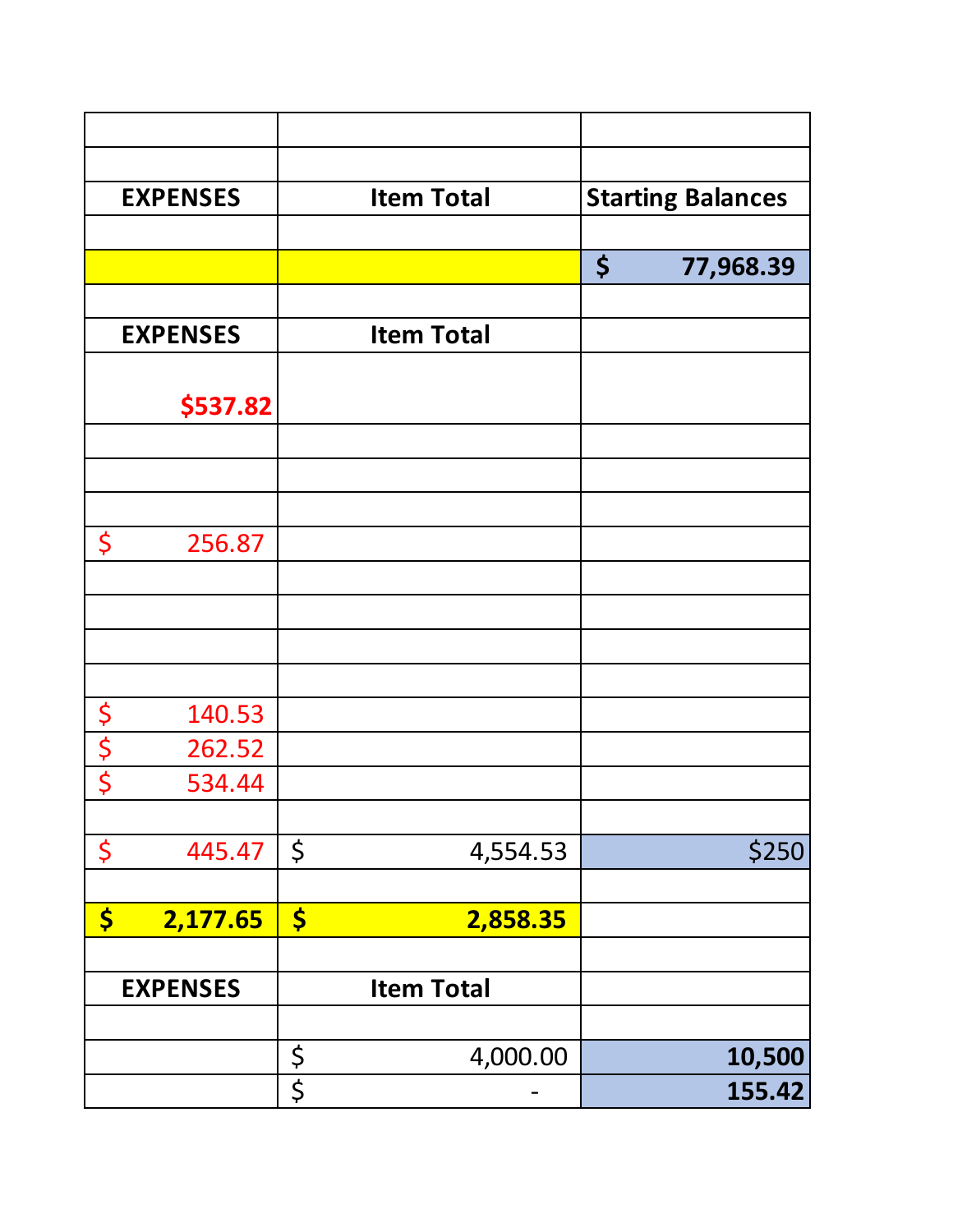|                                                    | $\frac{5}{5}$           | 570.40                              |
|----------------------------------------------------|-------------------------|-------------------------------------|
| \$<br>$\blacksquare$                               | 4,000.00                |                                     |
|                                                    |                         |                                     |
|                                                    |                         |                                     |
|                                                    |                         |                                     |
|                                                    |                         |                                     |
| <b>EXPENSES</b>                                    | <b>Item Total</b>       |                                     |
|                                                    |                         | 6339.71                             |
|                                                    |                         |                                     |
| $\overline{\varsigma}$<br>$\overline{\phantom{0}}$ | $rac{5}{5}$<br>6,473.04 |                                     |
|                                                    |                         |                                     |
|                                                    |                         |                                     |
|                                                    |                         |                                     |
| \$<br>2,177.65                                     |                         |                                     |
|                                                    |                         | $\overline{\varsigma}$<br>13,331.39 |
|                                                    |                         |                                     |
|                                                    |                         | \$<br>90,746.91                     |
|                                                    |                         |                                     |
|                                                    |                         |                                     |
|                                                    |                         |                                     |
|                                                    |                         |                                     |
|                                                    |                         |                                     |
|                                                    |                         |                                     |
|                                                    |                         |                                     |
|                                                    |                         |                                     |
|                                                    |                         |                                     |
|                                                    |                         |                                     |
|                                                    |                         |                                     |
|                                                    |                         |                                     |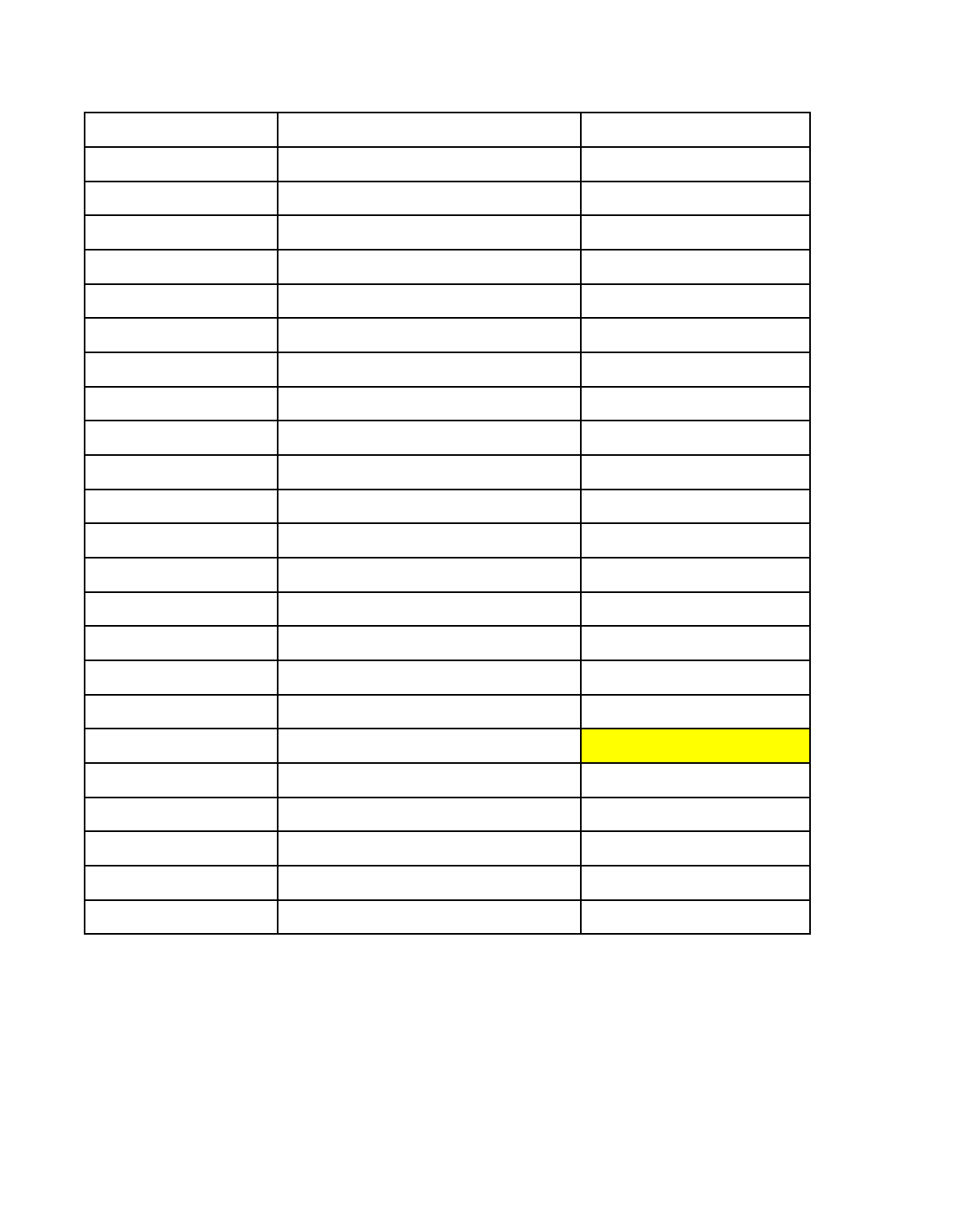| <b>Ending Balances</b> |  |  |
|------------------------|--|--|
|                        |  |  |
|                        |  |  |
|                        |  |  |
|                        |  |  |
|                        |  |  |
|                        |  |  |
|                        |  |  |
|                        |  |  |
|                        |  |  |
|                        |  |  |
|                        |  |  |
|                        |  |  |
|                        |  |  |
|                        |  |  |
|                        |  |  |
|                        |  |  |
|                        |  |  |
|                        |  |  |
|                        |  |  |
|                        |  |  |
|                        |  |  |
|                        |  |  |
|                        |  |  |
|                        |  |  |
|                        |  |  |
|                        |  |  |
| 4,804.53               |  |  |
|                        |  |  |
|                        |  |  |
|                        |  |  |
|                        |  |  |
|                        |  |  |
|                        |  |  |
|                        |  |  |
| 14,500.00              |  |  |
| 155.42                 |  |  |
|                        |  |  |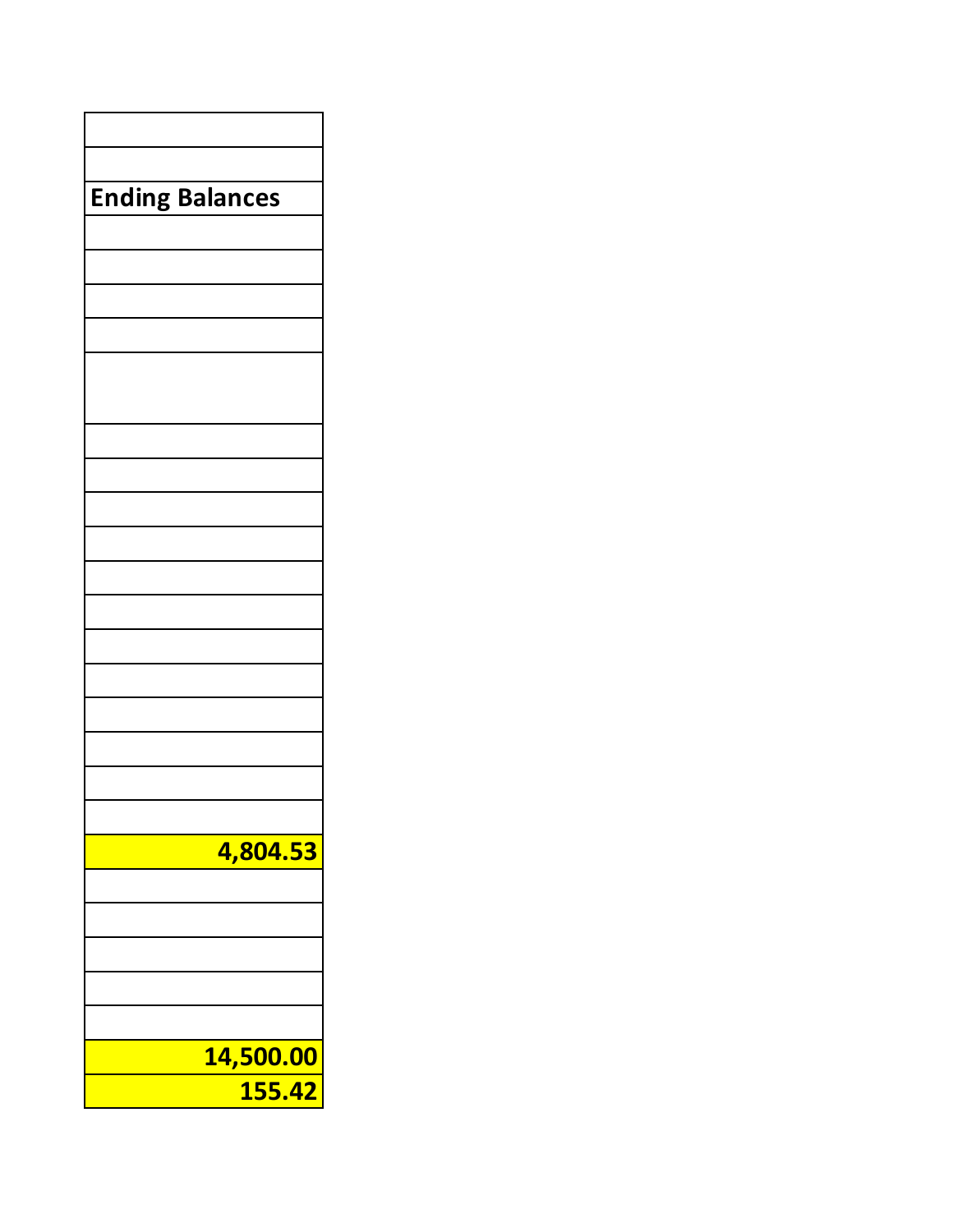| <b>570.40</b> |  |
|---------------|--|
|               |  |
|               |  |
|               |  |
|               |  |
|               |  |
|               |  |
|               |  |
| 6,339.71      |  |
|               |  |
|               |  |
|               |  |
| 12,812.75     |  |
|               |  |
|               |  |
|               |  |
|               |  |
|               |  |
|               |  |
|               |  |
|               |  |
|               |  |
|               |  |
|               |  |
|               |  |
|               |  |
|               |  |
|               |  |
|               |  |
|               |  |
|               |  |
|               |  |
|               |  |
|               |  |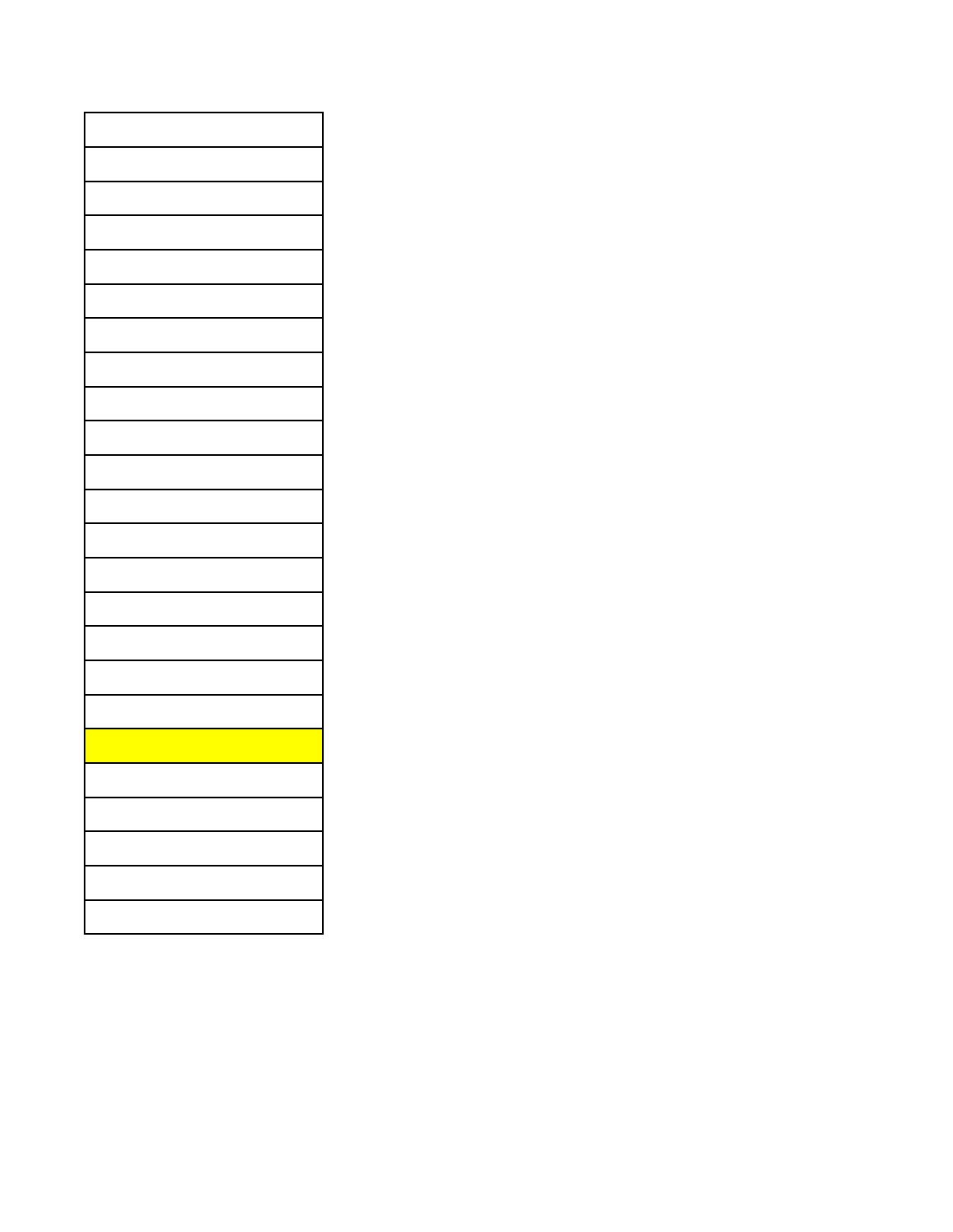| <b>Willis PTO Financials 10/1/21-10/31/21</b> |                |
|-----------------------------------------------|----------------|
|                                               |                |
|                                               | <b>REVENUE</b> |
|                                               |                |
| <b>Starting Checking Balance - PTO 2021</b>   |                |
|                                               |                |
| <b>Expenses</b>                               | <b>REVENUE</b> |
| Operating Expenses (Bank Fees, Homestead,     |                |
| Website, Quick Books, Insurance)              |                |
| <b>Apparel &amp; Accessories</b>              |                |
| <b>Box Tops</b>                               |                |
| <b>Staff Training/Team Building</b>           |                |
| <b>Staff Appreciation/Meals</b>               |                |
| <b>Book Fair - FALL</b>                       |                |
| <b>Book Fair - Spring</b>                     |                |
| <b>School Supplies</b>                        |                |
| <b>School Beautification</b>                  |                |
| <b>Fall Decorations for School</b>            |                |
| PE Equipment (\$262.52 Amazon Refund)         | \$<br>262.52   |
| 2020 Speaker System                           |                |
| 2020 Acaletics Math Program                   |                |
| 2nd Grade Wing Cork Rails                     |                |
| <b>Honor Roll Breakfast</b>                   |                |
| Halloween Parade/ Trunk or Treat              |                |
| The Gecko Fun Color Run                       | \$<br>2,300.00 |
| <b>Total Monthly Income</b>                   |                |
| <b>TOTAL</b>                                  | \$<br>2,562.52 |
|                                               |                |
| <b>Revenue Sources</b>                        | <b>REVENUE</b> |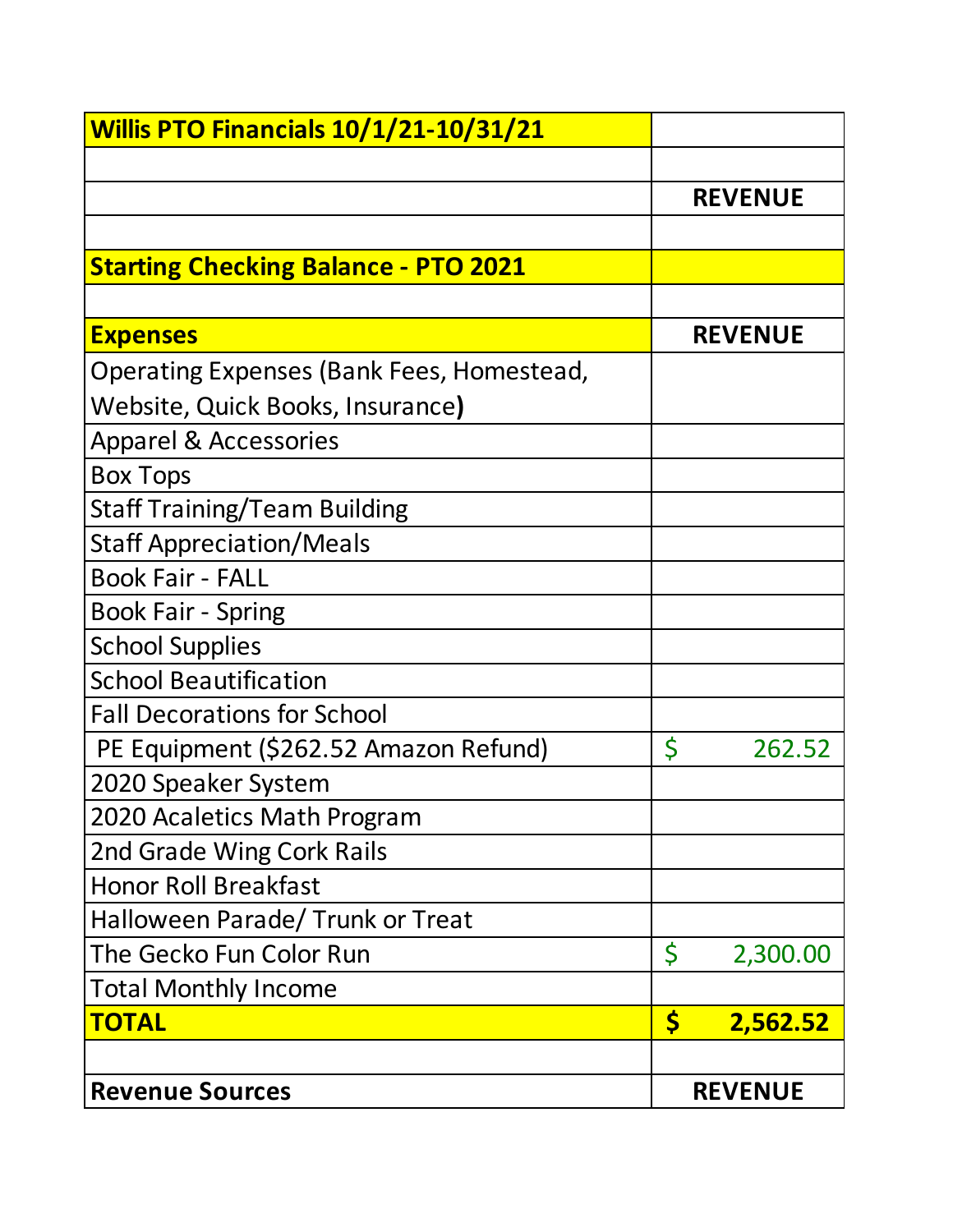| <b>Starting Cash from Previous Month</b>  |         |                |
|-------------------------------------------|---------|----------------|
| Business Partners *expense staff training |         |                |
| <b>Amazon Smile</b>                       |         |                |
| <b>Spirit Night</b>                       |         |                |
| <b>TOTAL</b>                              | \$      |                |
|                                           |         |                |
|                                           |         |                |
|                                           |         |                |
|                                           |         |                |
| <b>5th Grade Committee</b>                |         | <b>REVENUE</b> |
| <b>Starting Cash from Previous Month</b>  |         |                |
| <b>Dress Down Day</b>                     | \$      | 756.00         |
| <b>TOTAL</b>                              | \$      | 756.00         |
| <b>Total 5th Grade Portion of Balance</b> |         |                |
|                                           |         |                |
| <b>Total Monthly Revenues</b>             | $\zeta$ | 3,318.52       |
| <b>Total Monthly Expenses</b>             |         |                |
| <b>Total Cash From Month</b>              |         |                |
|                                           |         |                |
| <b>Ending Monthly Checking Balance</b>    |         |                |
|                                           |         |                |
|                                           |         |                |
|                                           |         |                |
|                                           |         |                |
|                                           |         |                |
|                                           |         |                |
|                                           |         |                |
|                                           |         |                |
|                                           |         |                |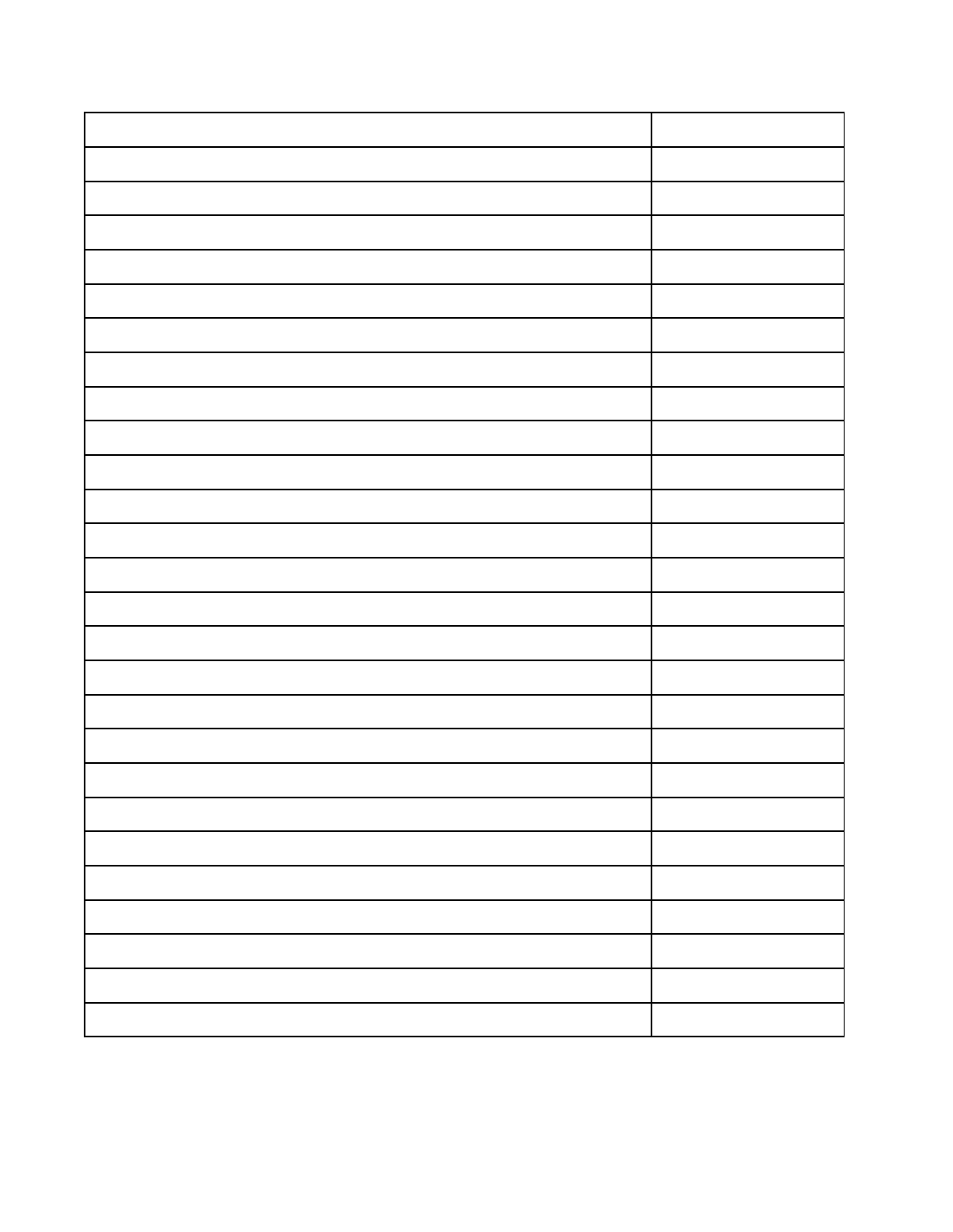|                                 | <b>EXPENSES</b> | <b>Item Total</b>                | <b>Starting Balances</b> |
|---------------------------------|-----------------|----------------------------------|--------------------------|
|                                 |                 |                                  |                          |
|                                 |                 |                                  | 90,746.91                |
|                                 |                 |                                  |                          |
|                                 | <b>EXPENSES</b> | <b>Item Total</b>                |                          |
|                                 |                 |                                  |                          |
| $\boldsymbol{\zeta}$            | (514.89)        |                                  |                          |
| $\overline{\boldsymbol{\zeta}}$ | (913.57)        |                                  |                          |
|                                 |                 |                                  |                          |
|                                 |                 |                                  |                          |
|                                 |                 |                                  |                          |
| \$                              | (355.00)        |                                  |                          |
|                                 |                 |                                  |                          |
|                                 |                 |                                  |                          |
|                                 |                 |                                  |                          |
|                                 |                 |                                  |                          |
| \$                              | (385.16)        |                                  |                          |
|                                 |                 |                                  |                          |
|                                 | (217.30)        |                                  |                          |
|                                 | (161.88)        |                                  |                          |
| <b>S<br/>S<br/>S<br/>S</b>      | (1, 132.12)     |                                  |                          |
|                                 |                 |                                  | 4,804.53                 |
|                                 |                 |                                  |                          |
| \$                              | (3,679.92)      | $\boldsymbol{\zeta}$<br>6,242.44 |                          |
|                                 |                 |                                  |                          |
|                                 | <b>EXPENSES</b> | <b>Item Total</b>                |                          |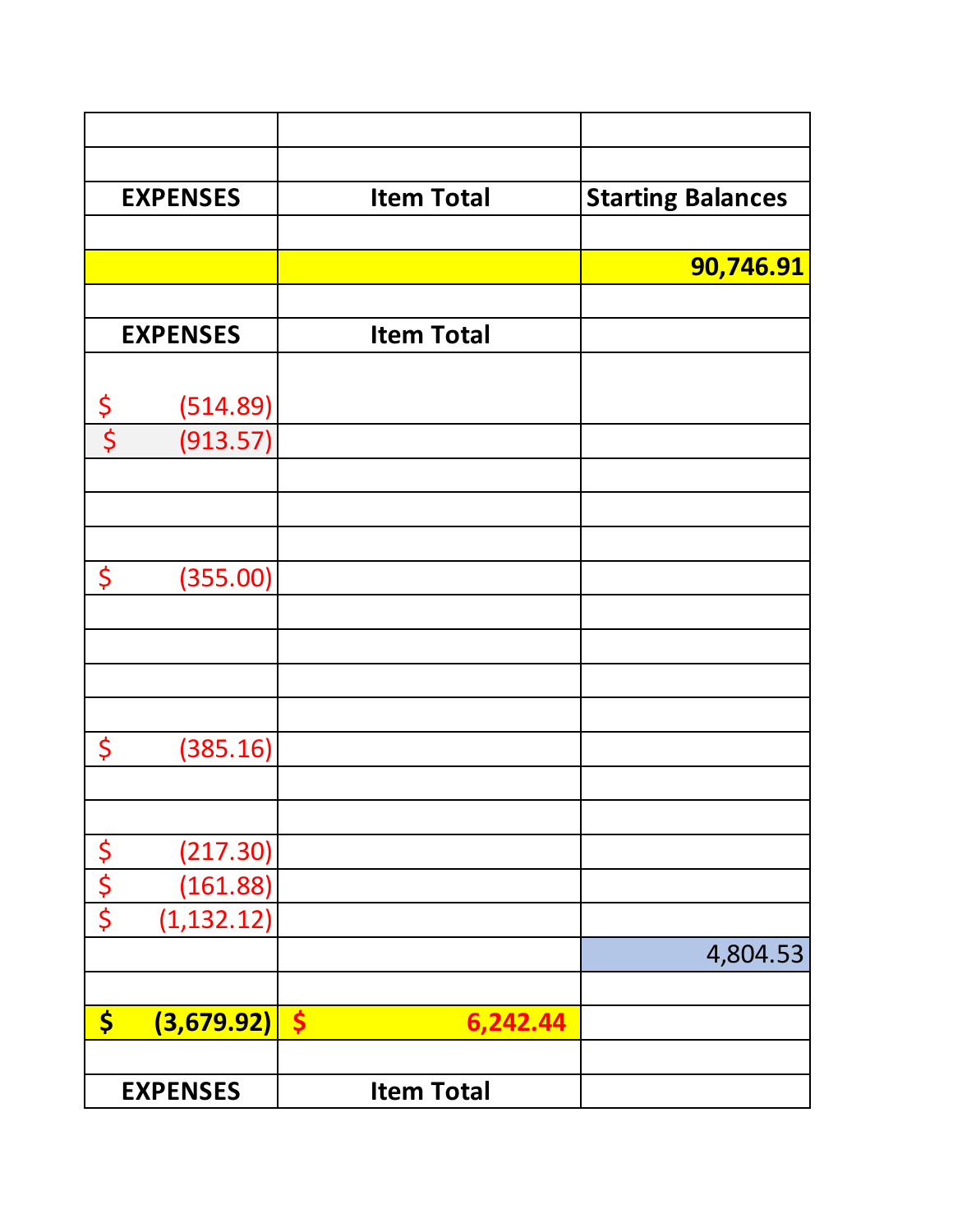|                        |                 |                   | 14,500.00   |
|------------------------|-----------------|-------------------|-------------|
|                        |                 | $\frac{1}{2}$     | 155.42      |
|                        |                 | $rac{5}{5}$       | 570.40      |
| \$                     | $\blacksquare$  | $\blacksquare$    |             |
|                        |                 |                   |             |
|                        |                 |                   |             |
|                        |                 |                   |             |
|                        |                 |                   |             |
|                        | <b>EXPENSES</b> | <b>Item Total</b> |             |
|                        |                 |                   | 12,812.75   |
|                        |                 |                   |             |
| $\overline{\varsigma}$ | $\blacksquare$  | 756.00            |             |
|                        |                 | $rac{5}{5}$       |             |
|                        |                 |                   |             |
|                        |                 |                   |             |
| \$                     | (3,679.92)      |                   |             |
|                        |                 |                   | $-361.40$   |
|                        |                 |                   |             |
|                        |                 |                   | \$91,334.93 |
|                        |                 |                   |             |
|                        |                 |                   |             |
|                        |                 |                   |             |
|                        |                 |                   |             |
|                        |                 |                   |             |
|                        |                 |                   |             |
|                        |                 |                   |             |
|                        |                 |                   |             |
|                        |                 |                   |             |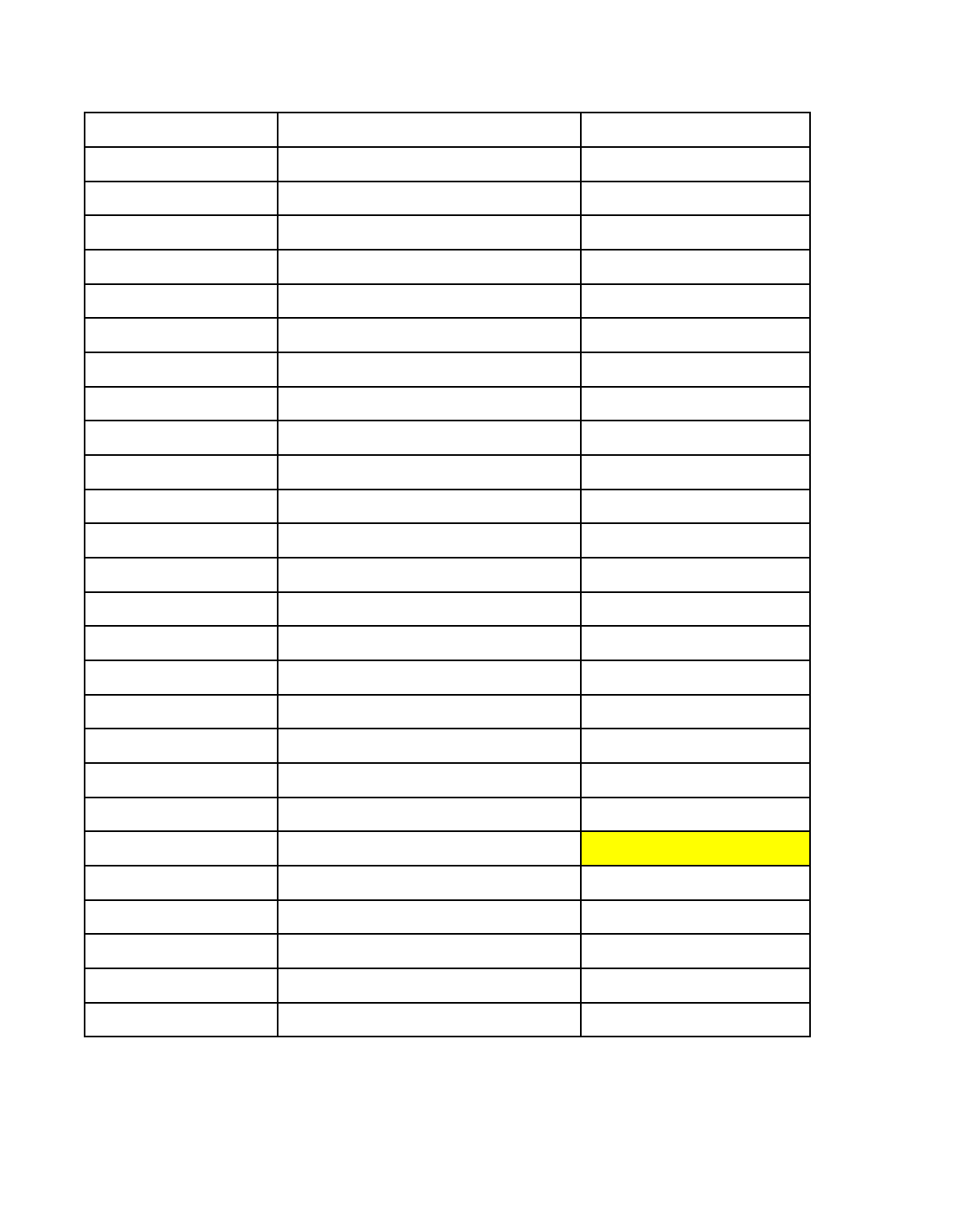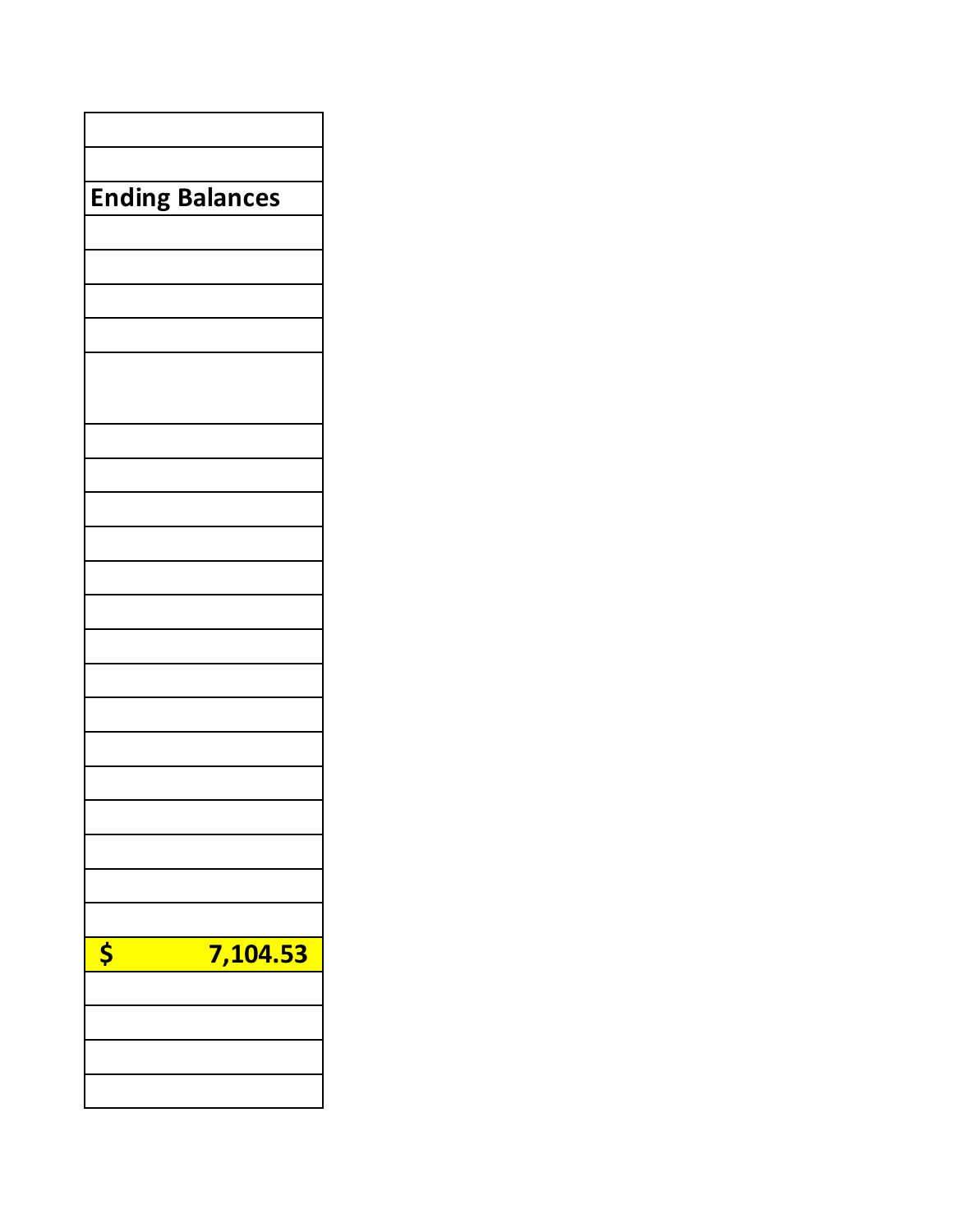|                                      | 14,500.00 |
|--------------------------------------|-----------|
|                                      |           |
| <mark>ऽ ।</mark><br><mark>२ ०</mark> | 155.42    |
|                                      | 570.40    |
|                                      |           |
|                                      |           |
|                                      |           |
|                                      |           |
|                                      |           |
|                                      |           |
|                                      |           |
|                                      |           |
|                                      |           |
|                                      |           |
|                                      |           |
|                                      |           |
| \$                                   | 13,568.75 |
|                                      |           |
|                                      |           |
|                                      |           |
|                                      |           |
|                                      |           |
|                                      |           |
|                                      |           |
|                                      |           |
|                                      |           |
|                                      |           |
|                                      |           |
|                                      |           |
|                                      |           |
|                                      |           |
|                                      |           |
|                                      |           |
|                                      |           |
|                                      |           |
|                                      |           |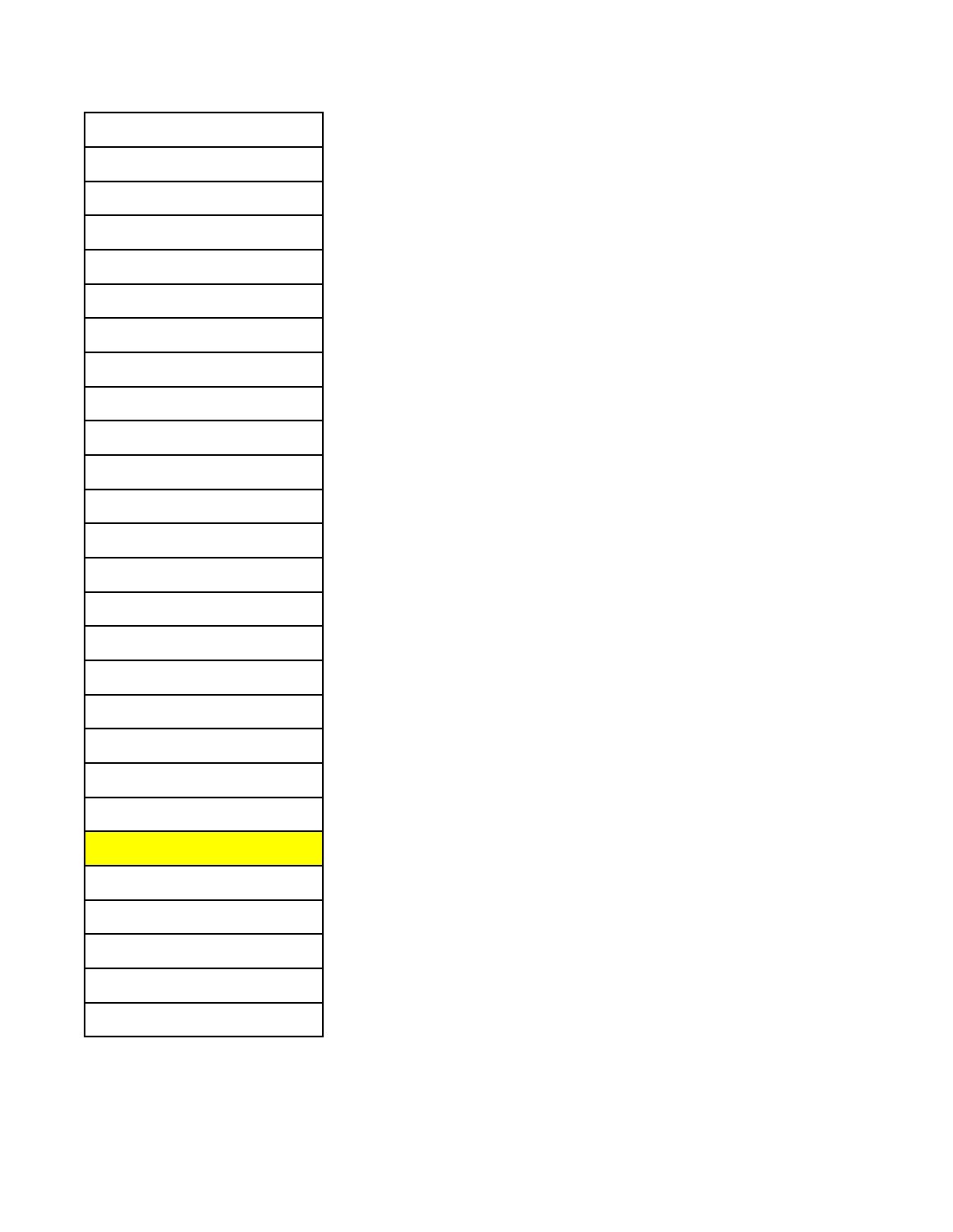| <b>Willis PTO Financials 11/1/21-11/30/21</b> |                 |
|-----------------------------------------------|-----------------|
|                                               |                 |
|                                               | <b>REVENUE</b>  |
|                                               |                 |
| <b>Starting Checking Balance - PTO 2021</b>   |                 |
|                                               |                 |
| <b>Expenses</b>                               | <b>REVENUE</b>  |
| Operating Expenses (Bank Fees, Homestead,     |                 |
| Website, Quick Books, Insurance)              |                 |
| <b>Apparel &amp; Accessories</b>              |                 |
| <b>Box Tops</b>                               |                 |
| <b>Staff Training/Team Building</b>           |                 |
| <b>Staff Appreciation/Meals</b>               |                 |
| <b>Book Fair - FALL</b>                       | \$<br>14,101.81 |
| <b>Book Fair - Spring</b>                     |                 |
| <b>School Supplies</b>                        |                 |
| <b>School Beautification</b>                  |                 |
| <b>Runners Club</b>                           |                 |
| PE Equipment                                  |                 |
| 2020 Speaker System                           |                 |
| 2020 Acaletics Math Program                   |                 |
| <b>Honor Roll Breakfast</b>                   |                 |
| Halloween Parade/ Trunk or Treat              |                 |
| The Gecko Fun Color Run                       | \$<br>76,718.92 |
| <b>Total Monthly Income</b>                   |                 |
| <b>TOTAL</b>                                  | \$<br>90,820.73 |
|                                               |                 |
| <b>Revenue Sources</b>                        | <b>REVENUE</b>  |
| <b>Starting Cash from Previous Month</b>      |                 |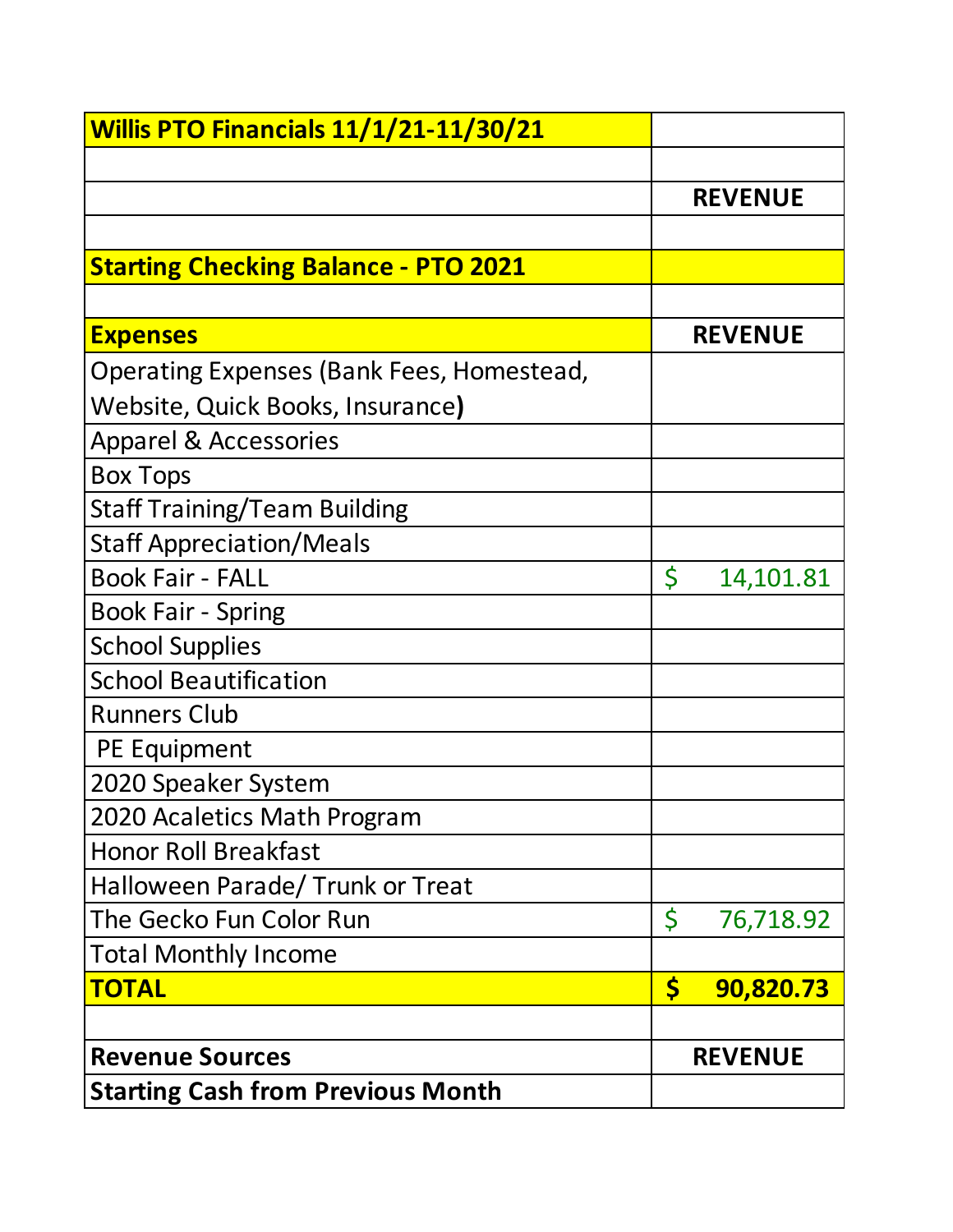| Business Partners *expense staff training |                         |                |
|-------------------------------------------|-------------------------|----------------|
| <b>Amazon Smile</b>                       | \$                      | 112.43         |
| <b>Spirit Night</b>                       | \$                      | 71.57          |
| <b>TOTAL</b>                              | \$                      | 184.00         |
|                                           |                         |                |
|                                           |                         |                |
|                                           |                         |                |
|                                           |                         |                |
| <b>5th Grade Committee</b>                |                         | <b>REVENUE</b> |
| <b>Starting Cash from Previous Month</b>  |                         |                |
| <b>Dress Down Day</b>                     | \$                      | 97.00          |
| <b>5th Grade Shirts</b>                   |                         |                |
| <b>Total 5th Grade Portion of Balance</b> | $\varsigma$             | 97.00          |
|                                           |                         |                |
|                                           |                         |                |
| <b>Total Monthly Revenues</b>             | $\overline{\mathsf{S}}$ | 91,101.73      |
| <b>Total Monthly Expenses</b>             |                         |                |
| <b>Total Cash From Month</b>              |                         |                |
|                                           |                         |                |
| <b>Ending Monthly Checking Balance</b>    |                         |                |
|                                           |                         |                |
|                                           |                         |                |
|                                           |                         |                |
|                                           |                         |                |
|                                           |                         |                |
|                                           |                         |                |
|                                           |                         |                |
|                                           |                         |                |
|                                           |                         |                |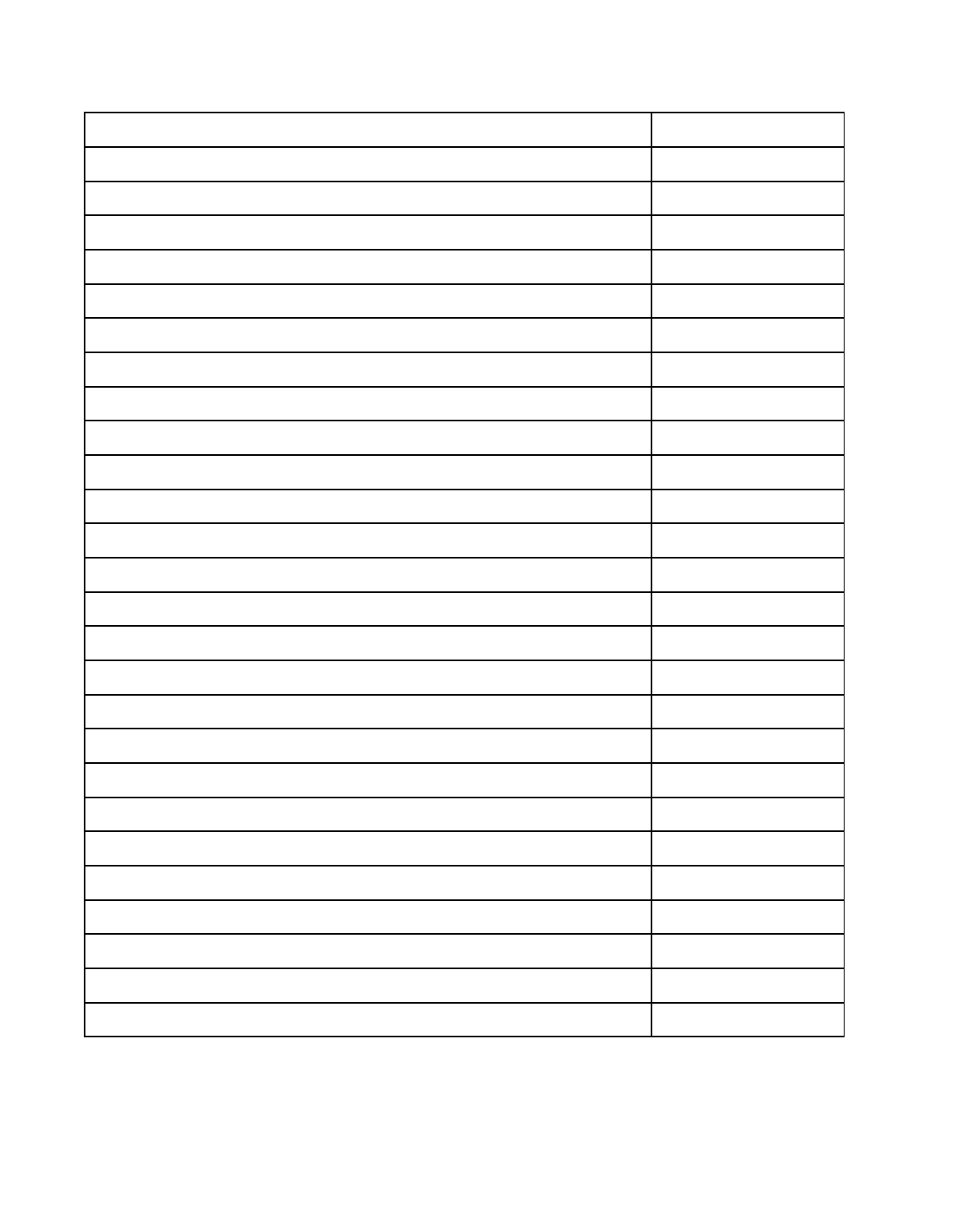|                      | <b>EXPENSES</b> | <b>Item Total</b>    |           | <b>Starting Balances</b> |  |
|----------------------|-----------------|----------------------|-----------|--------------------------|--|
|                      |                 |                      |           |                          |  |
|                      |                 |                      |           | 91,334.93                |  |
|                      | <b>EXPENSES</b> | <b>Item Total</b>    |           |                          |  |
|                      |                 |                      |           |                          |  |
| \$                   | 270.42          |                      |           |                          |  |
|                      |                 |                      |           |                          |  |
|                      |                 |                      |           |                          |  |
| \$                   | 450.00          |                      |           |                          |  |
|                      |                 |                      |           |                          |  |
| \$                   | 432.50          |                      |           |                          |  |
| \$                   | 7.79            |                      |           |                          |  |
|                      |                 |                      |           |                          |  |
| \$                   | 2,418.80        |                      |           |                          |  |
|                      |                 |                      |           |                          |  |
|                      |                 |                      |           |                          |  |
|                      |                 |                      |           |                          |  |
|                      |                 |                      |           |                          |  |
| \$                   | 5,646.29        | \$                   | 71,072.63 | \$<br>7,104.53           |  |
|                      |                 |                      |           |                          |  |
| $\boldsymbol{\zeta}$ | 9,225.80        | $\boldsymbol{\zeta}$ | 81,594.93 |                          |  |
|                      |                 |                      |           |                          |  |
|                      | <b>EXPENSES</b> | <b>Item Total</b>    |           |                          |  |
|                      |                 |                      |           |                          |  |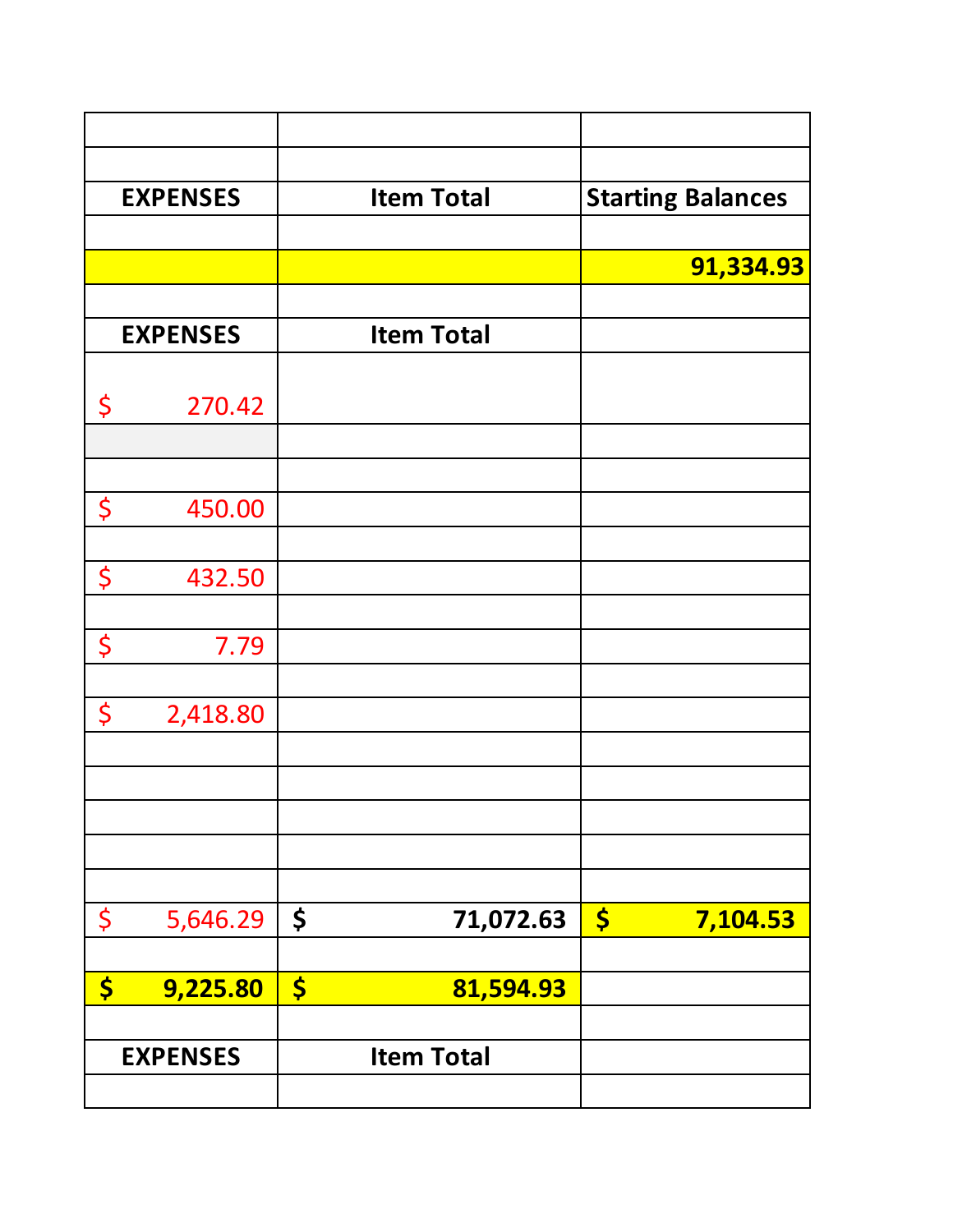|               |                 |                                 |                   | 14,500.00  |
|---------------|-----------------|---------------------------------|-------------------|------------|
|               |                 | $rac{5}{5}$                     | 112.43            | 155.42     |
|               |                 |                                 | 71.57             | 570.40     |
| \$            | $\blacksquare$  | $\overline{\boldsymbol{\zeta}}$ | 184.00            |            |
|               |                 |                                 |                   |            |
|               |                 |                                 |                   |            |
|               |                 |                                 |                   |            |
|               |                 |                                 |                   |            |
|               | <b>EXPENSES</b> |                                 | <b>Item Total</b> |            |
|               |                 |                                 |                   | 13,586.75  |
|               |                 |                                 |                   |            |
|               | (1,049.90)      |                                 |                   |            |
| $\frac{6}{5}$ | (1,049.90)      |                                 | (952.90)          |            |
|               |                 | $rac{1}{\sqrt{2}}$              |                   |            |
|               |                 |                                 |                   |            |
|               |                 |                                 |                   |            |
| \$            | 8,175.90        |                                 |                   |            |
|               |                 |                                 |                   | 99,277.63  |
|               |                 |                                 |                   |            |
|               |                 |                                 |                   | 157,880.51 |
|               |                 |                                 |                   |            |
|               |                 |                                 |                   |            |
|               |                 |                                 |                   |            |
|               |                 |                                 |                   |            |
|               |                 |                                 |                   |            |
|               |                 |                                 |                   |            |
|               |                 |                                 |                   |            |
|               |                 |                                 |                   |            |
|               |                 |                                 |                   |            |
|               |                 |                                 |                   |            |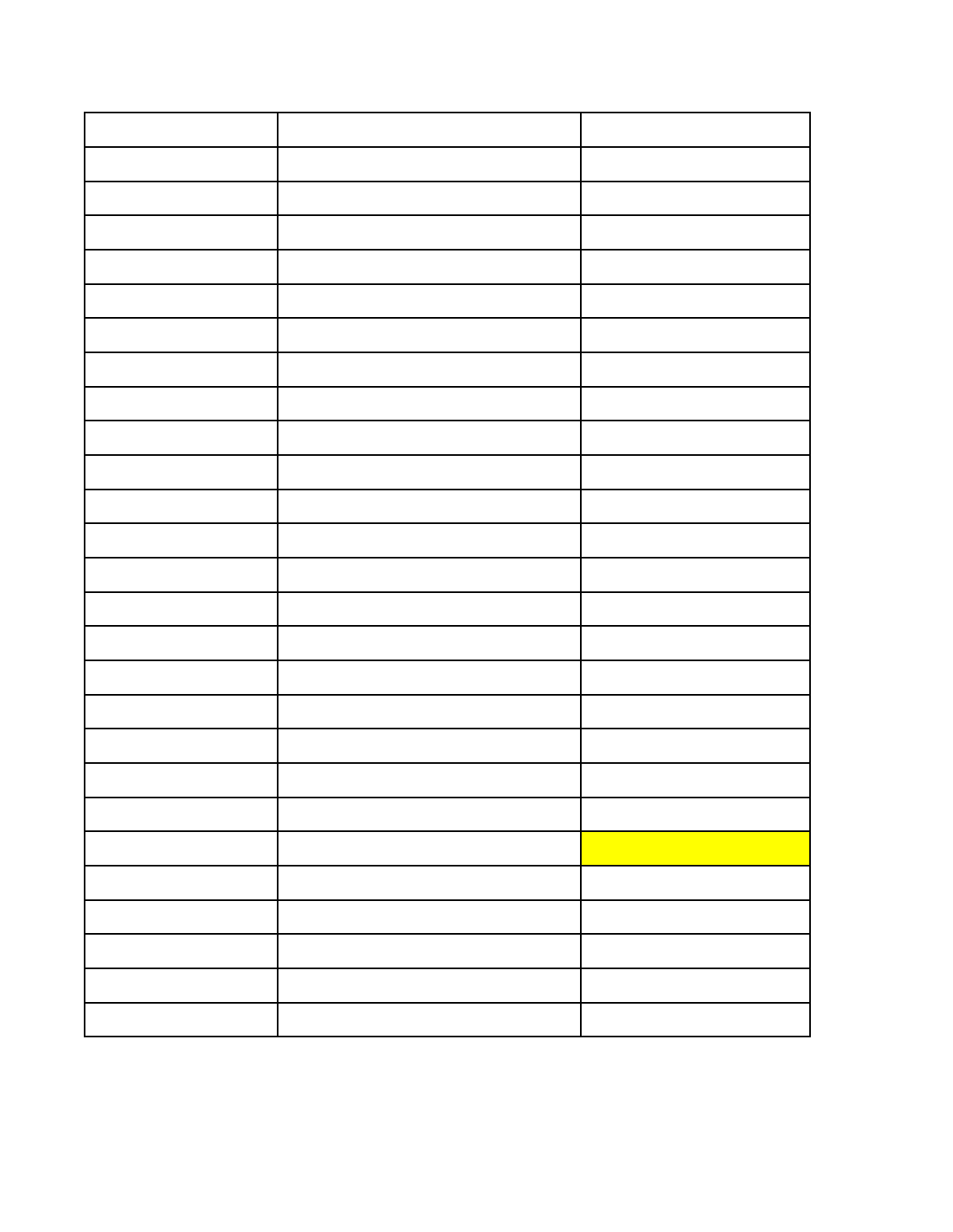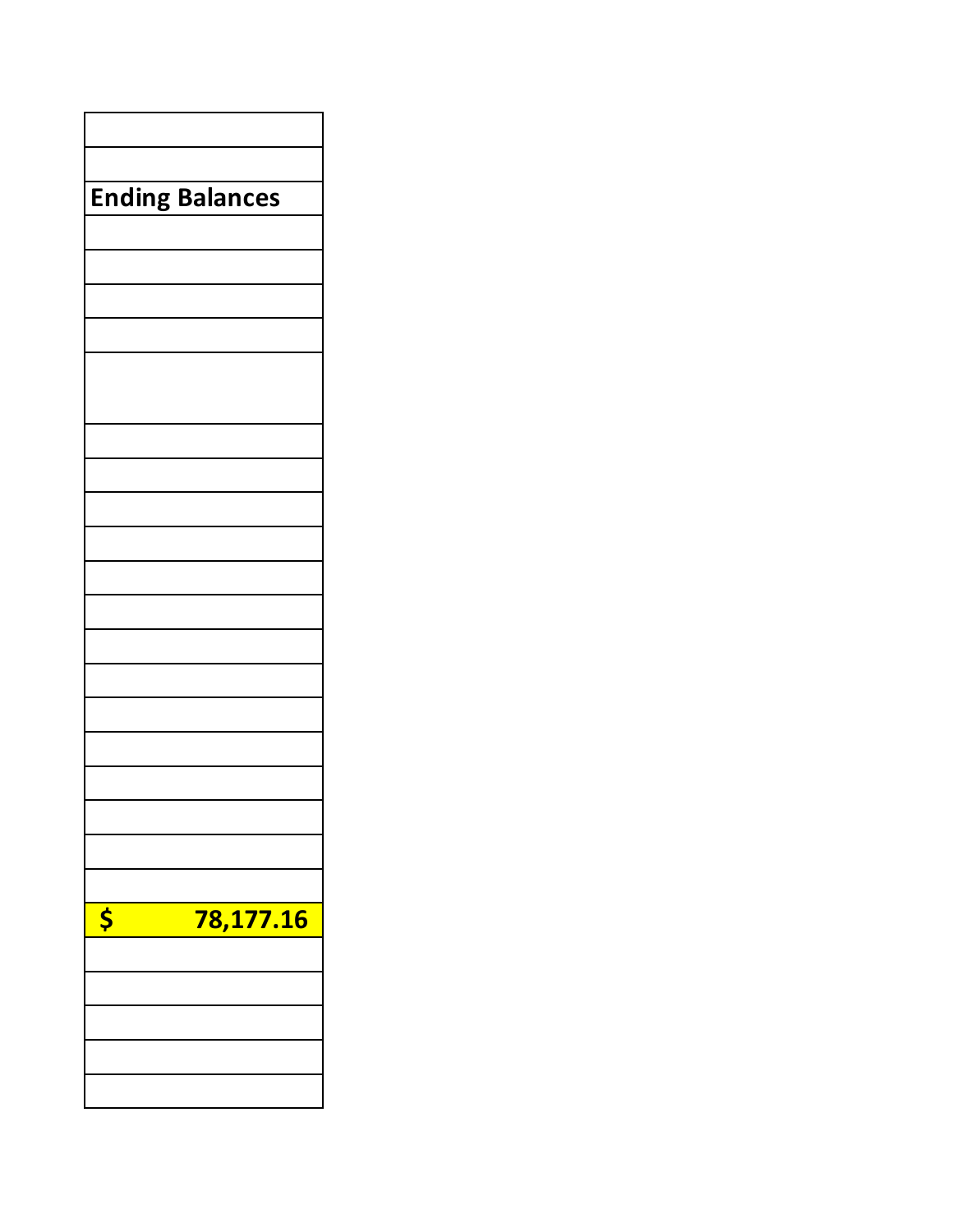|                      | 14,500.00 |
|----------------------|-----------|
| $\frac{1}{\sqrt{2}}$ | 267.85    |
|                      | 641.97    |
|                      |           |
|                      |           |
|                      |           |
|                      |           |
|                      |           |
|                      |           |
|                      |           |
|                      |           |
|                      |           |
|                      |           |
|                      |           |
|                      |           |
|                      |           |
|                      |           |
| \$                   | 12,633.85 |
|                      |           |
|                      |           |
|                      |           |
|                      |           |
|                      |           |
|                      |           |
|                      |           |
|                      |           |
|                      |           |
|                      |           |
|                      |           |
|                      |           |
|                      |           |
|                      |           |
|                      |           |
|                      |           |
|                      |           |
|                      |           |
|                      |           |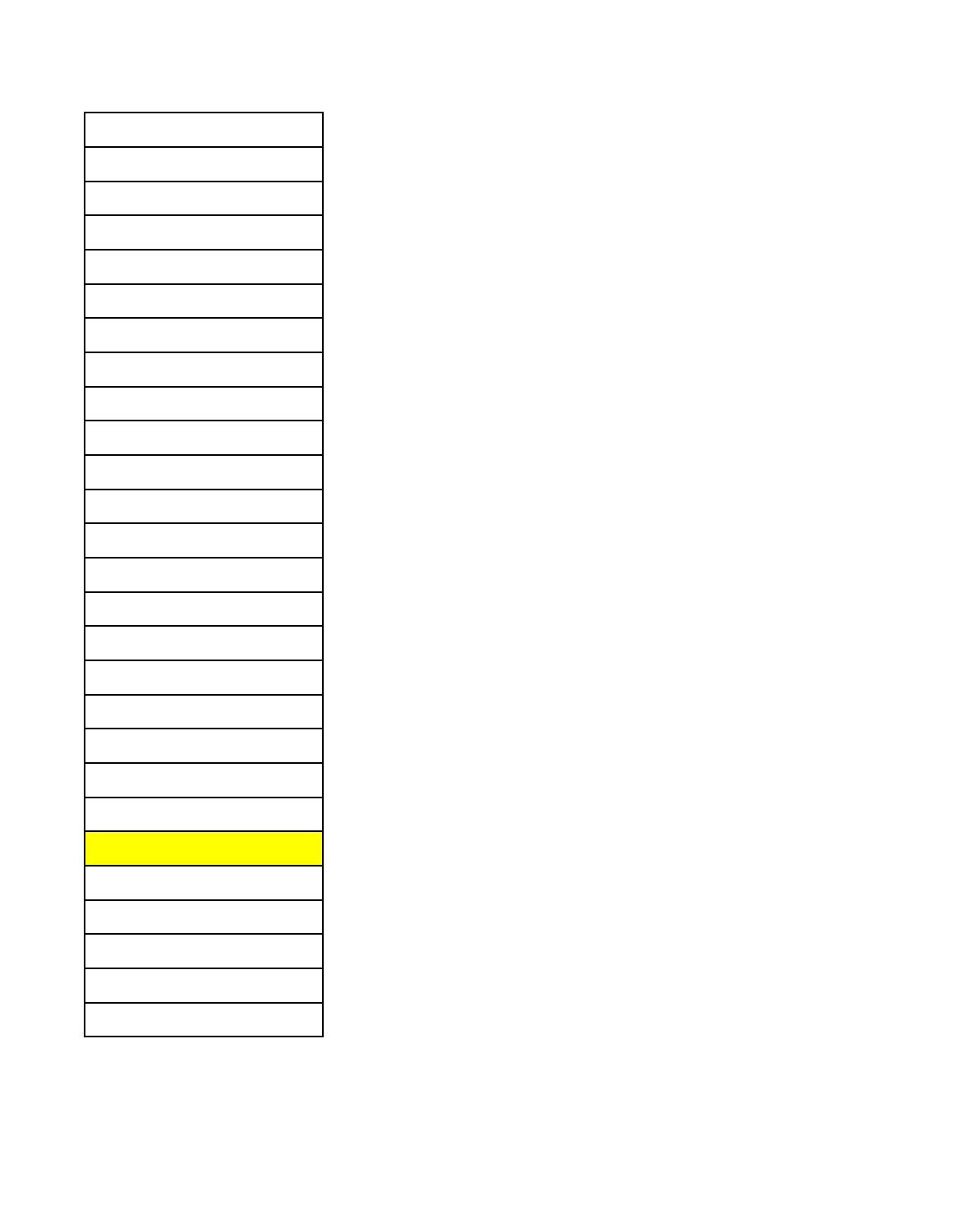| <b>Willis PTO Financials 12/1/2021-12/31/2021</b> |                      |                |
|---------------------------------------------------|----------------------|----------------|
|                                                   |                      |                |
|                                                   |                      | <b>REVENUE</b> |
|                                                   |                      |                |
| <b>Starting Checking Balance - PTO 2021</b>       |                      |                |
|                                                   |                      |                |
| <b>Expenses</b>                                   |                      | <b>REVENUE</b> |
| Operating Expenses (Bank Fees, Homestead,         |                      |                |
| Website, Quick Books, Insurance)                  |                      |                |
| <b>Apparel &amp; Accessories</b>                  | Ś                    | 4,086.95       |
| <b>Box Tops</b>                                   |                      |                |
| <b>Staff Training/Team Building</b>               |                      |                |
| <b>Staff Appreciation/Meals</b>                   |                      |                |
| <b>Book Fair - Spring</b>                         |                      |                |
| <b>School Supplies</b>                            |                      |                |
| <b>School Beautification</b>                      |                      |                |
| <b>Runners Club</b>                               |                      |                |
| <b>Holiday Gift Shop</b>                          | \$                   | 18,050.40      |
| 2020 Speaker System                               |                      |                |
| 2020 Acaletics Math Program                       |                      |                |
| <b>Honor Roll Breakfast</b>                       |                      |                |
| Daddy Daughter Dance 2022                         |                      |                |
| The Gecko Fun Color Run                           | \$                   | 3,938.40       |
| <b>Total Monthly Income</b>                       |                      |                |
| <b>TOTAL</b>                                      | $\boldsymbol{\zeta}$ | 26,075.75      |
|                                                   |                      |                |
| <b>Revenue Sources</b>                            |                      | <b>REVENUE</b> |
| <b>Starting Cash from Previous Month</b>          |                      |                |
| Business Partners *expense staff training         |                      |                |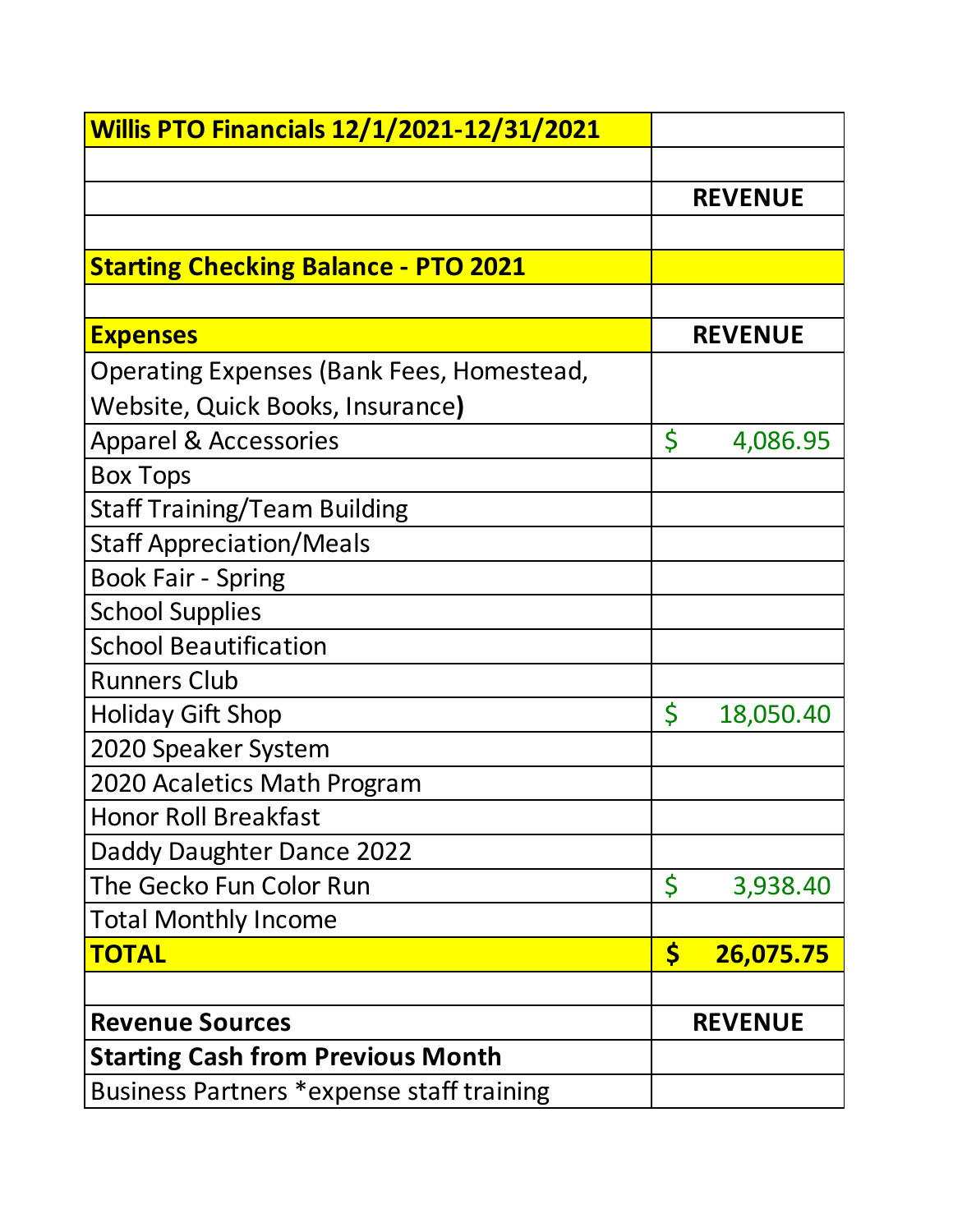| <b>Amazon Smile</b>                       |                         |           |
|-------------------------------------------|-------------------------|-----------|
| <b>Spirit Night</b>                       | \$                      | 381.09    |
| <b>TOTAL</b>                              | \$                      | 381.09    |
|                                           |                         |           |
|                                           |                         |           |
|                                           |                         |           |
|                                           |                         |           |
| <b>5th Grade Committee</b>                | <b>REVENUE</b>          |           |
| <b>Starting Cash from Previous Month</b>  |                         |           |
| <b>Dress Down Day</b>                     | \$                      | 67.00     |
| <b>5th Grade Shirts</b>                   |                         |           |
| <b>Total 5th Grade Portion of Balance</b> | $\varsigma$             | 67.00     |
|                                           |                         |           |
|                                           |                         |           |
| <b>Total Monthly Revenues</b>             | $\overline{\mathsf{S}}$ | 26,523.84 |
| <b>Total Monthly Expenses</b>             |                         |           |
| <b>Total Cash From Month</b>              |                         |           |
|                                           |                         |           |
| <b>Ending Monthly Checking Balance</b>    |                         |           |
|                                           |                         |           |
|                                           |                         |           |
|                                           |                         |           |
|                                           |                         |           |
|                                           |                         |           |
|                                           |                         |           |
|                                           |                         |           |
|                                           |                         |           |
|                                           |                         |           |
|                                           |                         |           |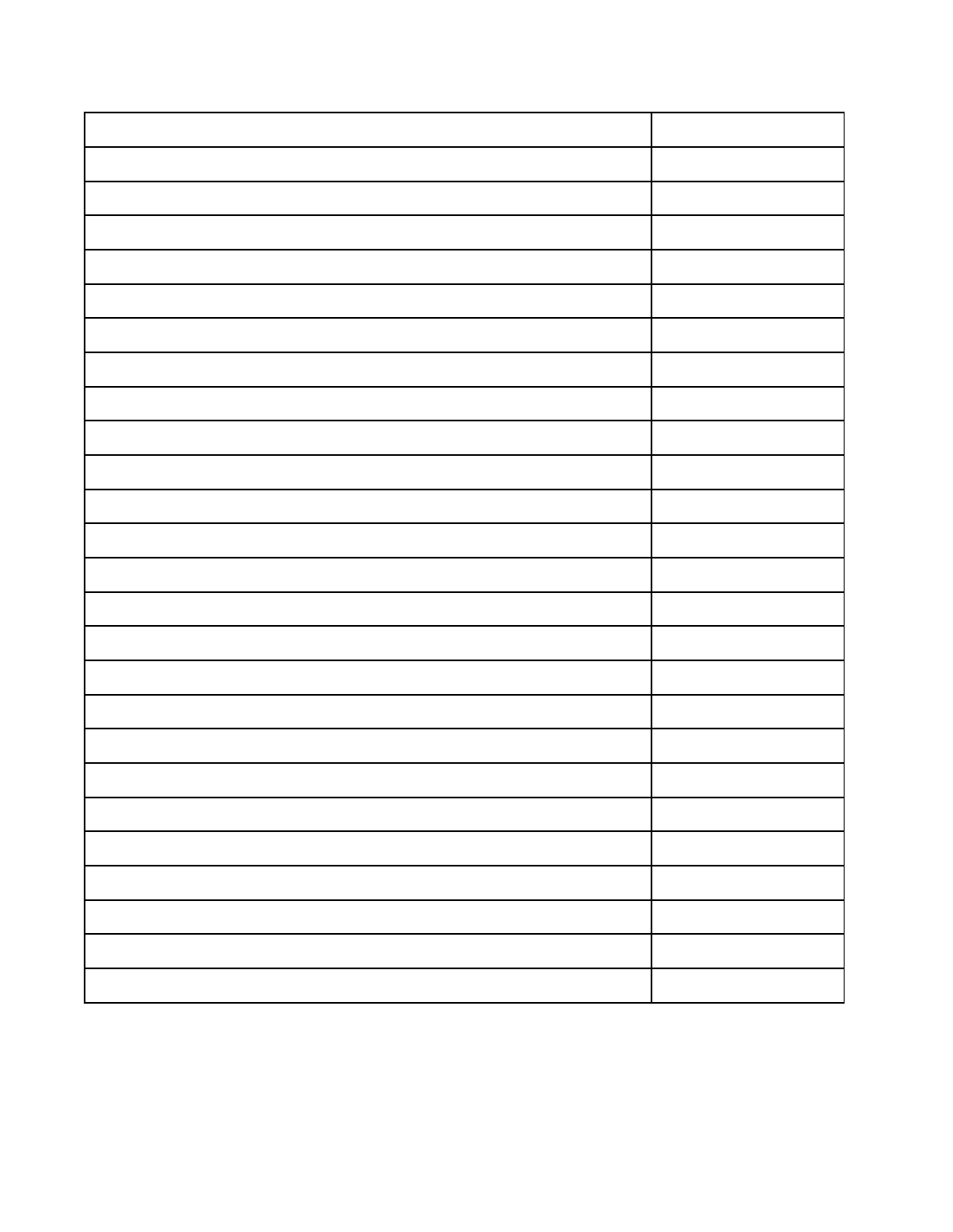|               | <b>EXPENSES</b> |                      | <b>Item Total</b> | <b>Starting Balances</b> |
|---------------|-----------------|----------------------|-------------------|--------------------------|
|               |                 |                      |                   |                          |
|               |                 |                      |                   | 157,880.41               |
|               | <b>EXPENSES</b> |                      | <b>Item Total</b> |                          |
|               |                 |                      |                   |                          |
| \$            | 245.92          |                      |                   |                          |
|               |                 |                      |                   |                          |
|               |                 |                      |                   |                          |
|               |                 |                      |                   |                          |
| \$            | 847.80          |                      |                   |                          |
|               |                 |                      |                   |                          |
| \$            | 582.63          |                      |                   |                          |
|               |                 |                      |                   |                          |
| \$            | 1,843.92        |                      |                   |                          |
|               |                 |                      |                   |                          |
|               |                 |                      |                   |                          |
| $\frac{1}{2}$ | 109.89          |                      |                   |                          |
| $rac{5}{5}$   | 1,390.50        |                      |                   |                          |
|               | 1,458.43        | \$                   | 2,479.97          | 71,072.63                |
|               |                 |                      |                   |                          |
| \$            | 6,479.09        | $\boldsymbol{\zeta}$ | 19,596.66         |                          |
|               |                 |                      |                   |                          |
|               | <b>EXPENSES</b> |                      | <b>Item Total</b> |                          |
|               |                 |                      |                   |                          |
|               |                 |                      |                   | 14,500.00                |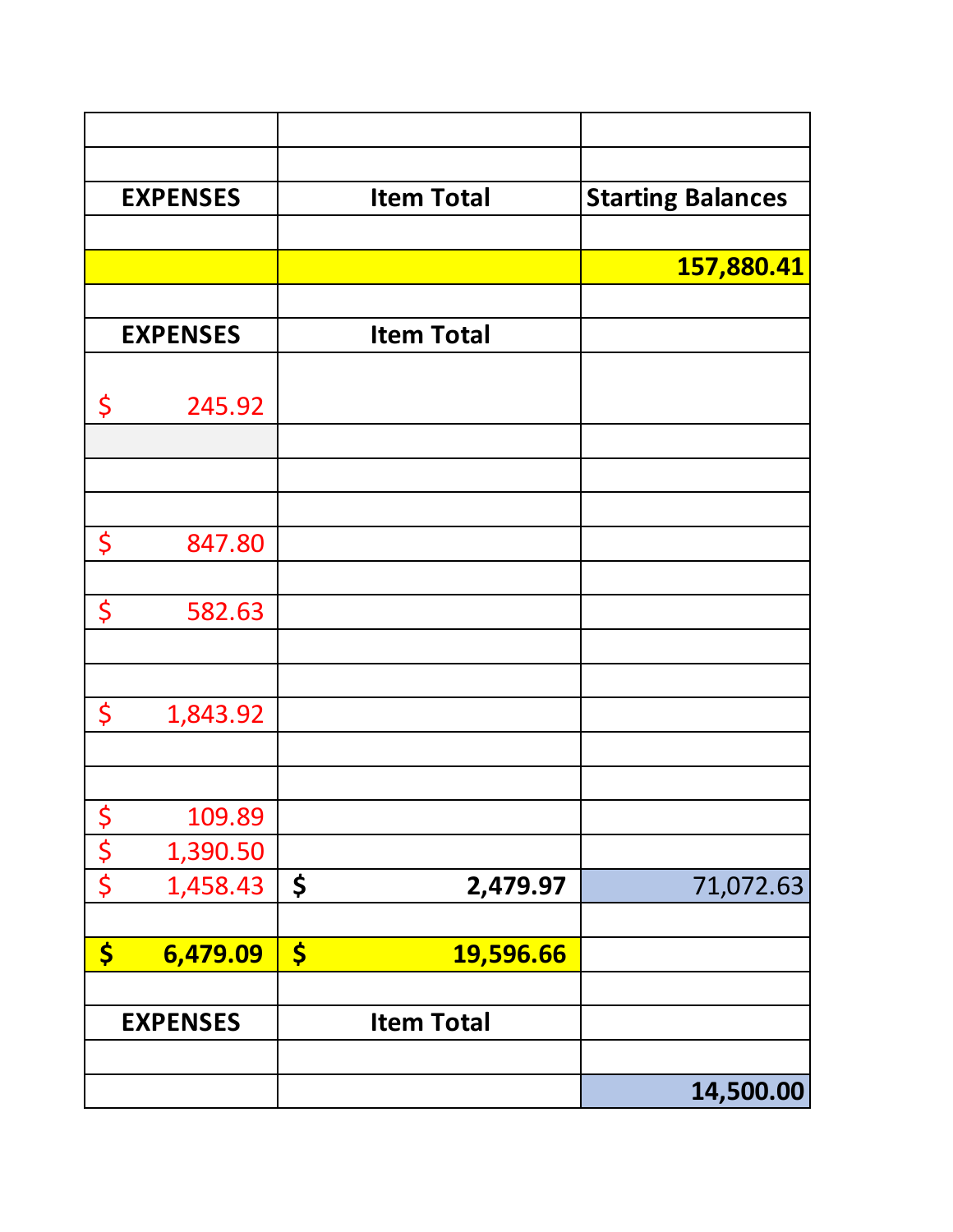|                        |                 |                                 |                   | 278.85     |
|------------------------|-----------------|---------------------------------|-------------------|------------|
|                        |                 | $\boldsymbol{\zeta}$            | 381.09            | 641.97     |
| \$                     | $\blacksquare$  | $\overline{\boldsymbol{\zeta}}$ | 381.09            |            |
|                        |                 |                                 |                   |            |
|                        |                 |                                 |                   |            |
|                        |                 |                                 |                   |            |
|                        |                 |                                 |                   |            |
|                        | <b>EXPENSES</b> |                                 | <b>Item Total</b> |            |
|                        |                 |                                 |                   | 12,633.85  |
| \$                     | 470.00          |                                 |                   |            |
|                        |                 |                                 |                   |            |
| \$                     | 470.00          | $rac{1}{\sqrt{2}}$              | (403.00)          |            |
|                        |                 |                                 |                   |            |
|                        |                 |                                 |                   |            |
|                        |                 |                                 |                   |            |
| $\overline{\varsigma}$ | 6,479.09        |                                 |                   |            |
|                        |                 |                                 |                   | 20,044.75  |
|                        |                 |                                 |                   |            |
|                        |                 |                                 |                   | 177,925.16 |
|                        |                 |                                 |                   |            |
|                        |                 |                                 |                   |            |
|                        |                 |                                 |                   |            |
|                        |                 |                                 |                   |            |
|                        |                 |                                 |                   |            |
|                        |                 |                                 |                   |            |
|                        |                 |                                 |                   |            |
|                        |                 |                                 |                   |            |
|                        |                 |                                 |                   |            |
|                        |                 |                                 |                   |            |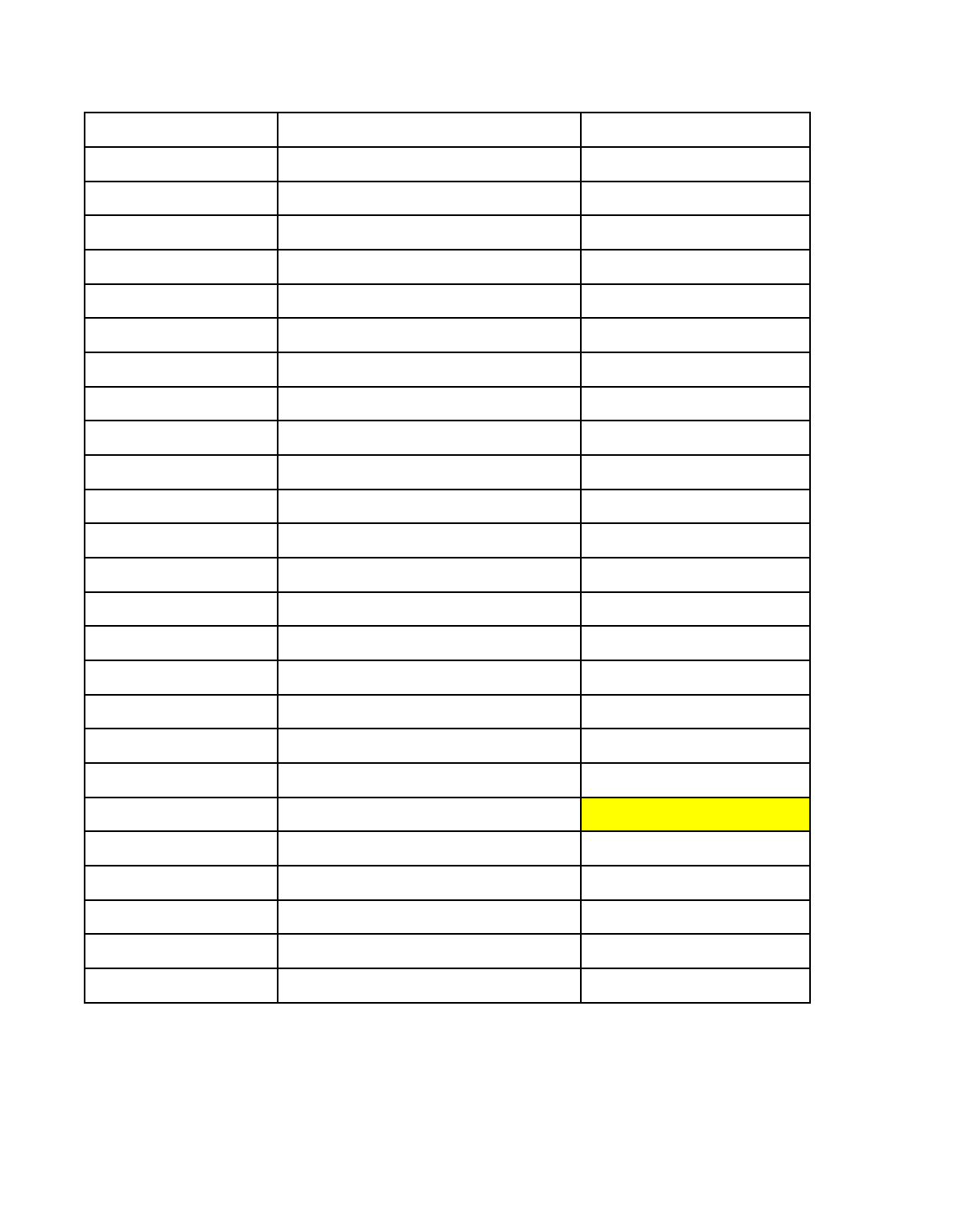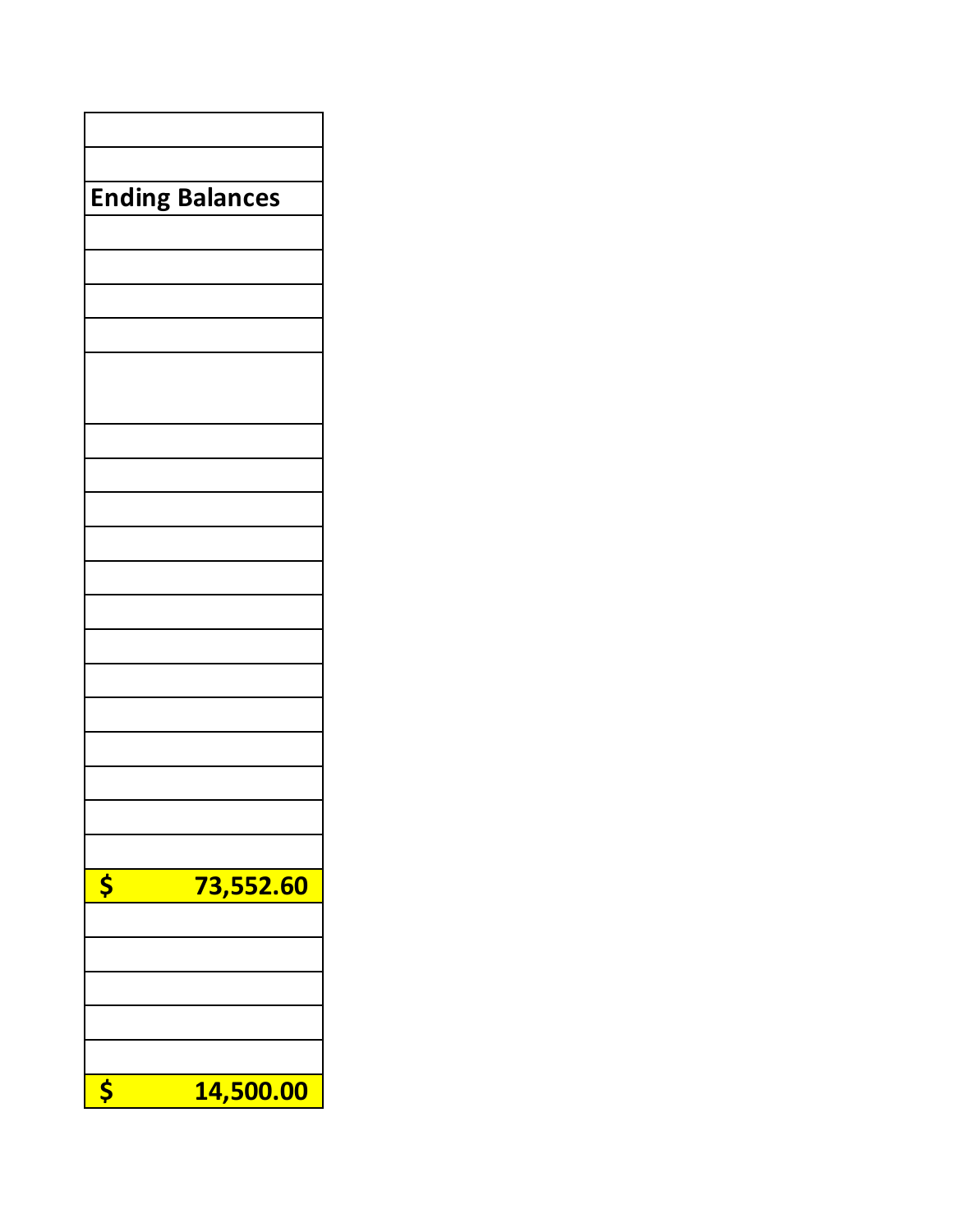| $\frac{5}{5}$ | 278.85    |
|---------------|-----------|
|               | 1,023.06  |
|               |           |
|               |           |
|               |           |
|               |           |
|               |           |
|               |           |
|               |           |
|               |           |
|               |           |
|               | 12,230.85 |
|               |           |
|               |           |
|               |           |
|               |           |
|               |           |
|               |           |
|               |           |
|               |           |
|               |           |
|               |           |
|               |           |
|               |           |
|               |           |
|               |           |
|               |           |
|               |           |
|               |           |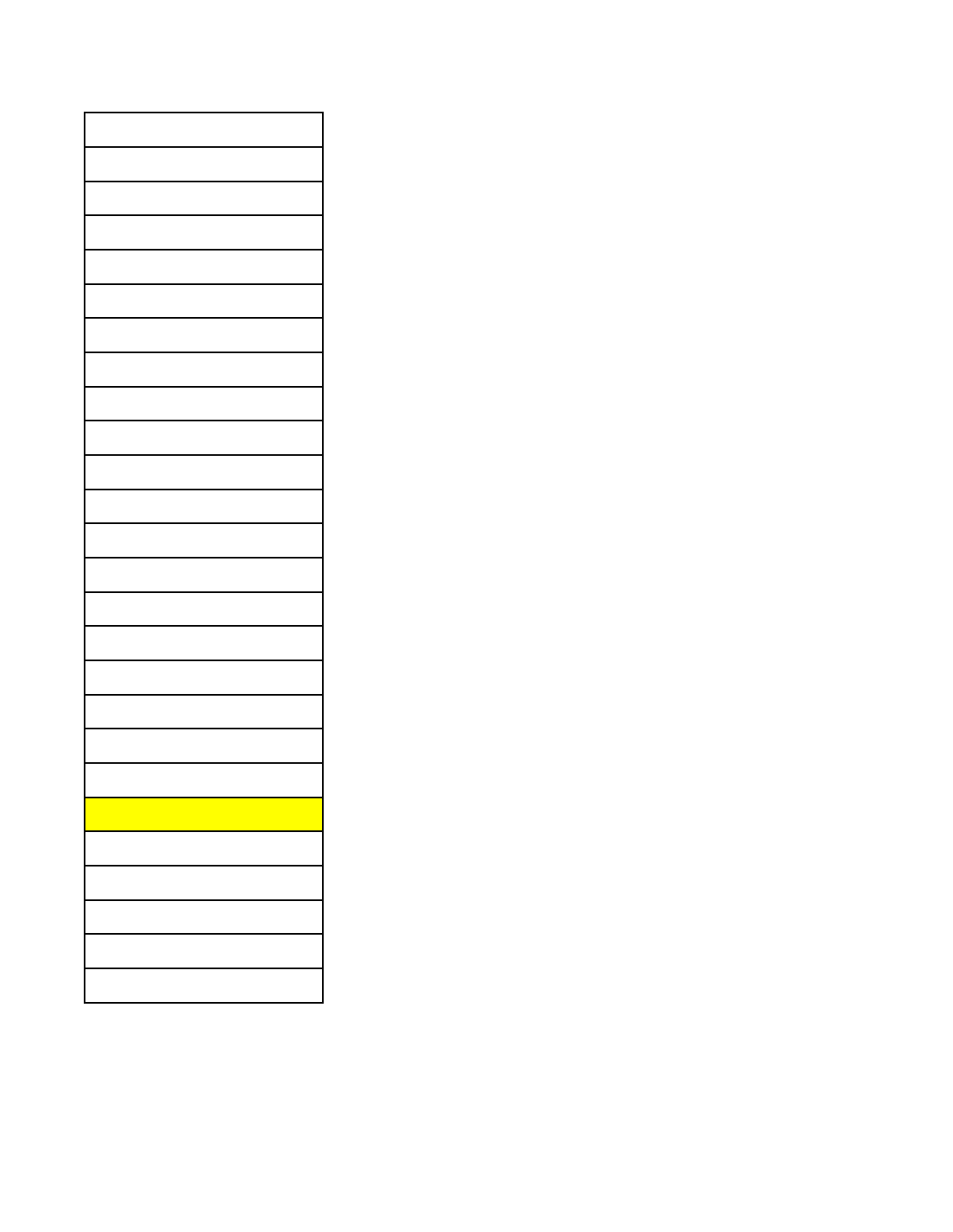| <b>Willis PTO Financials 1/1/2022-1/31/2022</b> |                      |                |
|-------------------------------------------------|----------------------|----------------|
|                                                 |                      |                |
|                                                 |                      | <b>REVENUE</b> |
|                                                 |                      |                |
| <b>Starting Checking Balance - PTO 2021</b>     |                      |                |
|                                                 |                      |                |
| <b>Expenses</b>                                 |                      | <b>REVENUE</b> |
| Operating Expenses (Bank Fees, Homestead,       |                      |                |
| Website, Quick Books, Insurance)                |                      |                |
| <b>Apparel &amp; Accessories</b>                |                      |                |
| <b>Box Tops</b>                                 |                      |                |
| <b>Staff Training/Team Building</b>             |                      |                |
| <b>Staff Appreciation/Meals</b>                 |                      |                |
| <b>Book Fair - Spring</b>                       |                      |                |
| <b>School Supplies</b>                          |                      |                |
| <b>School Beautification</b>                    |                      |                |
| <b>Runners Club</b>                             |                      |                |
| <b>Holiday Gift Shop</b>                        | \$                   | 42.00          |
| <b>Holiday Wreath Online</b>                    | \$                   | 178.00         |
| 2020 Acaletics Math Program                     |                      |                |
| <b>Honor Roll Breakfast</b>                     |                      |                |
| Daddy Daughter Dance 2022                       | \$                   | 2,500.00       |
| The Gecko Fun Color Run                         | \$                   | 475.00         |
| <b>Total Monthly Income</b>                     |                      |                |
| <b>TOTAL</b>                                    | $\boldsymbol{\zeta}$ | 3,195.00       |
|                                                 |                      |                |
| <b>Revenue Sources</b>                          |                      | <b>REVENUE</b> |
| <b>Starting Cash from Previous Month</b>        |                      |                |
| Business Partners *expense staff training       |                      |                |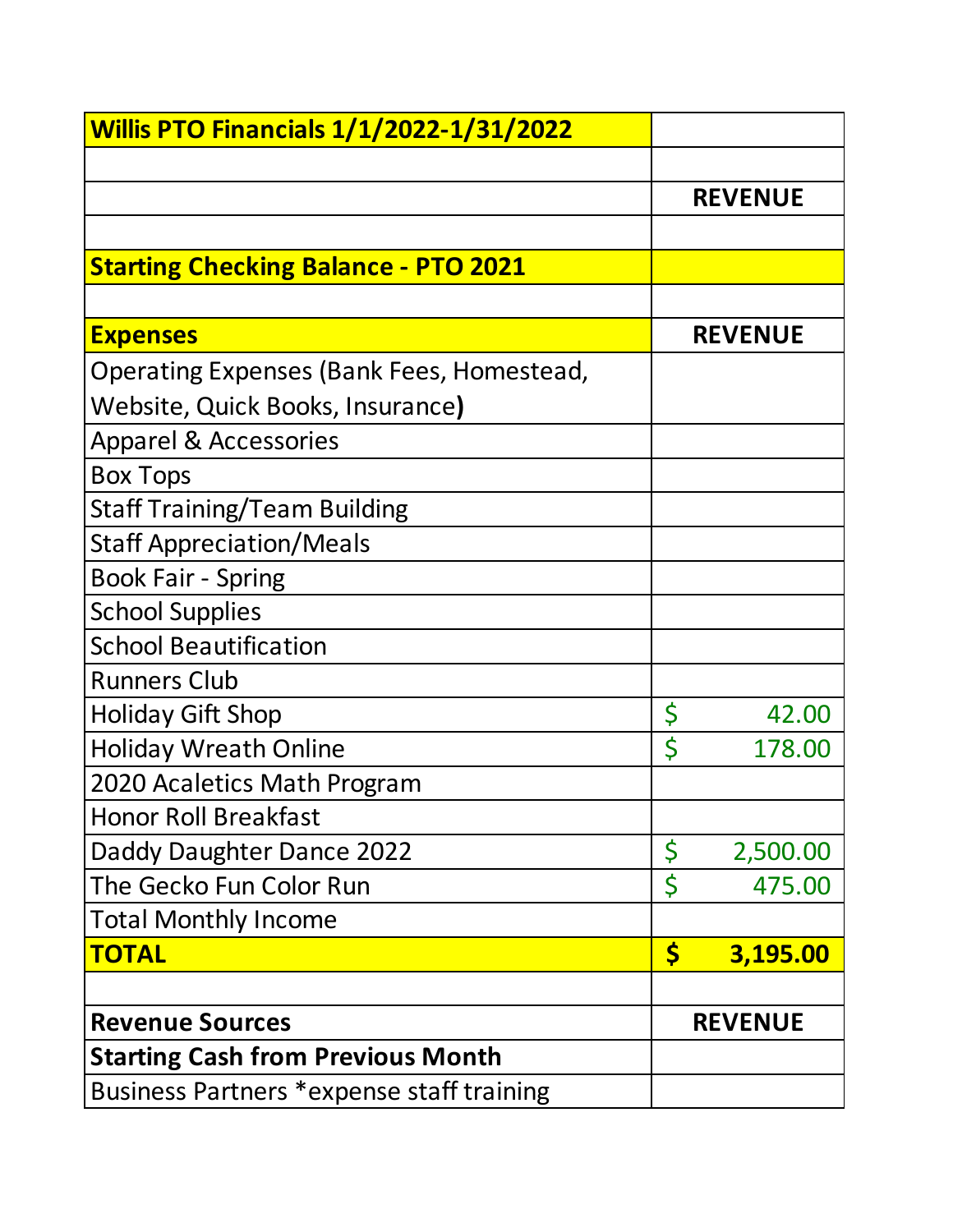| <b>Amazon Smile</b>                       |                         |                |
|-------------------------------------------|-------------------------|----------------|
| <b>Spirit Night</b>                       | \$                      | 252.52         |
| <b>TOTAL</b>                              | \$                      | 252.52         |
|                                           |                         |                |
|                                           |                         |                |
|                                           |                         |                |
|                                           |                         |                |
| <b>5th Grade Committee</b>                |                         | <b>REVENUE</b> |
| <b>Starting Cash from Previous Month</b>  |                         |                |
| <b>Dress Down Day</b>                     |                         |                |
| 5th Grade Trip                            |                         |                |
| <b>Total 5th Grade Portion of Balance</b> | $\varsigma$             |                |
|                                           |                         |                |
|                                           |                         |                |
| <b>Total Monthly Revenues</b>             | $\overline{\mathsf{S}}$ | 3,447.52       |
| <b>Total Monthly Expenses</b>             |                         |                |
| <b>Total Cash From Month</b>              |                         |                |
|                                           |                         |                |
| <b>Ending Monthly Checking Balance</b>    |                         |                |
|                                           |                         |                |
|                                           |                         |                |
|                                           |                         |                |
|                                           |                         |                |
|                                           |                         |                |
|                                           |                         |                |
|                                           |                         |                |
|                                           |                         |                |
|                                           |                         |                |
|                                           |                         |                |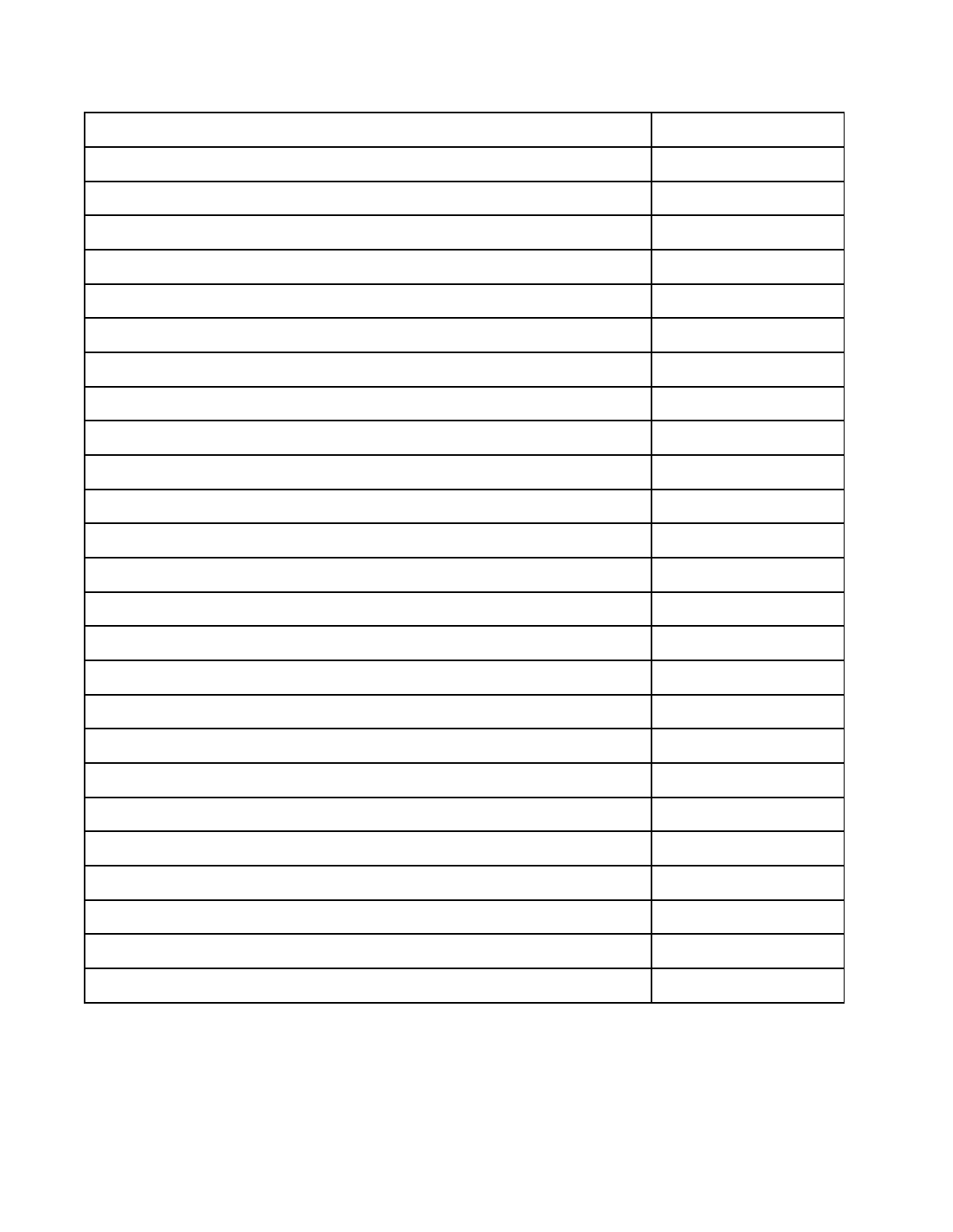|             | <b>EXPENSES</b> | <b>Item Total</b>                    |                          |
|-------------|-----------------|--------------------------------------|--------------------------|
| \$          | 17,305.61       | $\boldsymbol{\zeta}$<br>(14, 110.61) |                          |
|             | 125.80          |                                      | 73,552.60                |
| $rac{5}{5}$ | 3,604.12        |                                      |                          |
|             |                 |                                      |                          |
| \$          | 12,965.12       |                                      |                          |
| \$          | 82.45           |                                      |                          |
|             |                 |                                      |                          |
|             |                 |                                      |                          |
|             |                 |                                      |                          |
|             |                 |                                      |                          |
| \$          | 528.12          |                                      |                          |
|             | <b>EXPENSES</b> | <b>Item Total</b>                    |                          |
|             |                 |                                      | 177,925.16               |
|             | <b>EXPENSES</b> | <b>Item Total</b>                    | <b>Starting Balances</b> |
|             |                 |                                      |                          |
|             |                 |                                      |                          |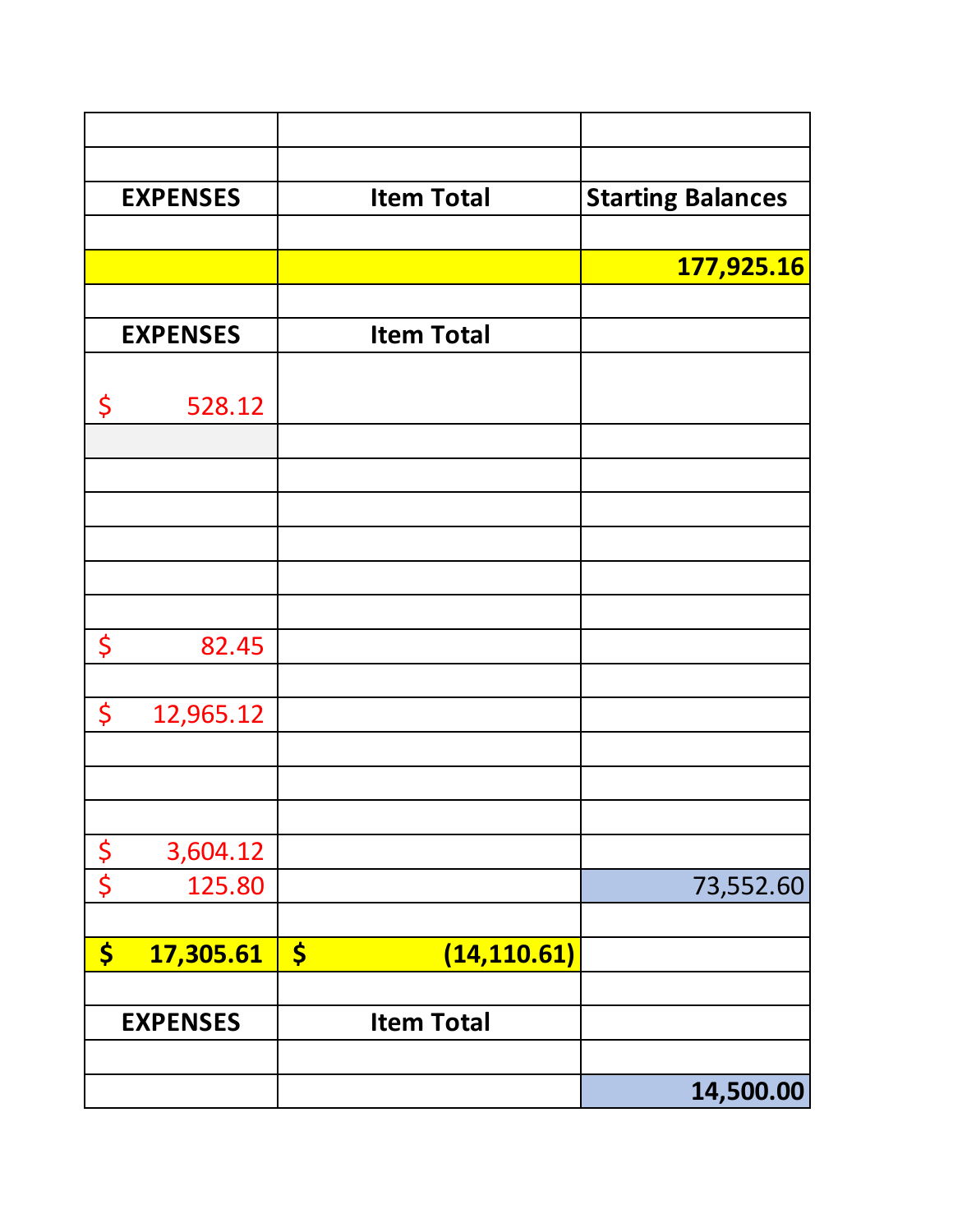|             |                 |             |                   | 278.85       |
|-------------|-----------------|-------------|-------------------|--------------|
|             |                 | $rac{5}{5}$ | 252.52            | 1,023.06     |
| \$          | $\blacksquare$  |             | 252.52            |              |
|             |                 |             |                   |              |
|             |                 |             |                   |              |
|             |                 |             |                   |              |
|             |                 |             |                   |              |
|             | <b>EXPENSES</b> |             | <b>Item Total</b> |              |
|             |                 |             |                   | 12,230.85    |
|             |                 |             |                   |              |
| $rac{5}{5}$ | 3,877.50        |             |                   |              |
|             | 3,877.50        | $rac{5}{5}$ | 3,877.50          | 8,353.35     |
|             |                 |             |                   |              |
|             |                 |             |                   |              |
|             |                 |             |                   |              |
| $\varsigma$ | 21,183.11       |             |                   |              |
|             |                 |             |                   | $-17,735.59$ |
|             |                 |             |                   |              |
|             |                 |             |                   |              |
|             |                 |             |                   |              |
|             |                 |             |                   |              |
|             |                 |             |                   |              |
|             |                 |             |                   |              |
|             |                 |             |                   |              |
|             |                 |             |                   |              |
|             |                 |             |                   |              |
|             |                 |             |                   |              |
|             |                 |             |                   |              |
|             |                 |             |                   |              |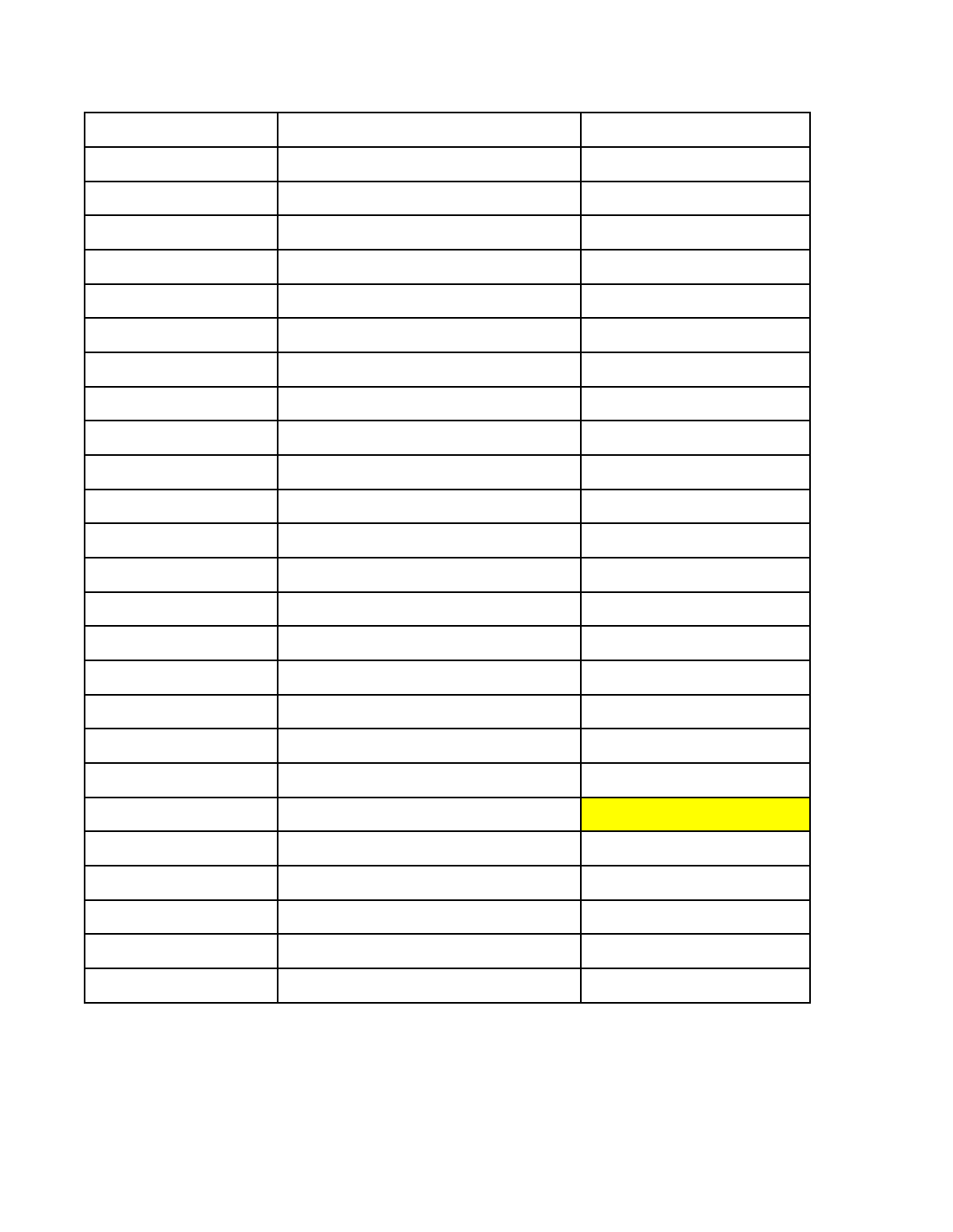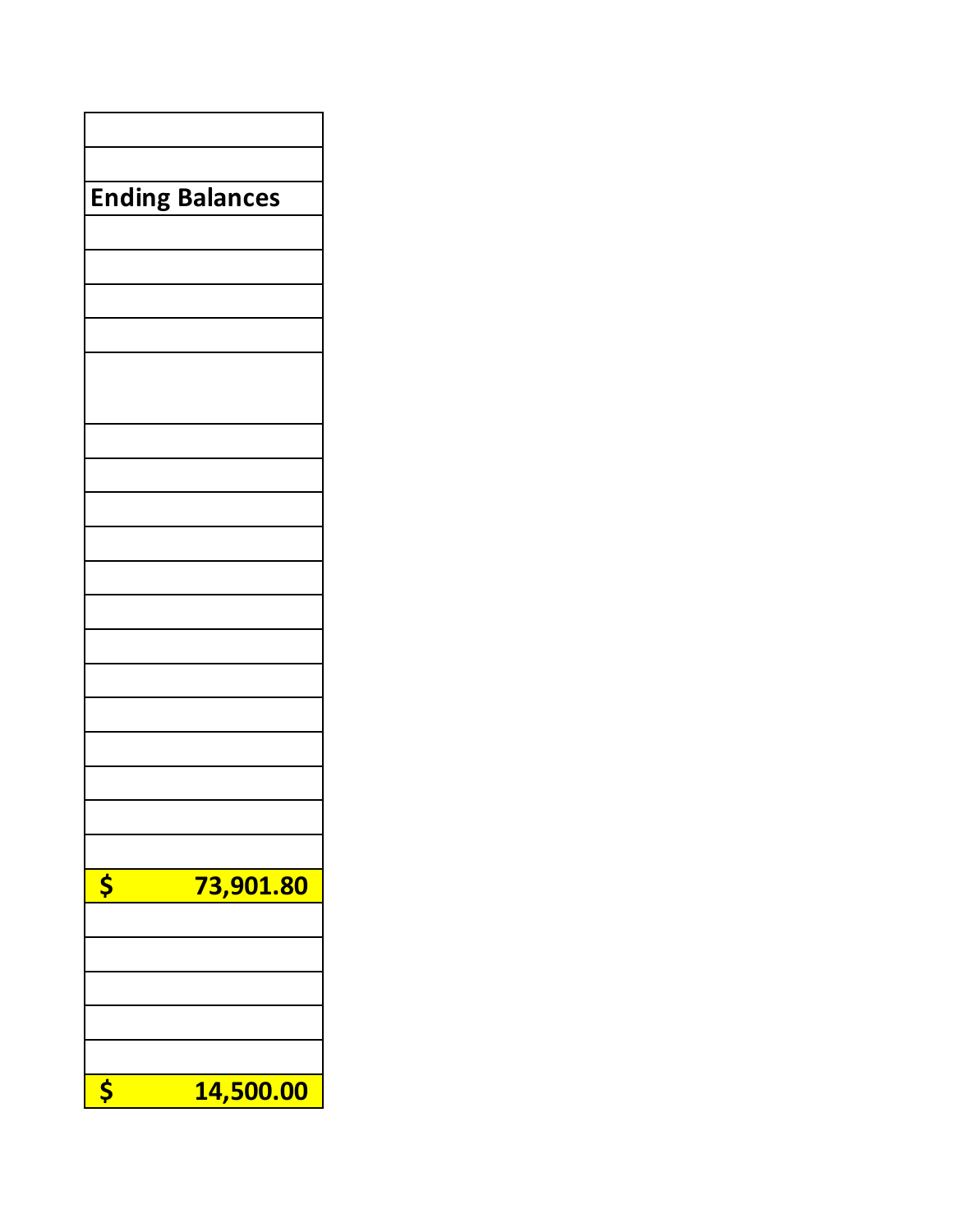|             | 278.85     |
|-------------|------------|
| $rac{5}{5}$ | 1,275.58   |
|             |            |
|             |            |
|             |            |
|             |            |
|             |            |
|             |            |
|             |            |
|             |            |
|             |            |
|             |            |
|             |            |
|             |            |
| \$          | 8,353.35   |
|             |            |
|             |            |
|             |            |
|             |            |
|             |            |
|             |            |
|             |            |
|             | 160,189.57 |
|             |            |
|             |            |
|             |            |
|             |            |
|             |            |
|             |            |
|             |            |
|             |            |
|             |            |
|             |            |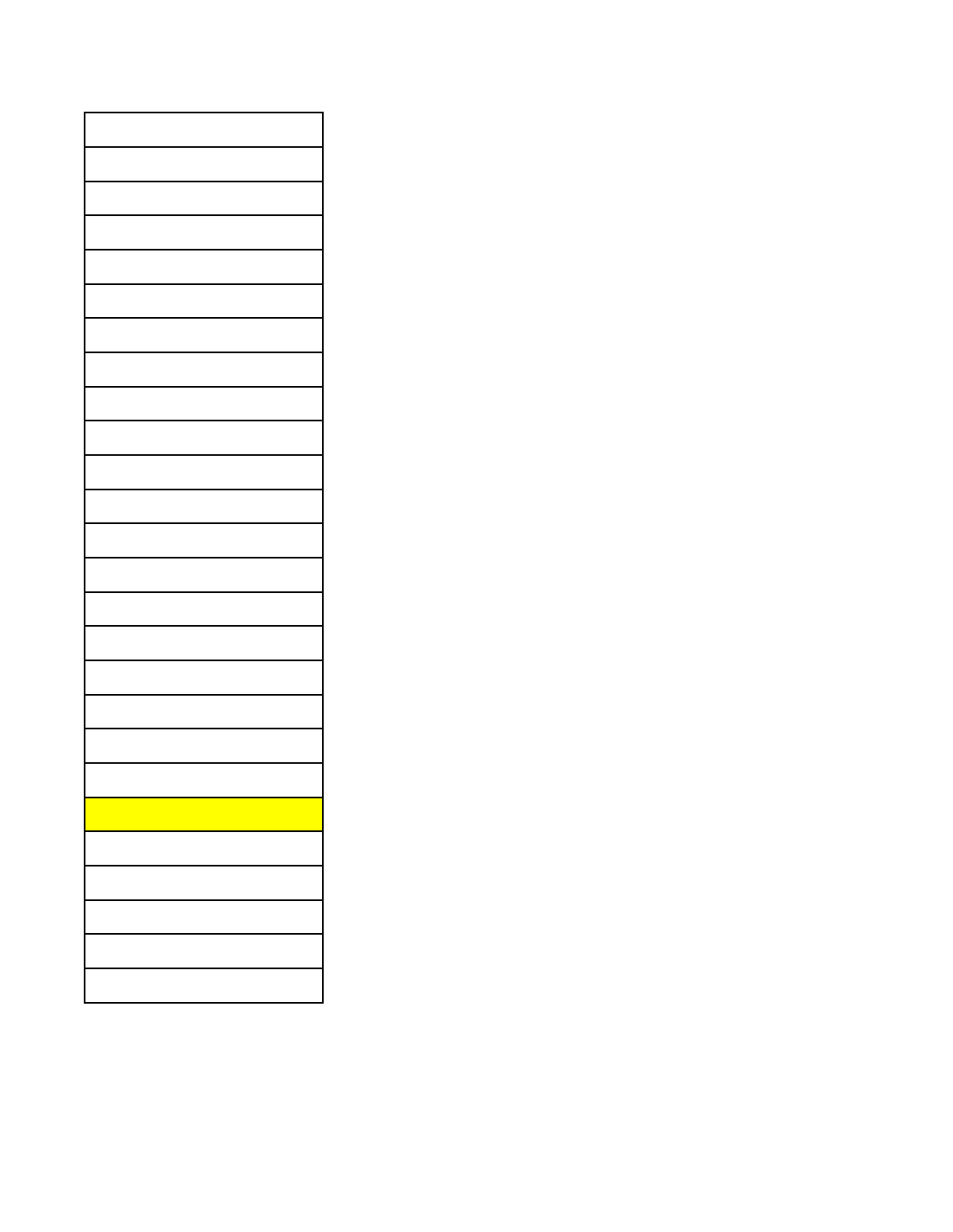| Willis PTO Financials 2/1/22-2/28/22              |         |                |
|---------------------------------------------------|---------|----------------|
|                                                   |         |                |
|                                                   |         | <b>REVENUE</b> |
|                                                   |         |                |
| <b>Starting Checking Balance - PTO 2021-2022</b>  |         |                |
|                                                   |         |                |
| <b>Expenses</b>                                   |         | <b>REVENUE</b> |
| Operating Expenses (Bank Fees, Homestead,         |         |                |
| Website, Quick Books, Insurance)                  |         |                |
| <b>Apparel &amp; Accessories</b>                  |         |                |
| <b>Box Tops</b>                                   |         |                |
| <b>Staff Training/Team Building</b>               |         |                |
| <b>Staff Appreciation/Meals</b>                   |         |                |
| Book Fair - Spring (\$539.00 change for bookfair) | $\zeta$ | 12,753.07      |
| <b>School Supplies</b>                            |         |                |
| <b>School Beautification</b>                      |         |                |
| <b>Runners Club</b>                               |         |                |
| <b>Holiday Gift Shop</b>                          |         |                |
| Kindergarten Round Up                             |         |                |
| 2020 Speaker System                               |         |                |
| <b>Honor Roll Breakfast</b>                       |         |                |
| Daddy Daughter Dance 2022                         | \$      | 750.00         |
| The Gecko Fun Color Run                           | \$      | 805.00         |
| <b>Total Monthly Income</b>                       |         |                |
| <b>TOTAL</b>                                      | \$      | 14,308.07      |
|                                                   |         |                |
| <b>Revenue Sources</b>                            |         | <b>REVENUE</b> |
| <b>Starting Cash from Previous Month</b>          |         |                |
| <b>Business Partners</b>                          |         |                |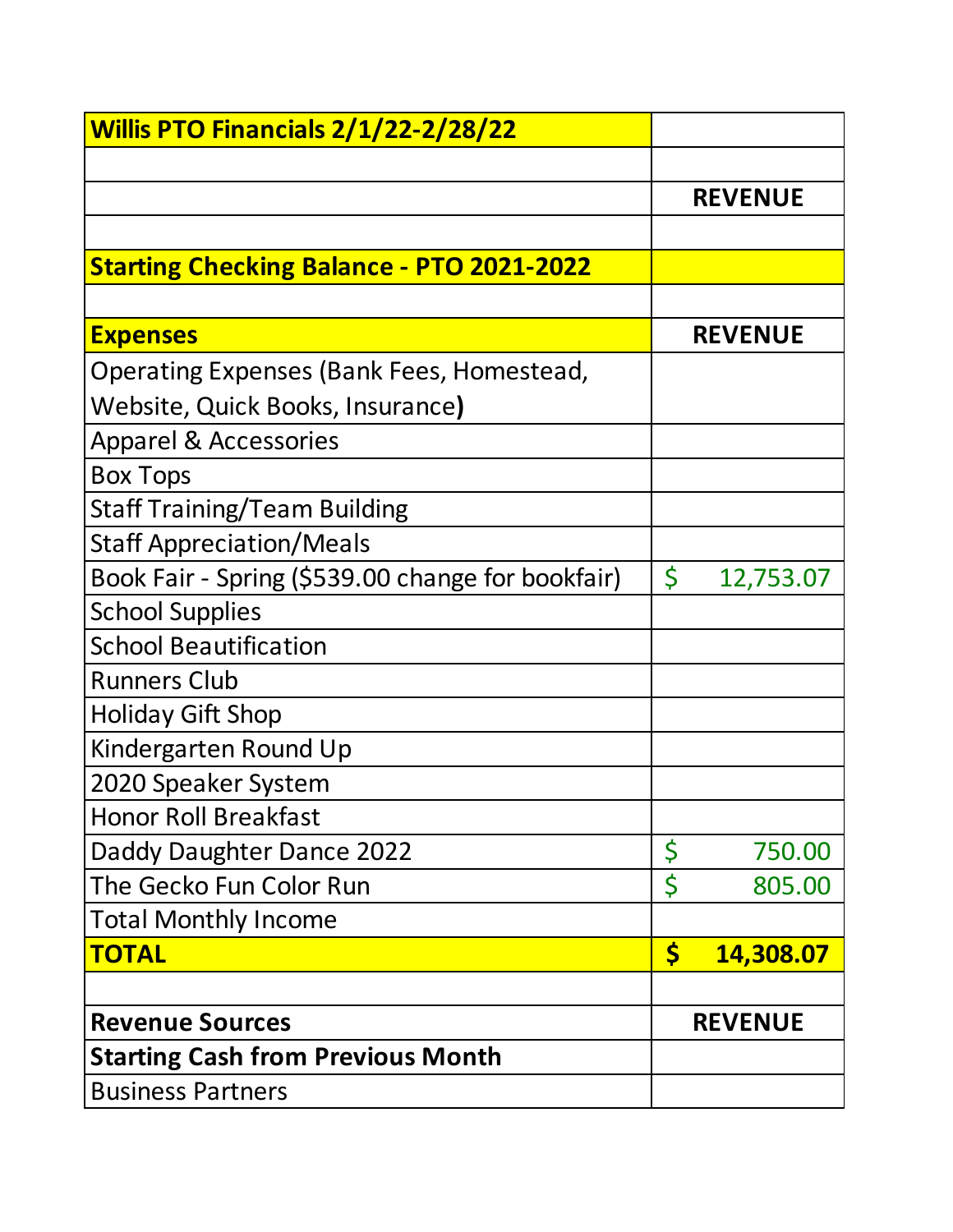| <b>Amazon Smile</b>                       |             |                |
|-------------------------------------------|-------------|----------------|
| <b>Spirit Night</b>                       | \$          | 81.21          |
| <b>TOTAL</b>                              | \$          | 81.21          |
|                                           |             |                |
|                                           |             |                |
|                                           |             |                |
|                                           |             |                |
| <b>5th Grade Committee</b>                |             | <b>REVENUE</b> |
| <b>Starting Cash from Previous Month</b>  |             |                |
| <b>Dress Down Day</b>                     | \$          | 187.00         |
| 5th Grade Trip                            |             |                |
| <b>Total 5th Grade Portion of Balance</b> | \$          | 187.00         |
|                                           |             |                |
|                                           |             |                |
| <b>Total Monthly Revenues</b>             | $\varsigma$ | 14,576.28      |
| <b>Total Monthly Expenses</b>             |             |                |
| <b>Total Cash From Month</b>              |             |                |
|                                           |             |                |
| <b>Ending Monthly Checking Balance</b>    |             |                |
|                                           |             |                |
|                                           |             |                |
|                                           |             |                |
|                                           |             |                |
|                                           |             |                |
|                                           |             |                |
|                                           |             |                |
|                                           |             |                |
|                                           |             |                |
|                                           |             |                |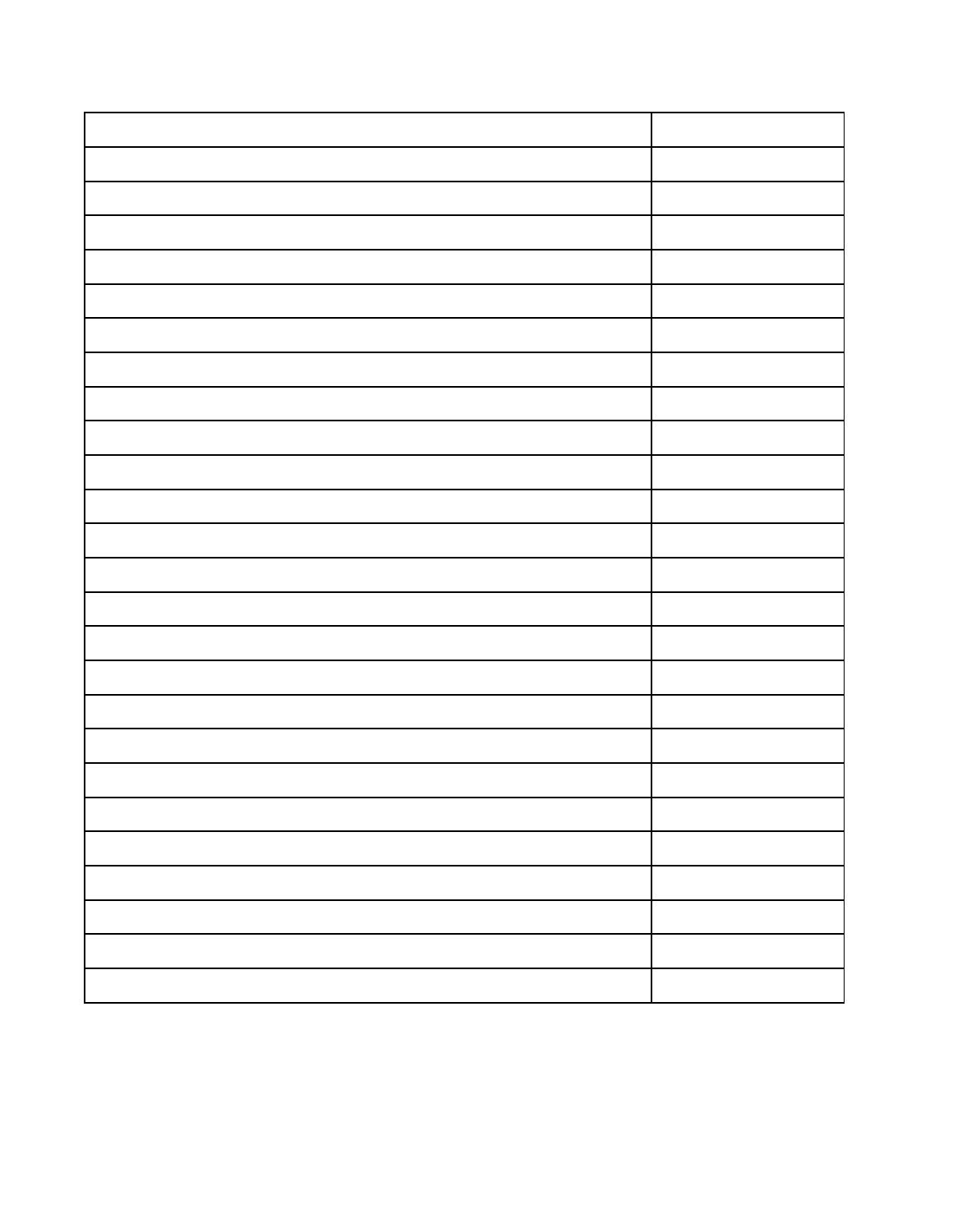|                                 | <b>EXPENSES</b> | <b>Item Total</b>                   | <b>Starting Balances</b> |
|---------------------------------|-----------------|-------------------------------------|--------------------------|
|                                 |                 |                                     |                          |
|                                 |                 |                                     | 160,189.57               |
|                                 |                 |                                     |                          |
|                                 | <b>EXPENSES</b> | <b>Item Total</b>                   |                          |
|                                 |                 |                                     |                          |
| <u>\$</u>                       | 201.17          |                                     |                          |
| $\overline{\boldsymbol{\zeta}}$ | 306.17          |                                     |                          |
|                                 |                 |                                     |                          |
|                                 |                 |                                     |                          |
| $rac{5}{5}$                     | 100.50          |                                     |                          |
|                                 | 8,189.88        |                                     |                          |
|                                 |                 |                                     |                          |
| \$                              | 164.65          |                                     |                          |
|                                 |                 |                                     |                          |
|                                 |                 |                                     |                          |
| $rac{5}{5}$                     | 83.47           |                                     |                          |
|                                 | 268.50          |                                     |                          |
|                                 |                 |                                     |                          |
| $rac{5}{5}$                     | 6,171.35        |                                     |                          |
|                                 | 2,044.91        |                                     | 73,901.80                |
|                                 |                 |                                     |                          |
| \$                              | 17,530.60       | $\boldsymbol{\zeta}$<br>(3, 222.53) |                          |
|                                 |                 |                                     |                          |
|                                 | <b>EXPENSES</b> | <b>Item Total</b>                   |                          |
|                                 |                 |                                     |                          |
|                                 |                 |                                     | 14,500.00                |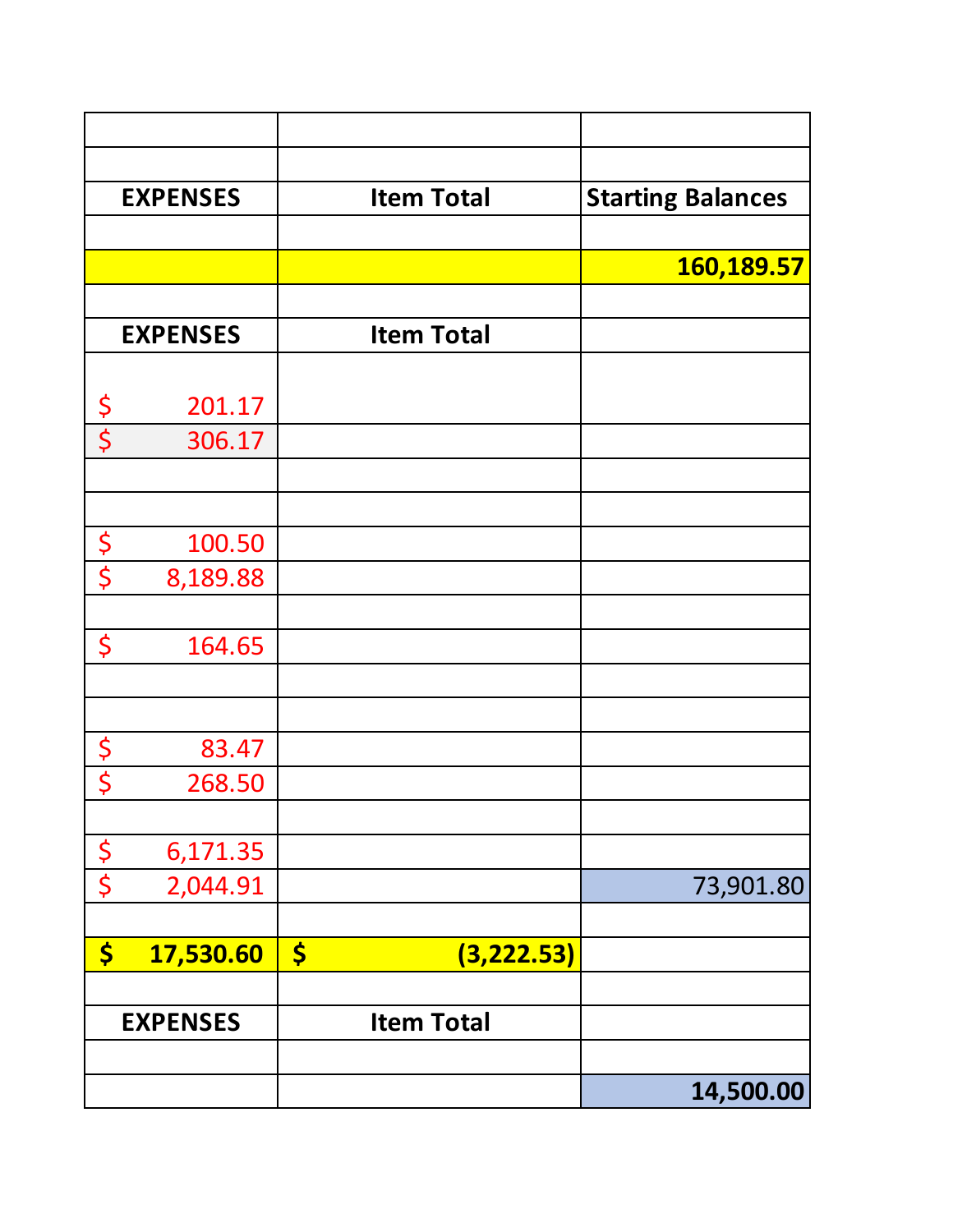|                          |                               | 278.85      |
|--------------------------|-------------------------------|-------------|
|                          |                               | 1,275.58    |
| \$<br>$\blacksquare$     | $\boldsymbol{\zeta}$<br>81.21 |             |
|                          |                               |             |
|                          |                               |             |
|                          |                               |             |
|                          |                               |             |
| <b>EXPENSES</b>          | <b>Item Total</b>             |             |
|                          |                               | 8,353.35    |
|                          |                               |             |
|                          |                               |             |
|                          |                               | 8,540.35    |
|                          | $\boldsymbol{\zeta}$<br>-     |             |
|                          |                               |             |
|                          |                               |             |
| $\varsigma$<br>17,530.60 |                               |             |
|                          |                               | $-2,954.32$ |
|                          |                               |             |
|                          |                               |             |
|                          |                               |             |
|                          |                               |             |
|                          |                               |             |
|                          |                               |             |
|                          |                               |             |
|                          |                               |             |
|                          |                               |             |
|                          |                               |             |
|                          |                               |             |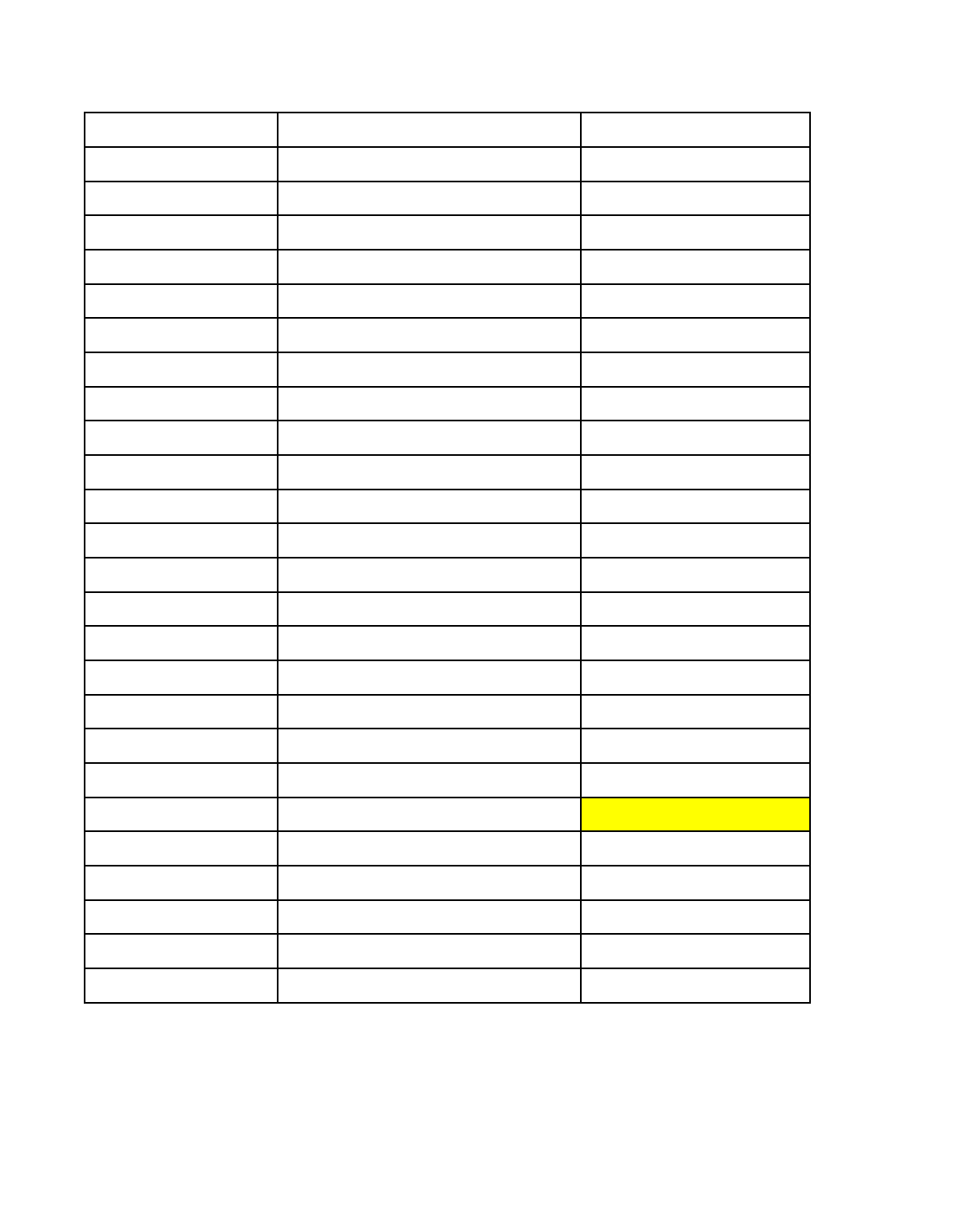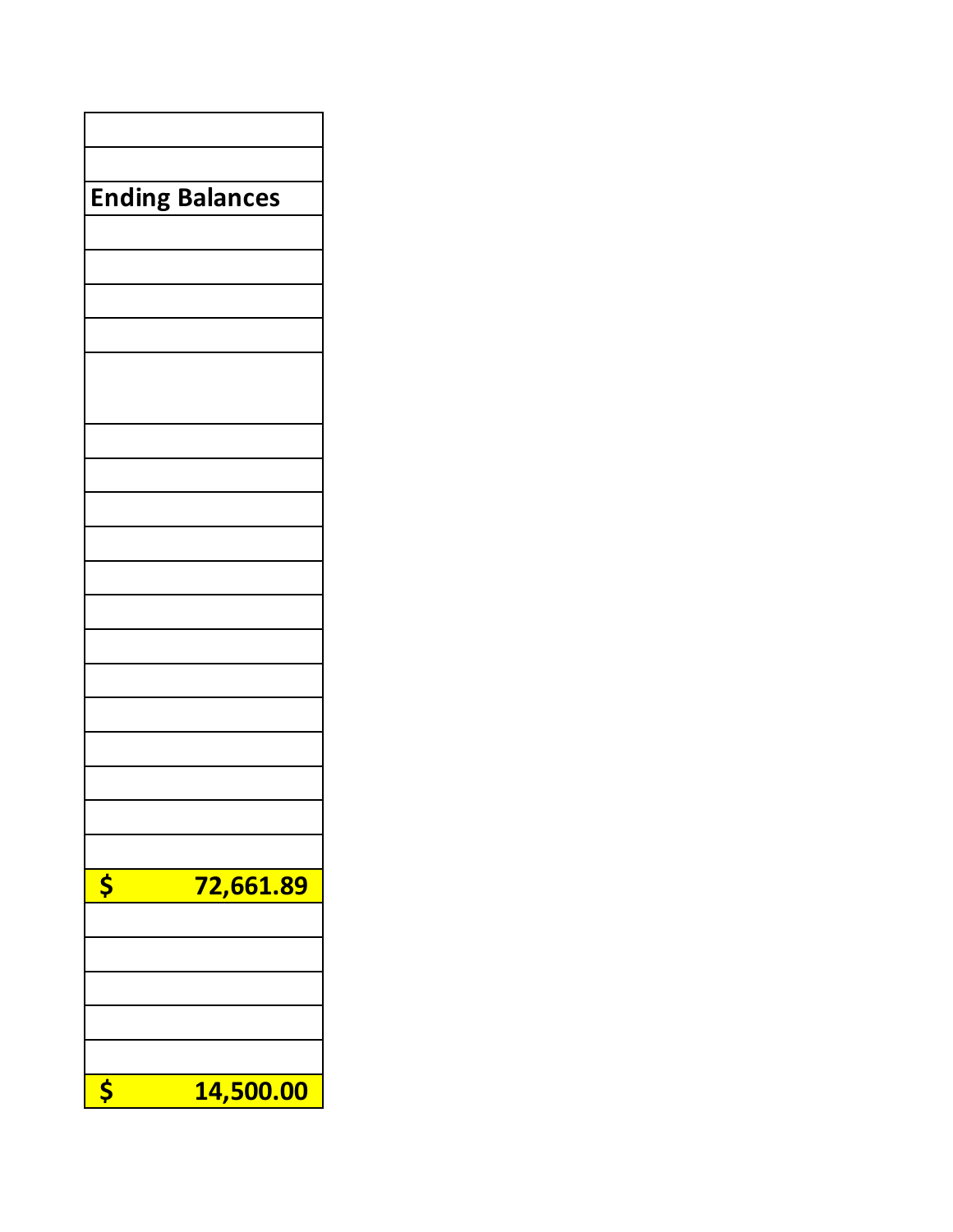| $\frac{s}{s}$ | 278.85     |
|---------------|------------|
|               | 1,356.79   |
|               |            |
|               |            |
|               |            |
|               |            |
|               |            |
|               |            |
|               |            |
|               |            |
|               |            |
|               |            |
|               |            |
|               |            |
|               | 8,540.35   |
|               |            |
|               |            |
|               |            |
|               |            |
|               |            |
|               |            |
|               |            |
|               | 157,261.76 |
|               |            |
|               |            |
|               |            |
|               |            |
|               |            |
|               |            |
|               |            |
|               |            |
|               |            |
|               |            |
|               |            |
|               |            |
|               |            |
|               |            |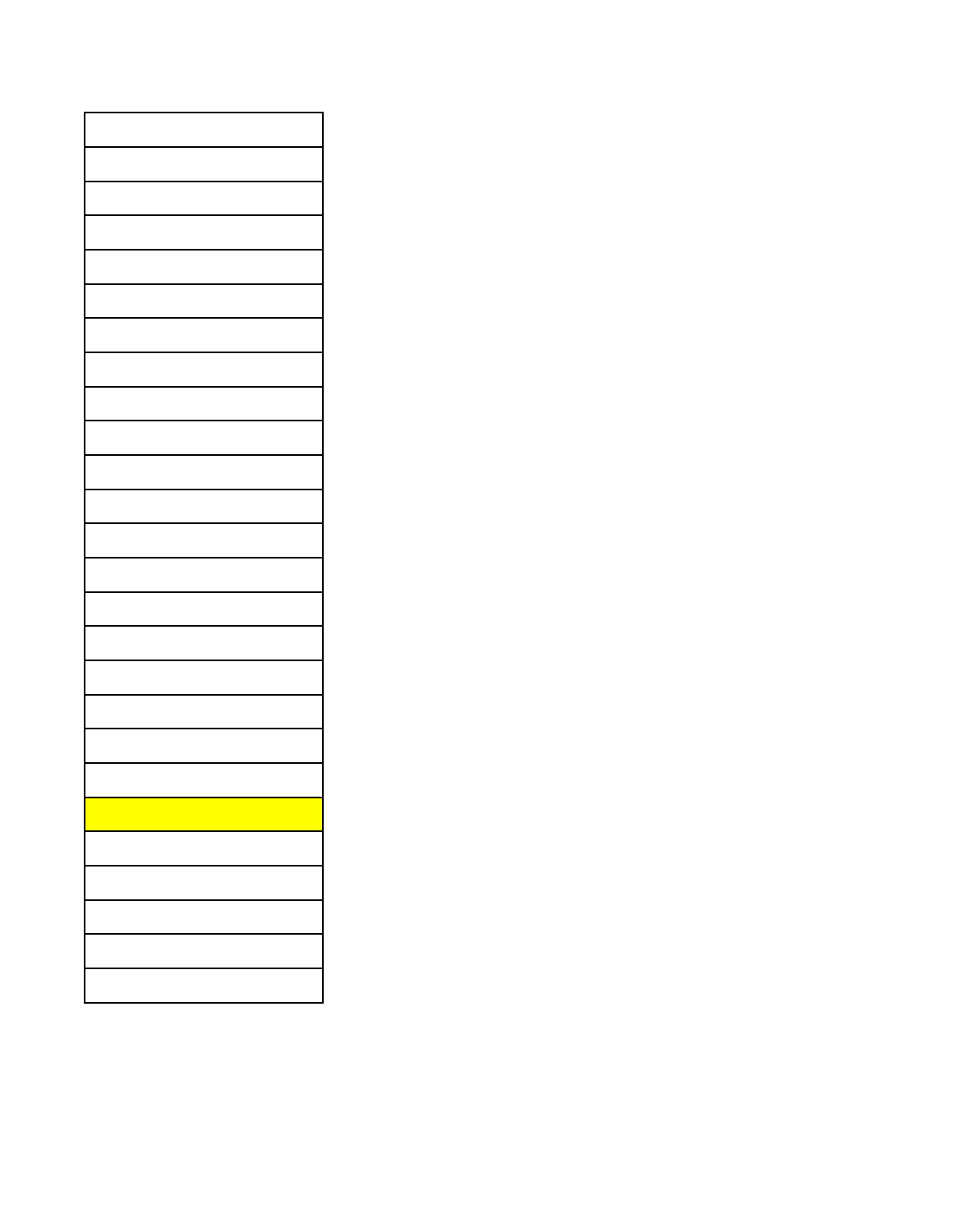# **Willis PTO Financials 3/1/22-3/31/22**

## **Starting Checking Balance - PTO 2021-2022**

### **Expenses**

Operating Expenses (Bank Fees, Homestead, Website,

Quick Books, Insurance**)**

Apparel & Accessories

Mother/Son Night

Staff Training/Team Building

Staff Appreciation/Meals

Book Fair - Mr. Violette's Cash Reward book fair

School Supplies

School Beautification

Runners Club

Parking Spot Raffles

Kindergarten Round Up

2020 Speaker System

**Bricks** 

Daddy Daughter Dance 2022

The Gecko Fun Color Run/ New Playground Equipment

Total Monthly Income

**TOTAL**

**Revenue Sources**

**Starting Cash from Previous Month**

Business Partners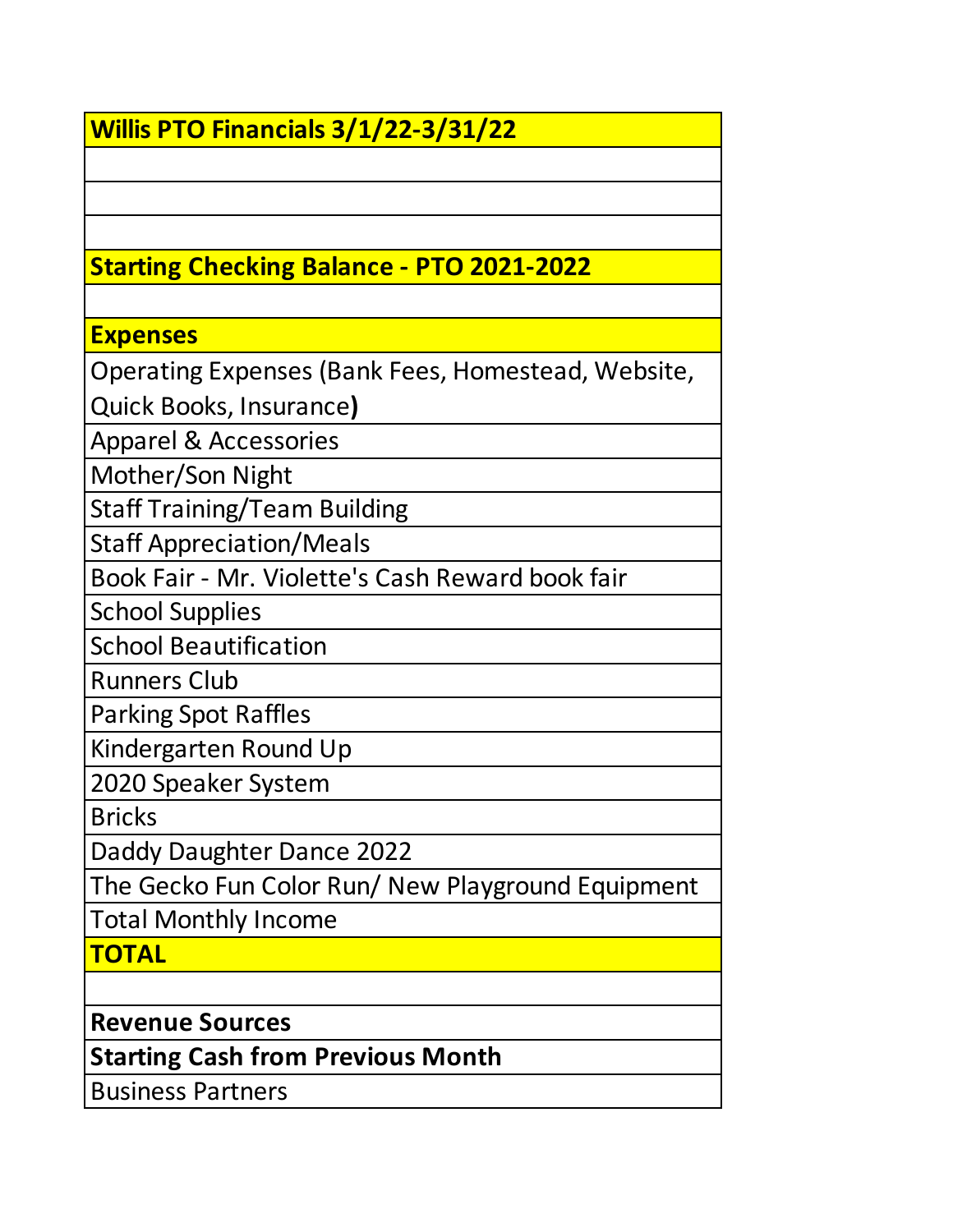| <b>Amazon Smile</b>                       |
|-------------------------------------------|
| <b>Spirit Night</b>                       |
| <b>TOTAL</b>                              |
|                                           |
|                                           |
|                                           |
|                                           |
| <b>5th Grade Committee</b>                |
| <b>Starting Cash from Previous Month</b>  |
| <b>Dress Down Day</b>                     |
| <b>5th Grade Trip</b>                     |
| <b>Total 5th Grade Portion of Balance</b> |
|                                           |
|                                           |
| <b>Total Monthly Revenues</b>             |
| <b>Total Monthly Expenses</b>             |
| <b>Total Cash From Month</b>              |
|                                           |
| <b>Ending Monthly Checking Balance</b>    |
|                                           |
|                                           |
|                                           |
|                                           |
|                                           |
|                                           |
|                                           |
|                                           |
|                                           |
|                                           |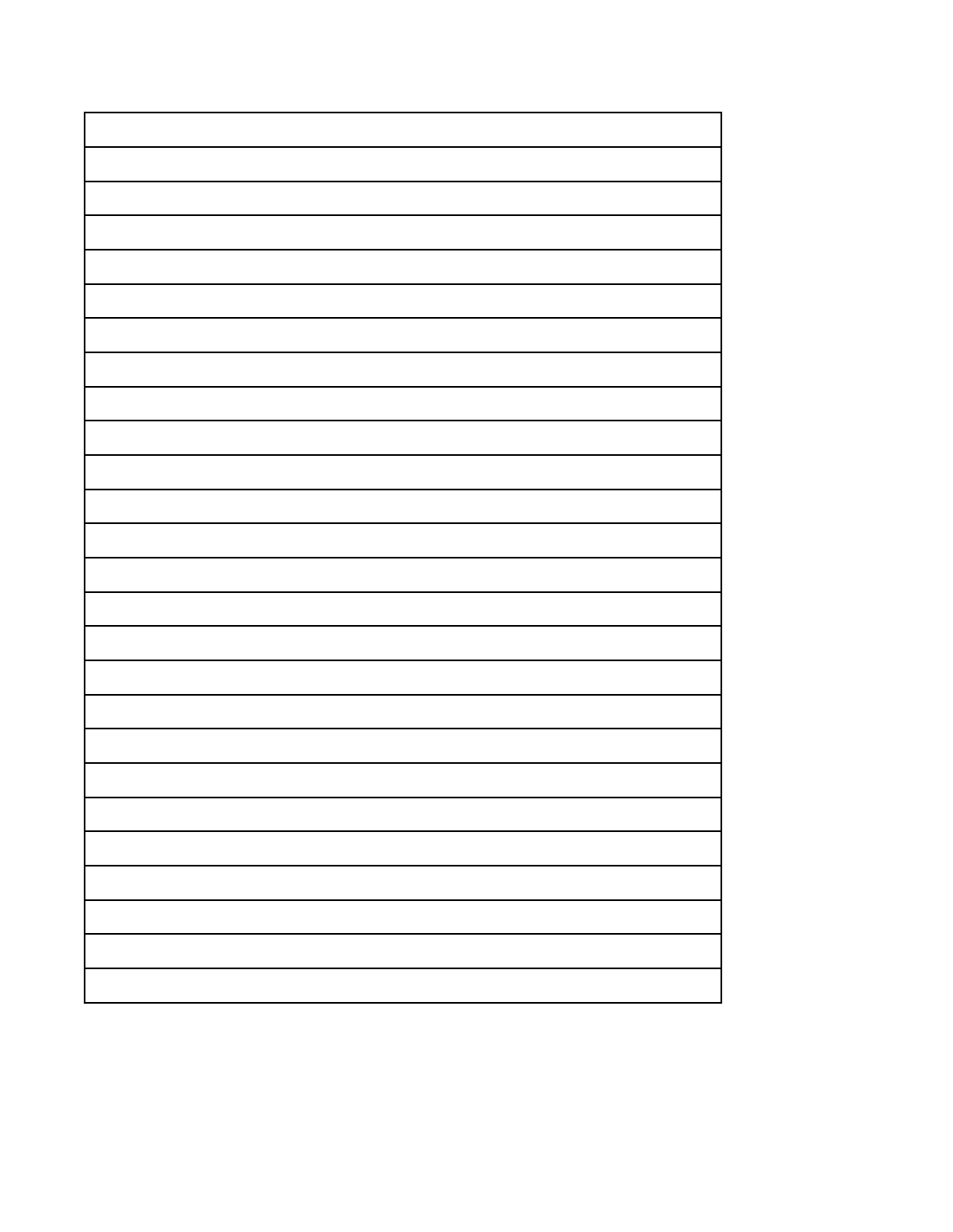|                      | <b>REVENUE</b> |                      | <b>EXPENSES</b> | <b>Item Total</b>                   |
|----------------------|----------------|----------------------|-----------------|-------------------------------------|
|                      |                |                      |                 |                                     |
|                      |                |                      |                 |                                     |
|                      |                |                      |                 |                                     |
|                      | <b>REVENUE</b> |                      | <b>EXPENSES</b> | <b>Item Total</b>                   |
|                      |                |                      |                 |                                     |
|                      |                | \$                   | 267.05          |                                     |
|                      |                | $\boldsymbol{\zeta}$ | 1,944.00        |                                     |
|                      |                | \$                   | 220.91          |                                     |
|                      |                |                      |                 |                                     |
|                      |                |                      |                 |                                     |
|                      |                |                      |                 |                                     |
|                      |                | \$                   | 117.11          |                                     |
|                      |                |                      |                 |                                     |
|                      |                |                      |                 |                                     |
|                      |                | \$                   | 264.57          |                                     |
|                      |                |                      |                 |                                     |
|                      |                | \$                   | 998.00          |                                     |
| $\boldsymbol{\zeta}$ | 450.00         | \$                   | 540.00          |                                     |
| $rac{5}{5}$          | 11,035.80      |                      |                 |                                     |
|                      | 50.00          | \$                   | 89,093.08       |                                     |
|                      |                |                      |                 |                                     |
| \$                   | 11,535.80      | $\boldsymbol{\zeta}$ | 93,444.72       | $\boldsymbol{\zeta}$<br>(81,908.92) |
|                      |                |                      |                 |                                     |
|                      | <b>REVENUE</b> |                      | <b>EXPENSES</b> | <b>Item Total</b>                   |
|                      |                |                      |                 |                                     |
|                      |                |                      |                 |                                     |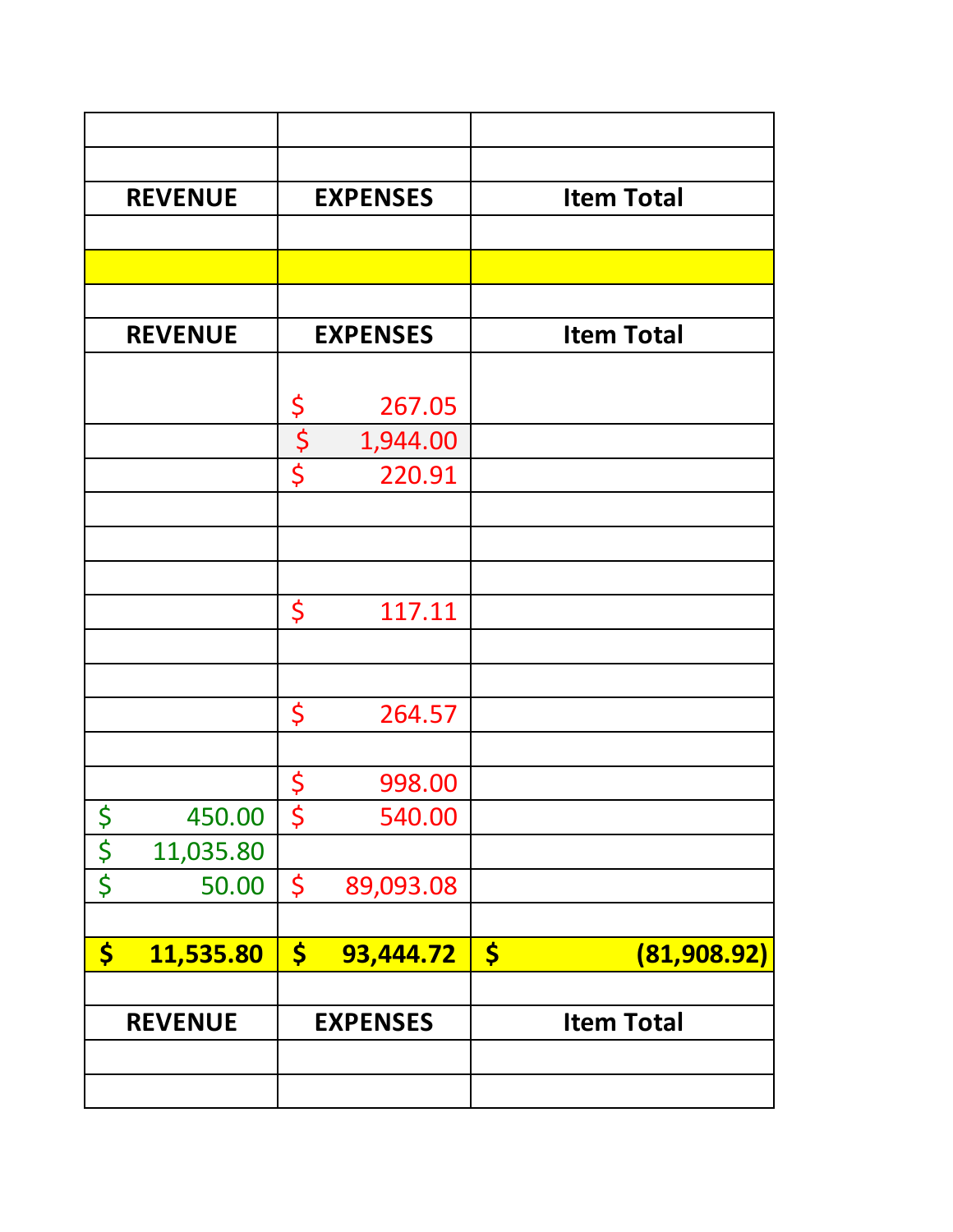|                        | 178.64    |                                 |                   |        |
|------------------------|-----------|---------------------------------|-------------------|--------|
| $rac{5}{5}$            | 109.40    |                                 |                   |        |
|                        | 288.04    | $\frac{1}{2}$<br>$\blacksquare$ | \$                | 288.04 |
|                        |           |                                 |                   |        |
|                        |           |                                 |                   |        |
|                        |           |                                 |                   |        |
|                        |           |                                 |                   |        |
| <b>REVENUE</b>         |           | <b>EXPENSES</b>                 | <b>Item Total</b> |        |
|                        |           |                                 |                   |        |
| \$                     | 142.00    |                                 | \$                | 142.00 |
|                        |           |                                 |                   |        |
| $\overline{\varsigma}$ | 142.00    |                                 | $\varsigma$       | 142.00 |
|                        |           |                                 |                   |        |
|                        |           |                                 |                   |        |
| $\overline{\varsigma}$ | 11,965.84 |                                 |                   |        |
|                        |           | $\varsigma$<br>93,444.72        |                   |        |
|                        |           |                                 |                   |        |
|                        |           |                                 |                   |        |
|                        |           |                                 |                   |        |
|                        |           |                                 |                   |        |
|                        |           |                                 |                   |        |
|                        |           |                                 |                   |        |
|                        |           |                                 |                   |        |
|                        |           |                                 |                   |        |
|                        |           |                                 |                   |        |
|                        |           |                                 |                   |        |
|                        |           |                                 |                   |        |
|                        |           |                                 |                   |        |
|                        |           |                                 |                   |        |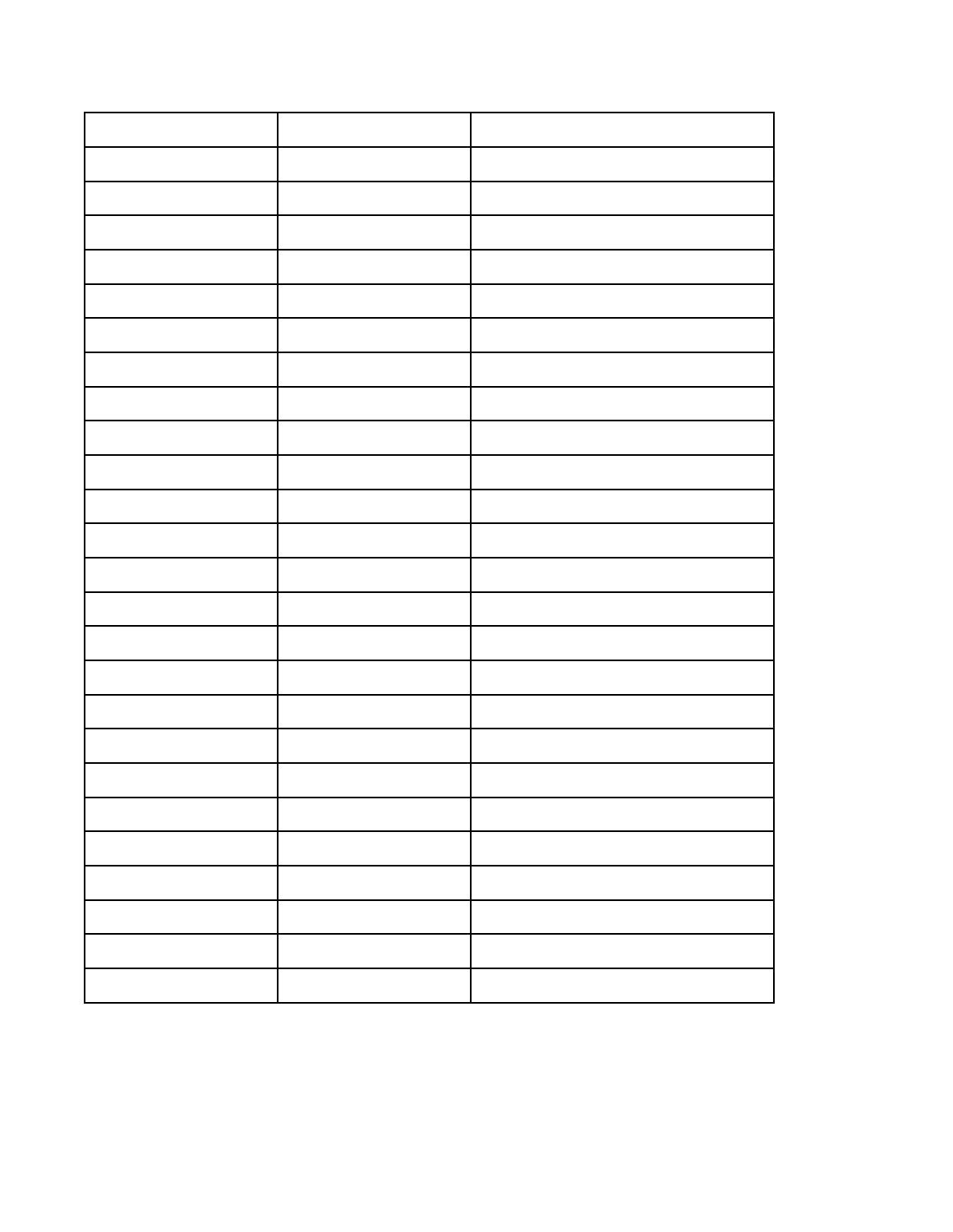| <b>Starting Balances</b> | <b>Ending Balances</b> |
|--------------------------|------------------------|
|                          |                        |
| 157,261.76               |                        |
|                          |                        |
|                          |                        |
|                          |                        |
|                          |                        |
|                          |                        |
|                          |                        |
|                          |                        |
|                          |                        |
|                          | \$4,664.48             |
|                          |                        |
|                          |                        |
|                          |                        |
|                          |                        |
|                          |                        |
|                          |                        |
|                          |                        |
|                          |                        |
| 72,661.89                |                        |
|                          | -\$<br>9,247.03        |
|                          |                        |
|                          |                        |
|                          |                        |
| 14,500.00                |                        |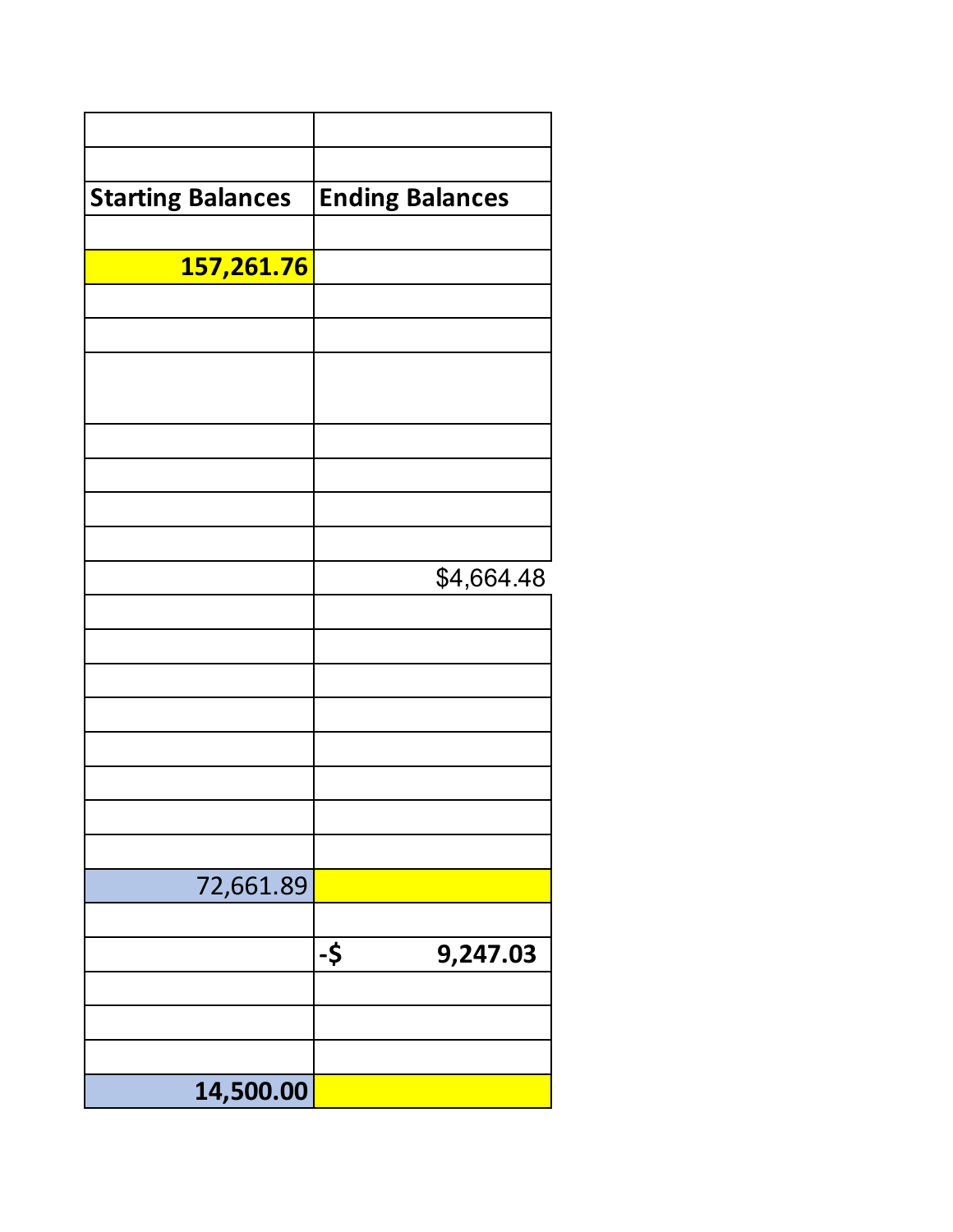| 278.85       |           |
|--------------|-----------|
| 1,356.79     |           |
|              | 16,423.68 |
|              |           |
|              |           |
|              |           |
|              |           |
|              |           |
| 8,540.35     |           |
|              |           |
|              |           |
| 8,682.35     | 8,682.35  |
|              |           |
|              |           |
|              |           |
|              |           |
| $-81,478.88$ |           |
|              |           |
|              | 75,972.88 |
|              |           |
|              |           |
|              |           |
|              |           |
| t            |           |
|              |           |
|              |           |
|              |           |
|              |           |
|              |           |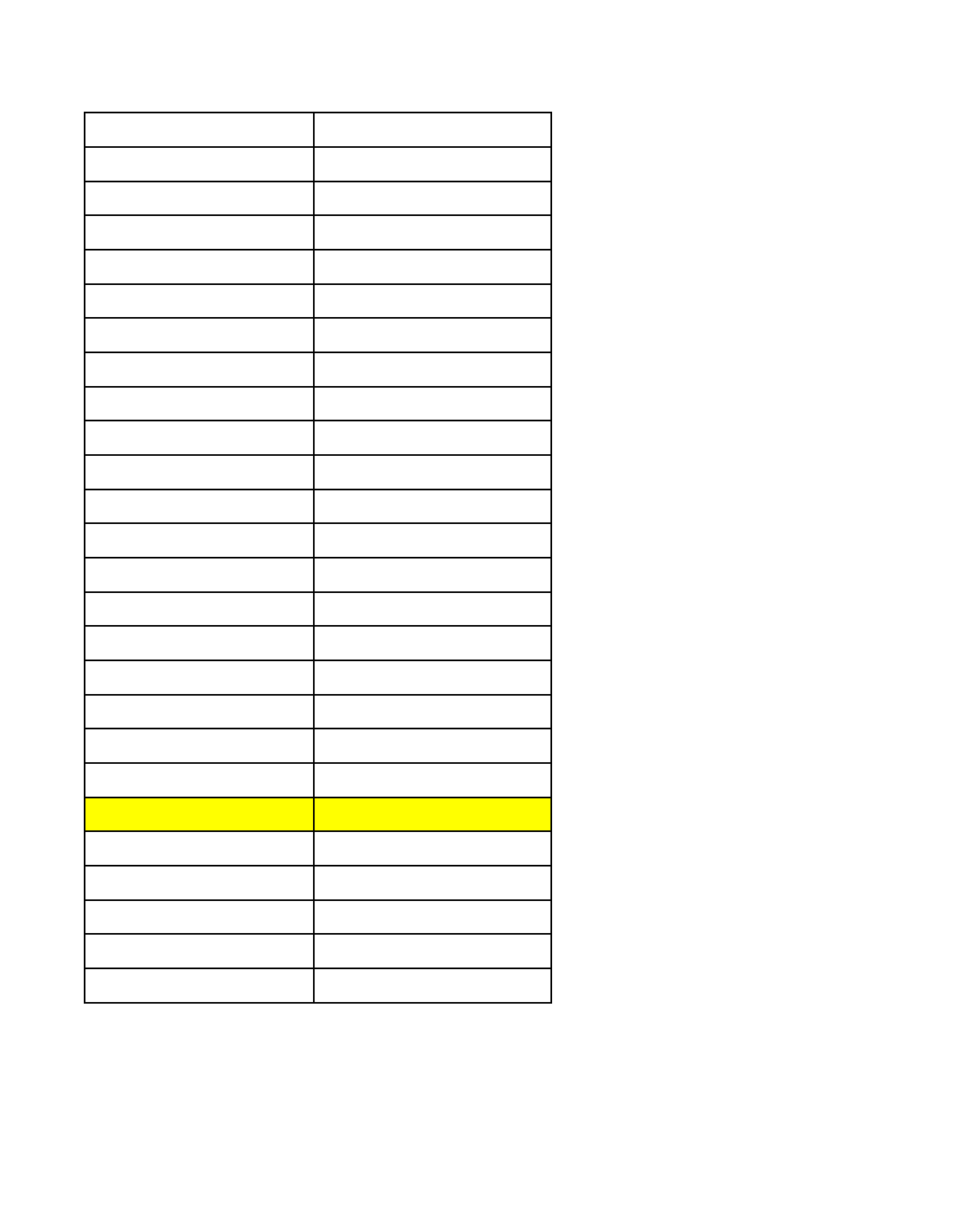## **Willis PTO Financials 4/1/2022-4/30/22**

## **Starting Checking Balance - PTO 2021-2022**

### **Expenses**

Operating Expenses (Bank Fees, Homestead, Website,

Quick Books, Insurance**)**

Apparel & Accessories- Tumblers

Mother/Son Night

Staff Training/Team Building

Staff Appreciation/Meals

Book Fair - Mr. Violette's Cash Reward book fair

School Supplies

School Beautification- Coaches Chairs

Runners Club

Parking Spot Raffle Sign

Kindergarten Round Up

2020 Speaker System

**Bricks** 

Daddy Daughter Dance 2022

The Gecko Fun Color Run/ Reward- Hi Tech/Touch

Total Monthly Income

**TOTAL**

**Revenue Sources**

**Starting Cash from Previous Month**

Business Partners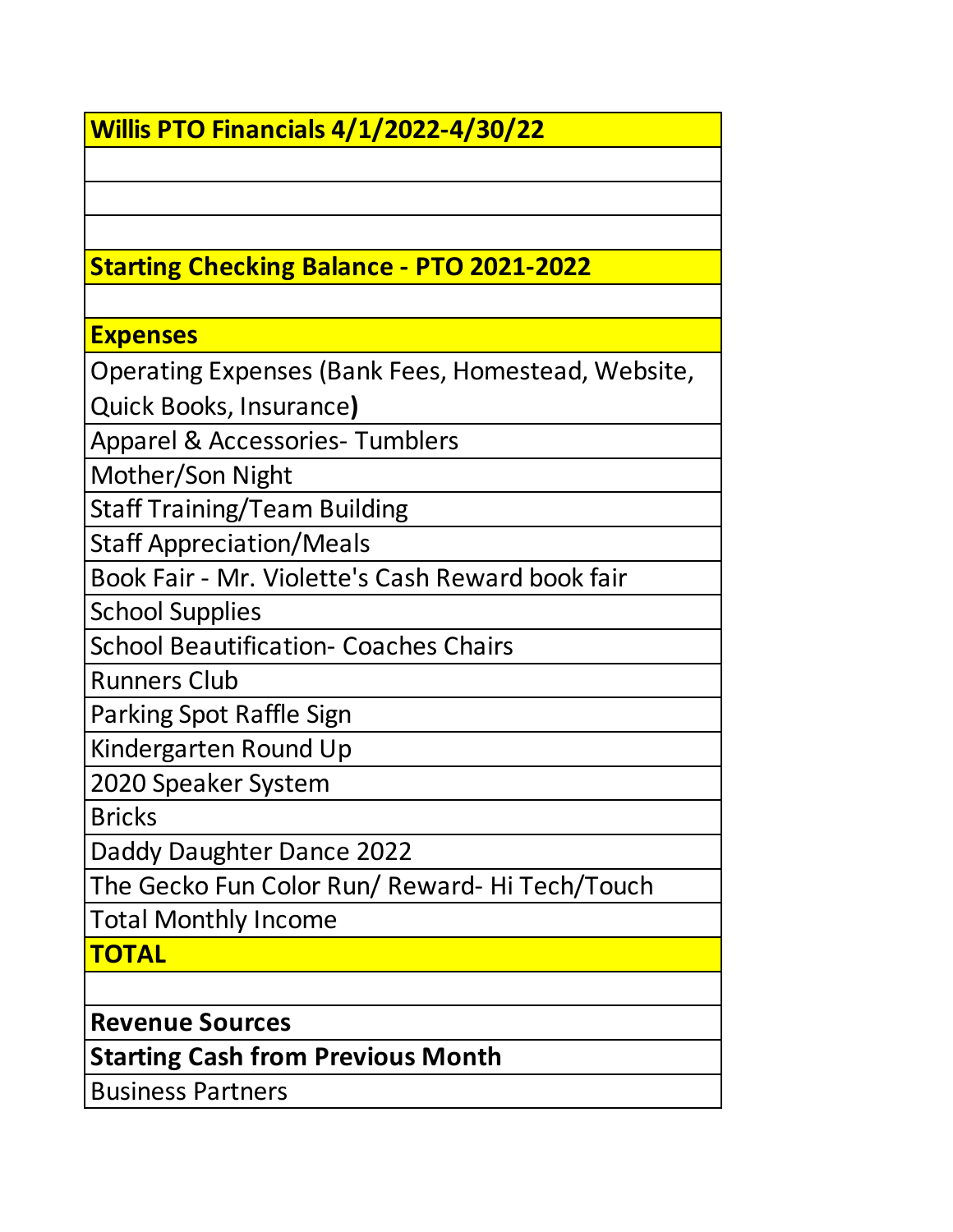Amazon Smile

Spirit Night/Carrousels Give Back Day

**TOTAL**

**5th Grade Committee**

Starting Cash from Previous Month

Dress Down Day

5th Grade- Photos/Shirts/mates

Total 5th Grade Portion of Balance

Total Monthly Revenues

Total Monthly Expenses

Total Cash From Month

Ending Monthly Checking Balance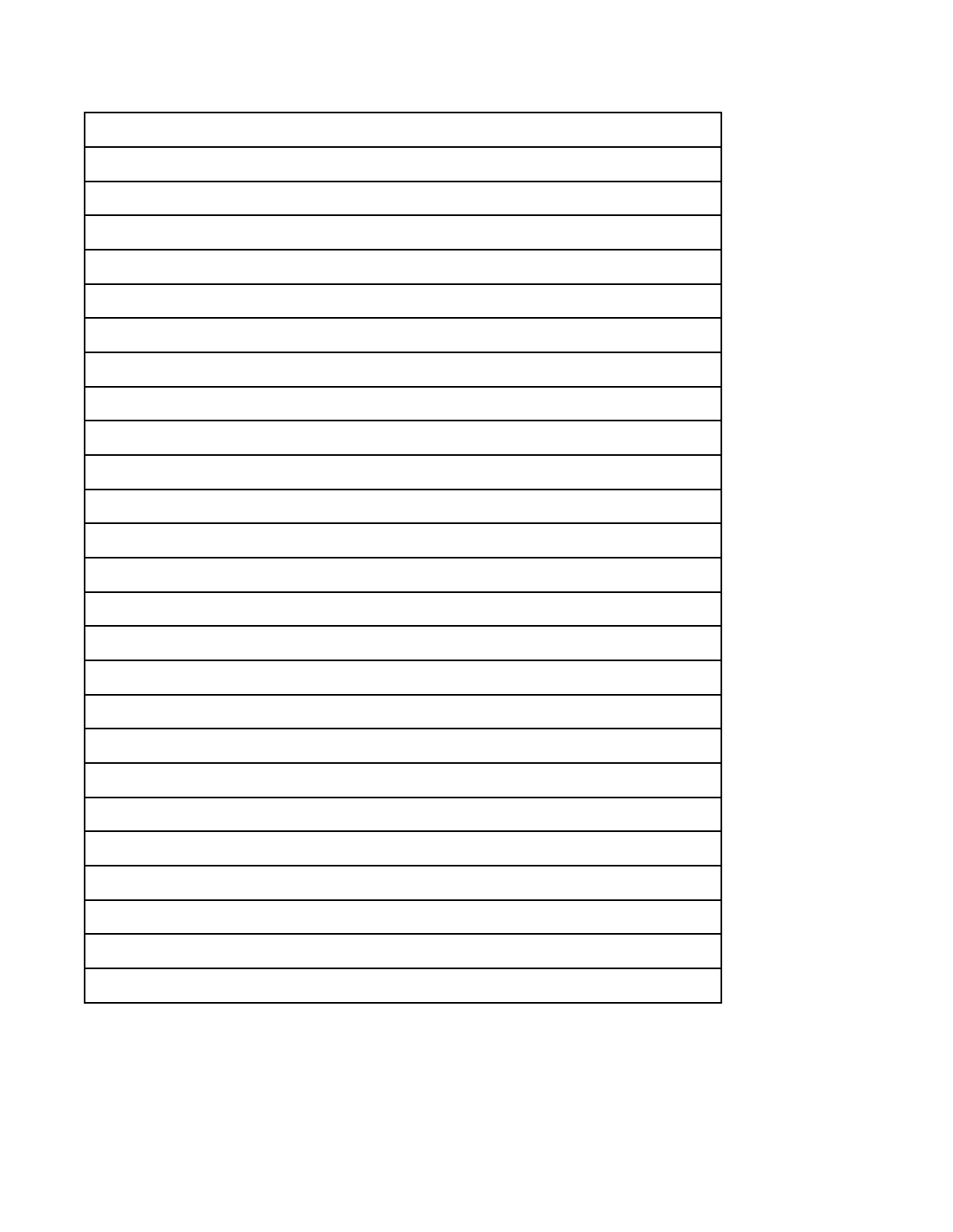| <b>REVENUE</b> | <b>EXPENSES</b>                    | <b>Item Total</b>                   |
|----------------|------------------------------------|-------------------------------------|
|                |                                    |                                     |
|                |                                    |                                     |
| <b>REVENUE</b> | <b>EXPENSES</b>                    | <b>Item Total</b>                   |
|                | (208.97)<br>\$                     |                                     |
| \$<br>560.00   |                                    |                                     |
|                | \$<br>(5,966.14)                   |                                     |
|                | \$<br>(595.21)                     |                                     |
|                |                                    |                                     |
|                | \$<br>(359.80)                     |                                     |
|                | \$<br>(252.09)                     |                                     |
|                |                                    |                                     |
|                |                                    |                                     |
|                | \$<br>(515.50)                     |                                     |
|                |                                    |                                     |
| \$<br>560.00   | $\boldsymbol{\zeta}$<br>(7,897.71) | $\boldsymbol{\zeta}$<br>(7, 337.71) |
| <b>REVENUE</b> | <b>EXPENSES</b>                    | <b>Item Total</b>                   |
|                |                                    |                                     |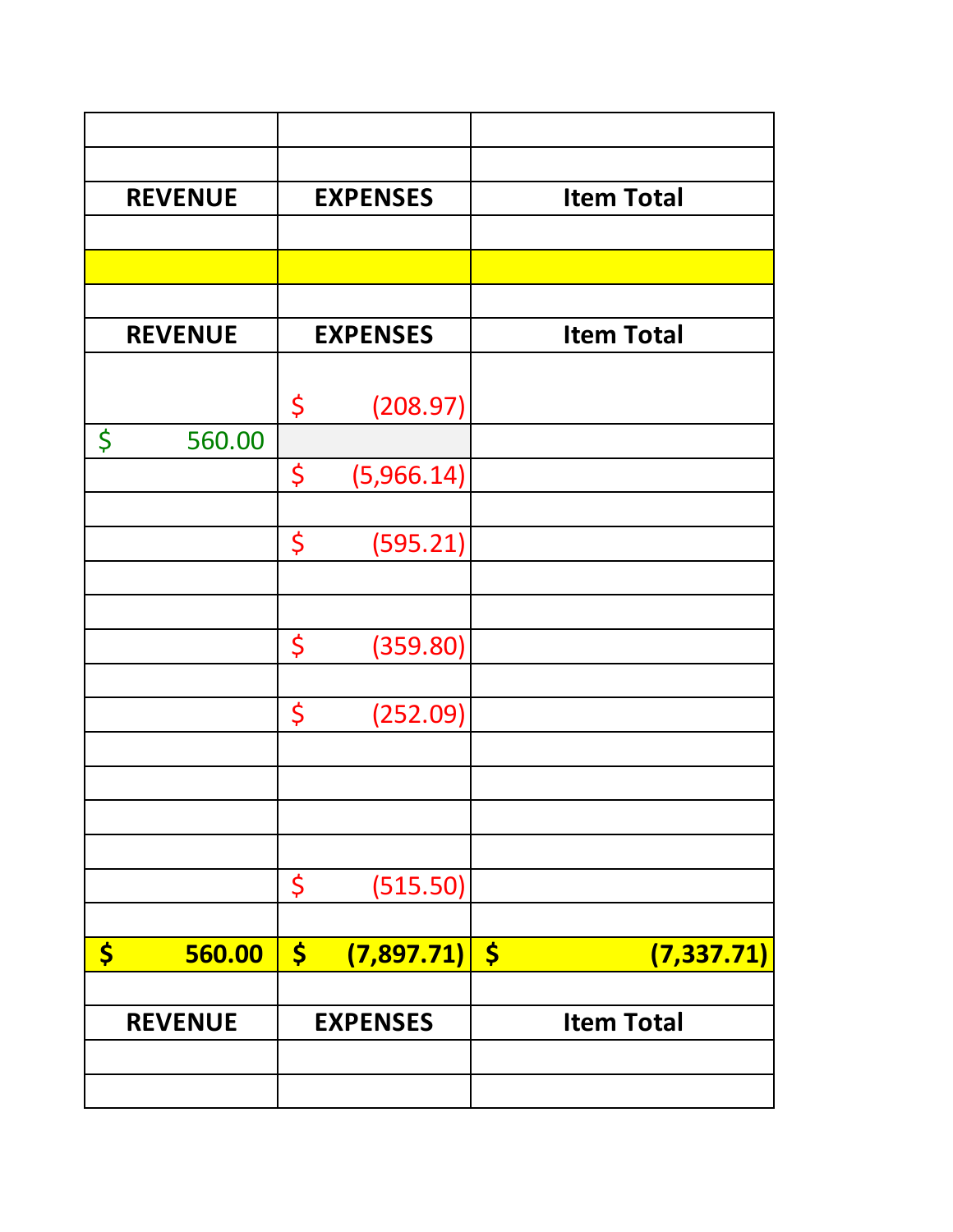| \$                     | 111.00         |                  |                 |         |                   |
|------------------------|----------------|------------------|-----------------|---------|-------------------|
|                        |                | \$               | $\blacksquare$  | \$      | <b>111.00</b>     |
|                        |                |                  |                 |         |                   |
|                        |                |                  |                 |         |                   |
|                        |                |                  |                 |         |                   |
|                        |                |                  |                 |         |                   |
|                        | <b>REVENUE</b> |                  | <b>EXPENSES</b> |         | <b>Item Total</b> |
|                        |                |                  |                 |         |                   |
| \$                     | 24.00          |                  |                 |         |                   |
|                        |                | $\varsigma$      | (741.88)        |         |                   |
| $\overline{\varsigma}$ | 24.00          | $\overline{\xi}$ | (741.88)        | $\zeta$ | (717.88)          |
|                        |                |                  |                 |         |                   |
|                        |                |                  |                 |         |                   |
| $\overline{\varsigma}$ | 584.00         |                  |                 |         |                   |
|                        |                | $\varsigma$      | (8,639.59)      |         |                   |
|                        |                |                  |                 |         |                   |
|                        |                |                  |                 |         |                   |
|                        |                |                  |                 |         |                   |
|                        |                |                  |                 |         |                   |
|                        |                |                  |                 |         |                   |
|                        |                |                  |                 |         |                   |
|                        |                |                  |                 |         |                   |
|                        |                |                  |                 |         |                   |
|                        |                |                  |                 |         |                   |
|                        |                |                  |                 |         |                   |
|                        |                |                  |                 |         |                   |
|                        |                |                  |                 |         |                   |
|                        |                |                  |                 |         |                   |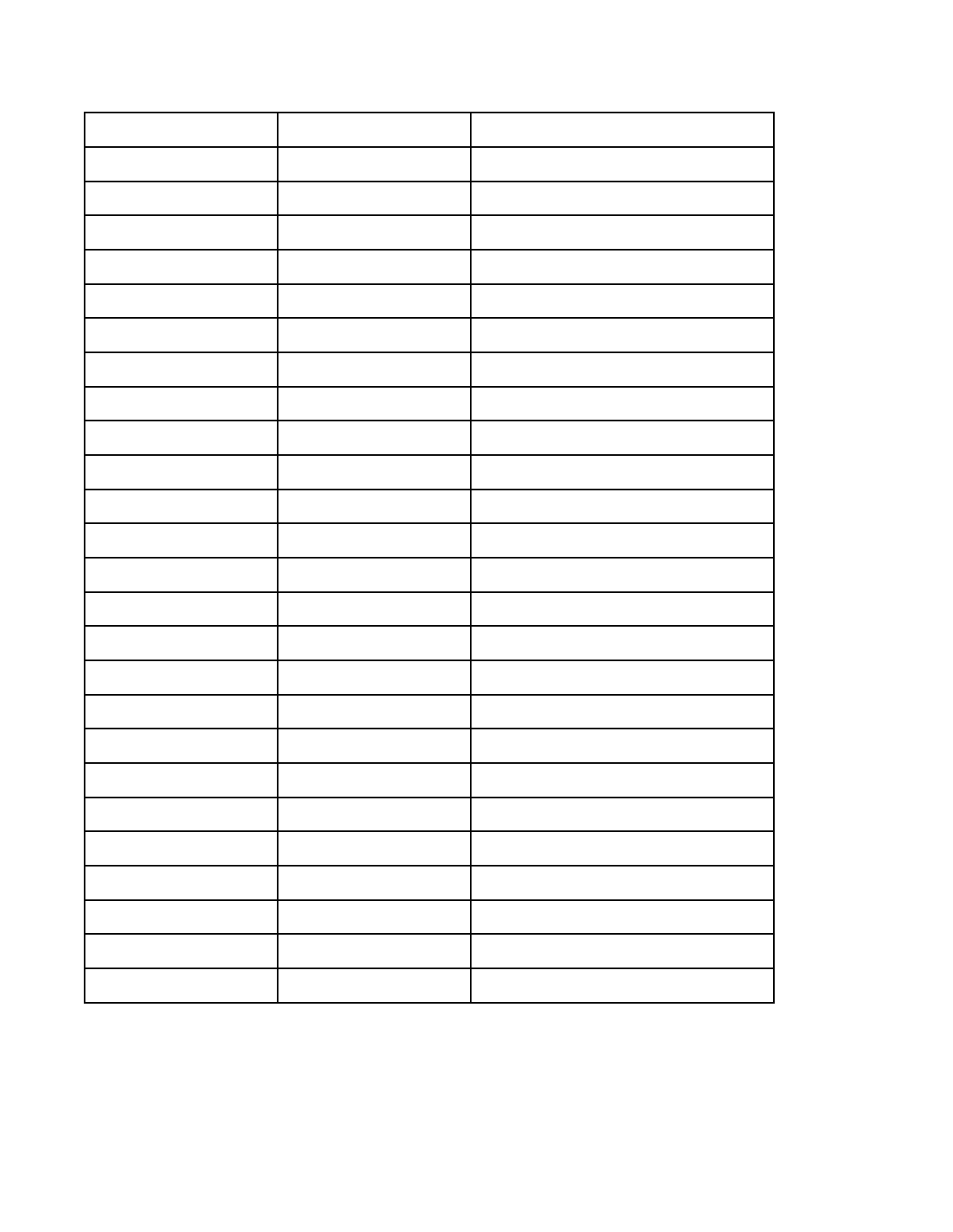| <b>Starting Balances</b> | <b>Ending Balances</b> |
|--------------------------|------------------------|
|                          |                        |
| 75,972.88                |                        |
|                          |                        |
|                          |                        |
|                          |                        |
|                          |                        |
|                          |                        |
|                          |                        |
|                          | \$4,664.48             |
|                          |                        |
|                          |                        |
|                          |                        |
|                          |                        |
|                          |                        |
|                          |                        |
|                          |                        |
|                          |                        |
|                          |                        |
|                          | -\$<br>7,337.71        |
|                          |                        |
|                          |                        |
| 14,500.00                |                        |